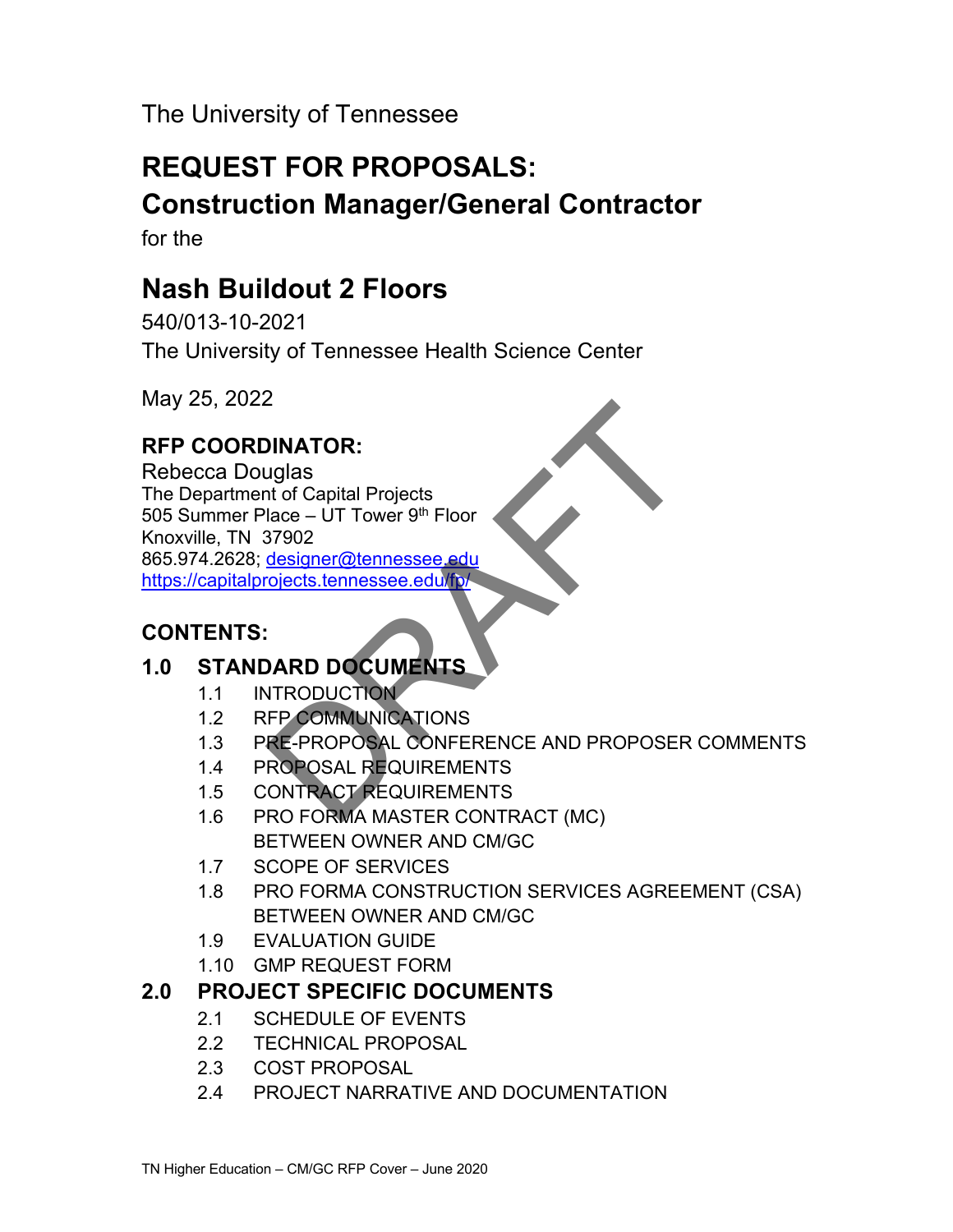## **1.0 STANDARD DOCUMENTS**

## **1.1 INTRODUCTION**

### A. Purpose

As identified on the Cover Page the Owner has issued this Request for Proposals (RFP) for the designated Project. The RFP defines service requirements; solicits proposals; details proposal requirements; and outlines the process for evaluating proposals and selecting and contracting with a Construction Manager/General Contractor (CM/GC).

- B. Scope of Services
	- 1. RFP Section 1.6, Pro Forma Master Contract (MC) Between Owner and CM/GC, and RFP Section 1.7, Scope of Services, together detail the Owner's requirements for the CM/GC's scope of services. The MC substantially represents the contract document that the Proposer selected by the Owner must agree to and sign.
	- 2. For Project information refer to RFP Section 2.4, Project Narrative and Documentation.
- C. Nondiscriminatory Participation
	- 1. Through this RFP the Owner seeks to procure the best services at the most favorable, competitive prices and to give all qualified businesses, including those that are owned by minorities, women, persons with a disability, and small business enterprises, opportunity to do business with the Owner.
	- 2. No person shall be excluded from participation in, be denied benefits of, be discriminated against in the admission or access to, or be discriminated against in treatment or employment in the State's contracted programs or activities on the grounds of disability, age, race, color, religion, sex, national origin, or other classification protected by federal or Tennessee State Constitutional or statutory law; nor shall they be excluded from participation in, be denied benefits of, or be otherwise subjected to discrimination in the performance of contracts with the State of Tennessee or in the employment practices of the State's contractors. Accordingly, all vendors entering into contracts with the State of Tennessee shall, upon request, show proof of such nondiscrimination and shall post in conspicuous places, available to all employees and applicants, notices of nondiscrimination.
	- 3. Upon request the Owner will provide the Owner's designated contact to coordinate compliance with the nondiscrimination requirements of the State of Tennessee, Title VI of the Civil Rights Act of 1964, the Americans with Disabilities Act of 1990, and applicable federal regulations*.*
- D. Diversity in Contractual Relationships

It is the express desire of the State Building Commission (SBC) to include an emphasis on diversity in its contractual relationships with contractors for the construction, demolition or renovation of State Projects under the jurisdiction of the Commission. Refer to Item 5 in the SBC Policy.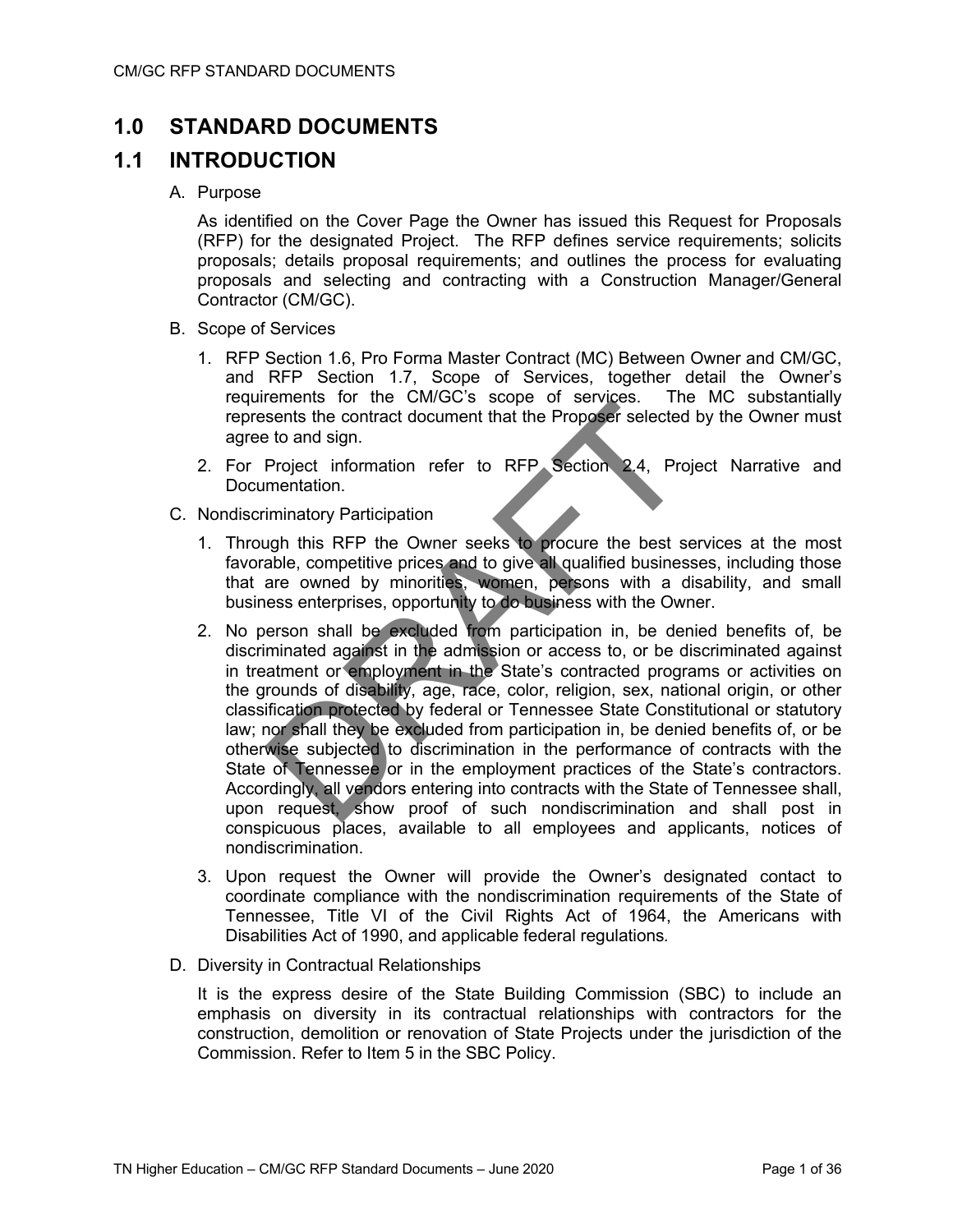## **1.2 RFP COMMUNICATIONS**

- A. Notice of Intent to Propose
	- 1. Potential proposers shall submit a Notice of Intent to Propose by email to the RFQ Coordinator. The notice should include the following.

Proposer's organization name Name and title of a contact person Contact person's telephone number and email address Contractor license number, classification, expiration date, and license limit

- 2. The Owner will convey all official communications and addenda to such proposers.
- 3. The Notice of Intent to Propose must be submitted no later than the date detailed in RFP Section 2.1, Schedule of Events.
- 4. Such notice creates no obligation and is not a prerequisite for making a proposal.
- B. RFP Addenda and Cancellation
	- 1. The Owner reserves the right to issue addenda to this RFP in writing up to five days prior to the Proposal Deadline.
	- 2. The Owner reserves the right, at its sole discretion, to cancel and reissue this RFP or to cancel this RFP in its entirety.
- C. Additional Communications Processes
	- 1. Unauthorized contact regarding this RFP with employees or officials of the Owner or of the State of Tennessee other than the RFP Coordinator may result in disqualification.
	- 2. Interested parties and potential proposers must direct all communications regarding this RFP to the RFP Coordinator who is the Owner's official point of contact for this RFP.
	- 3. Notwithstanding the foregoing, for information and assistance regarding this RFP interested parties may contact the staff of the Governor's Office of Diversity Business Enterprise.
	- 4. The SBC Number for the Project shown on the Cover must be referenced in all communications regarding the RFP.
	- 5. Oral communications shall be considered unofficial and non-binding with regard to this RFP.
	- 6. Each Proposer shall assume the risk of the method of dispatching a communication or proposal to the Owner. The Owner assumes no responsibility for delays or delivery failures resulting from the method of dispatch. "Postmarking" of a communication or proposal shall not substitute for actual receipt of a communication or proposal by the Owner.
	- 7. Only the Owner's official written responses and communications shall be considered binding with regard to this RFP.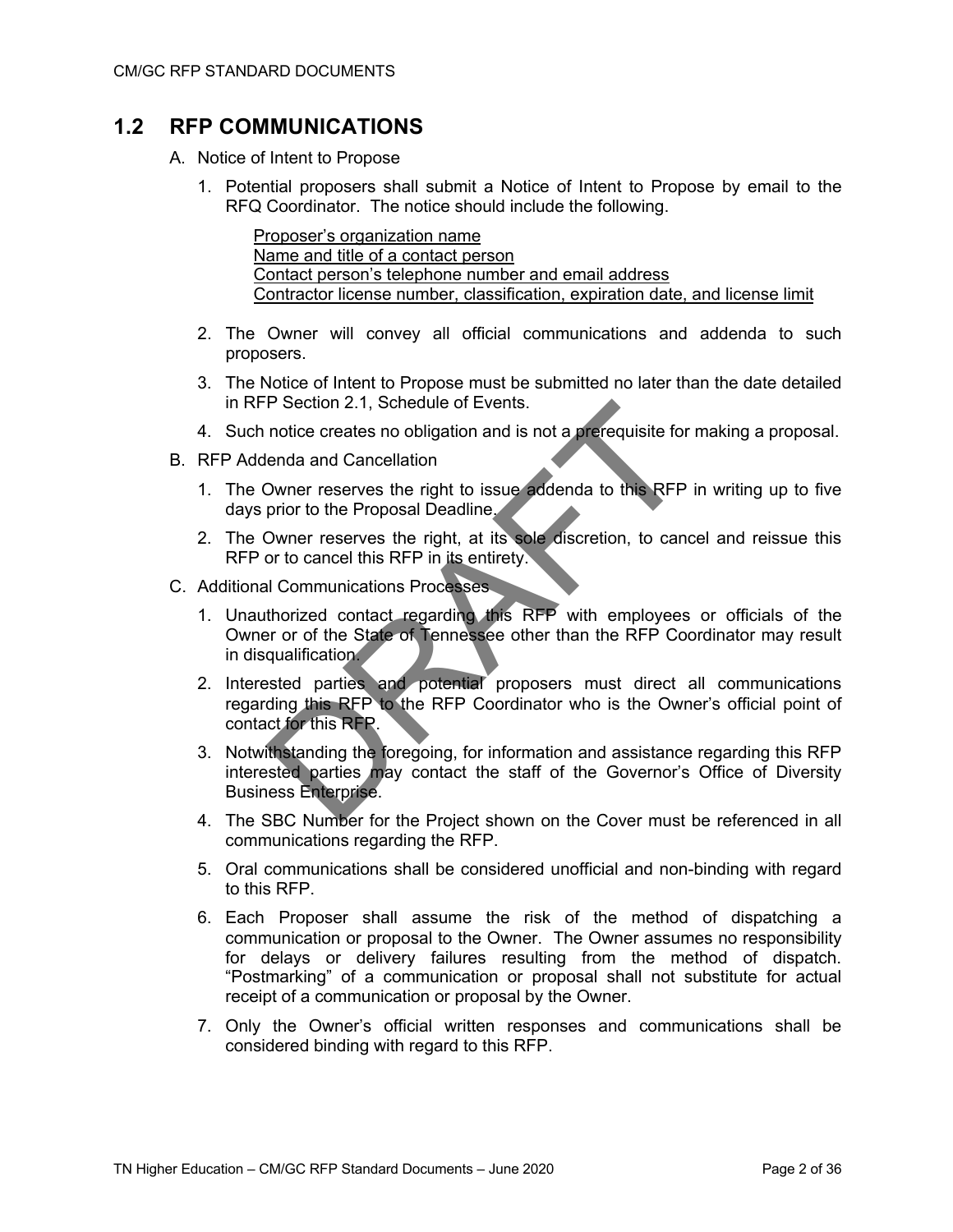8. The Owner reserves the right to determine, at its sole discretion, the method of conveying official written responses and communications pursuant to this RFP such as by letter, by email, or by website posting.

### **1.3 PRE-PROPOSAL CONFERENCE AND PROPOSER COMMENTS**

- A. Pre-Proposal Conference
	- 1. A Pre-Proposal Conference will be held at the time, date, and location detailed in RFP Section 2.1, Schedule of Events. Attendance is not a prerequisite for making a proposal.
	- 2. The purpose of the Pre-Proposal Conference is to discuss the RFP scope of services and contract requirements. While questions will be entertained, the oral response to a question at the conference shall be considered tentative and nonbinding with regard to this RFP.
- B. Proposer Comments and Waiver of Objections
	- 1. Each Proposer shall carefully review this RFP and all attachments for comments, questions, defects, objections, or other matters requiring clarification or correction, collectively called Comments. Comments must be made in writing and received by the RFP Coordinator no later than the Comments Deadline detailed in the RFP Section 2.1, Schedule of Events.
	- 2. A Proposer's protests based on objections concerning the RFP shall be considered waived and invalid if Comments relevant to the objections have not been brought to the attention of the RFP Coordinator, in writing, by the Comments Deadline detailed in RFP Section 2.1, Schedule of Events.
	- 3. The Owner reserves the right to determine, at its sole discretion, the appropriate and adequate responses to Comments. The Owner's official responses to Comments pursuant to this RFP shall be issued as an addendum to this RFP.

## **1.4 PROPOSAL REQUIREMENTS**

- A. Proposal Deadline and Location
	- 1. Section 2.1, Schedule of Events, details the requirements for the location and the deadline time and date for submitting a Proposal. A late proposal or a proposal not submitted to the designated location will not be accepted.
	- 2. The Proposal Deadline time shall be established by the timepiece of the Owner.
- B. Proposal Contents
	- 1. A proposal must respond to the description of CM/GC scope of services, contract requirements, and proposal requirements described in this written RFP and RFP attachments, exhibits, or addenda.
	- 2. Each Proposer must submit a proposal in response to this RFP with the most favorable terms that the Proposer can offer in recognition that there will be no best and final offer procedure.
	- 3. No portion of a proposal may be delivered orally.
	- 4. A proposal in response to this RFP shall consist of the following two documents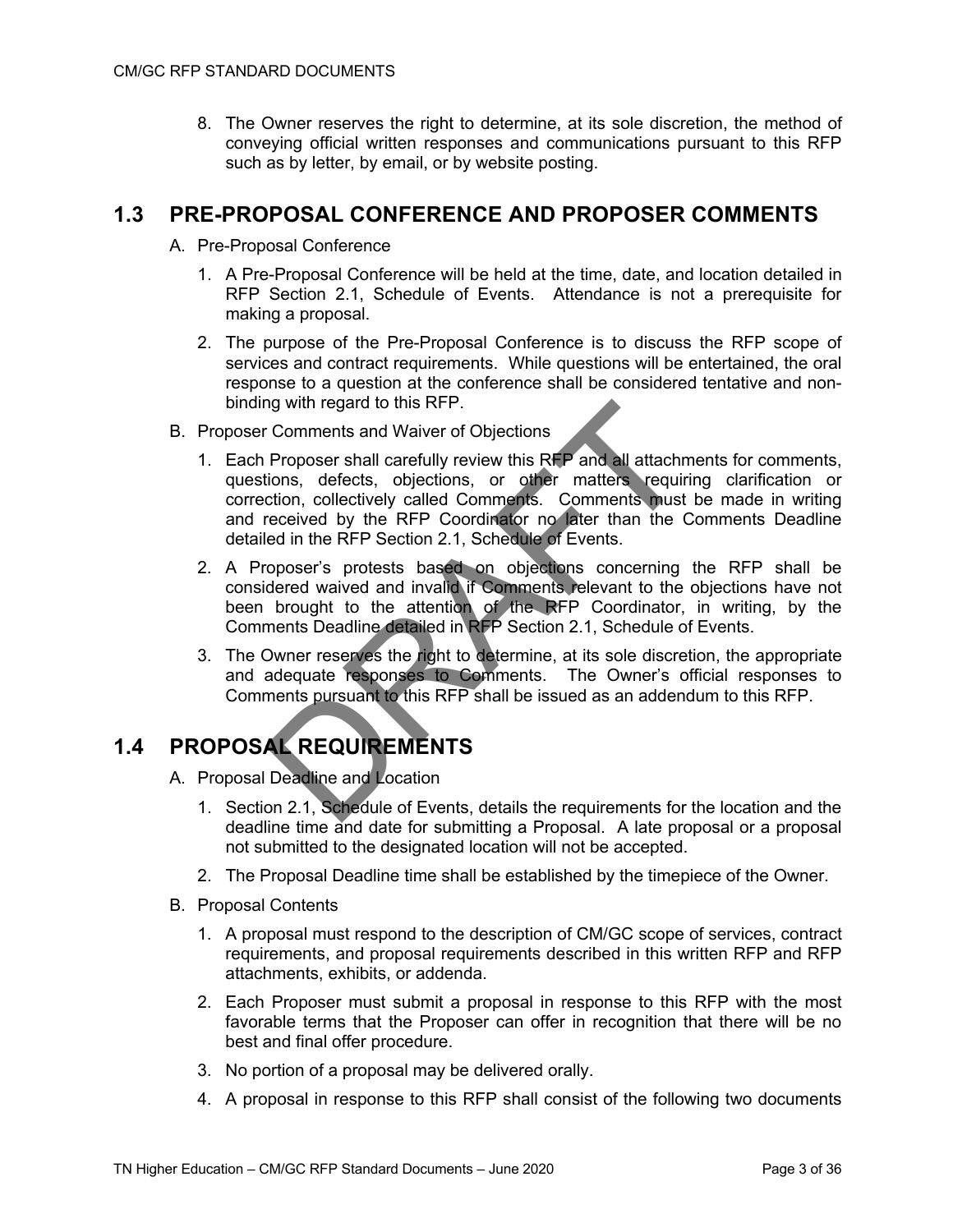as described herein in regard to content and required number of copies.

- 1. Technical Proposal (Reference section C below and RFP Section 2.2)
- 2. Cost Proposal (Reference section D below and RFP Section 2.3)
- 5. Each Proposer must submit a single digital file copy in a searchable PDF format. The digital file should not exceed 20 MB and should be named using the following format: "<<Proposer Name>> CMGC <<SBC Number>>". Proposals should be clearly marked as follows.

Proposal for UTHSC Nash Buildout 2 Floors SBC No. 540/013-10-2021

Submitted By: << CM/GC Name>>

Contact: <<Contact Person Name, Address, Telephone Number, Email Address>>

### **Technical Proposal**

CM/GC Services <<Project Name>> SBC No. <<Number>>

Proposers who intend to submit a proposal should contact the RFP Coordinator no later than the time specified in the Schedule of Events to receive instructions on uploading submission to assigned portal.

6. Each Proposer must submit one original Cost Proposal in a separately sealed package that is clearly marked as follows.

**Cost Proposal** CM/GC Services <<Project Name>> SBC No. <<Number>> **For RFP Coordinator Opening Only**

7. The Cost Proposal should be delivered to the following address before the deadline referenced in Section 2.1 Schedule of Events.

**The University of Tennessee System Attention: Rebecca Douglas RFP Coordinator 400 W. Summit Hill Drive – UT Tower 944D Knoxville, TN 37902**

- C. Technical Proposal Requirements
	- 1. No pricing information shall be included in the Technical Proposal. Inclusion in the Technical Proposal of a direct or implied revelation of requested Cost Proposal information shall make the proposal non-responsive and the Owner will reject it.
	- 2. Each Proposer must use RFP Section 2.2 to guide organization of the Technical Proposal. Each Proposer shall duplicate RFP Section 2.2 for use as the Table of Contents for the Technical Proposal by adding proposal page numbers and the Proposer's name as indicated. The Proposer must address all items for all sections and provide, in sequence, the required information and documentation with the associated item references.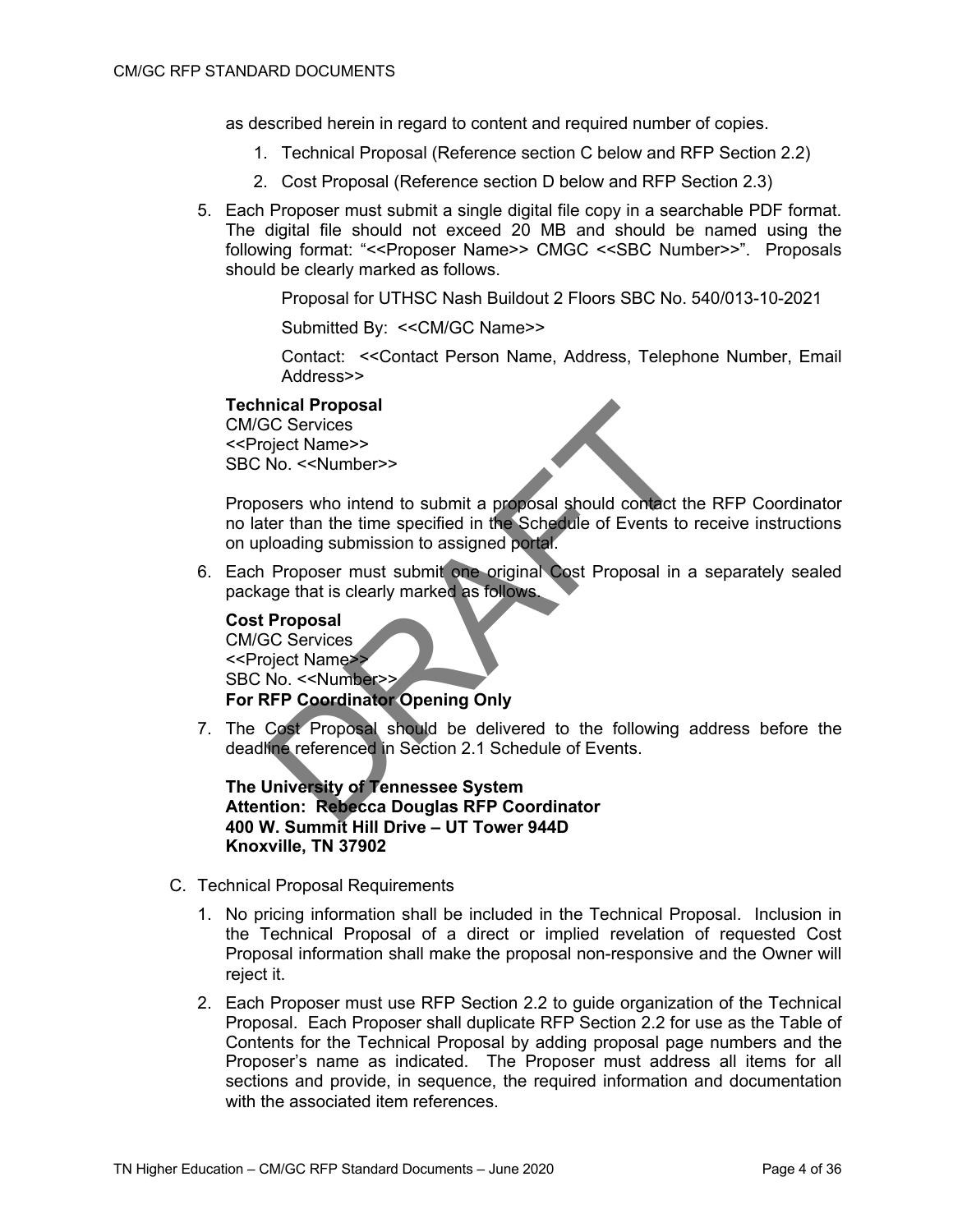- 3. The Technical Proposal must be economically prepared, with emphasis on completeness and clarity of content, legibly written, brief, and to the point in a direct response to the information requested for each item. All material must be on standard 8 1/2" x 11" paper with exceptions permitted for foldouts containing non-text information such as charts and spreadsheets.
- 4. All pages must be numbered excluding covers.
- 5. The Technical Proposal shall not exceed 40 pages excluding covers. Pages or sheets with print on both sides will be counted as two pages.
- 6. All information included in a Technical Proposal shall be relevant to a specific requirement detailed in RFP Section 2.2. All information must be incorporated into a response to a specific requirement and clearly referenced. Information not meeting these criteria will be deemed extraneous and will in no way contribute to the evaluation process.
- D. Cost Proposal Requirements
	- 1. Each Proposer shall record and submit Cost Proposal information required by RFP Section 2.3, Cost Proposal, on exact duplicates of subsections A through F and shall not record other rates, amounts, or information.
	- 2. The Cost Proposal must be signed and dated by an individual empowered to contractually bind the Proposer.
- E. Proposal Prohibitions and Right of Rejection
	- 1. Each proposal must comply with all of the terms and requirements of this RFP and all applicable State laws and regulations. The Owner reserves the right, at its sole discretion, to consider non-responsive and reject a proposal that does not comply with all of the terms, conditions, and performance requirements of this RFP.
	- 2. A proposal of alternate services (i.e., a proposal that offers services different from those requested by this RFP) may be considered non-responsive and rejected.
	- 3. A Proposer shall not restrict the rights of the Owner or otherwise qualify a proposal. The Owner may determine such a proposal to be a non-responsive counteroffer and reject the proposal.
	- 4. A Proposer shall not submit the Proposer's own contract terms and conditions in a response to this RFP. If a proposal contains such terms and conditions, the Owner may determine, at its sole discretion, the proposal to be a non-responsive counteroffer, and the proposal may be rejected.
	- 5. A Proposer shall not submit more than one proposal. Submitting more than one proposal shall result in the disqualification of the Proposer.
	- 6. A Proposer shall not submit multiple proposals in different forms. This prohibited action shall be defined as a Proposer submitting one proposal as a CM/GC and permitting a second Proposer to submit another proposal with the first Proposer offered as a subcontractor. This restriction does not prohibit different Proposers from offering the same subcontractor as a part of their proposals, provided that the subcontractor does not also submit a proposal as CM/GC. Submitting multiple proposals in different forms may result in the disqualification of all Proposers knowingly involved.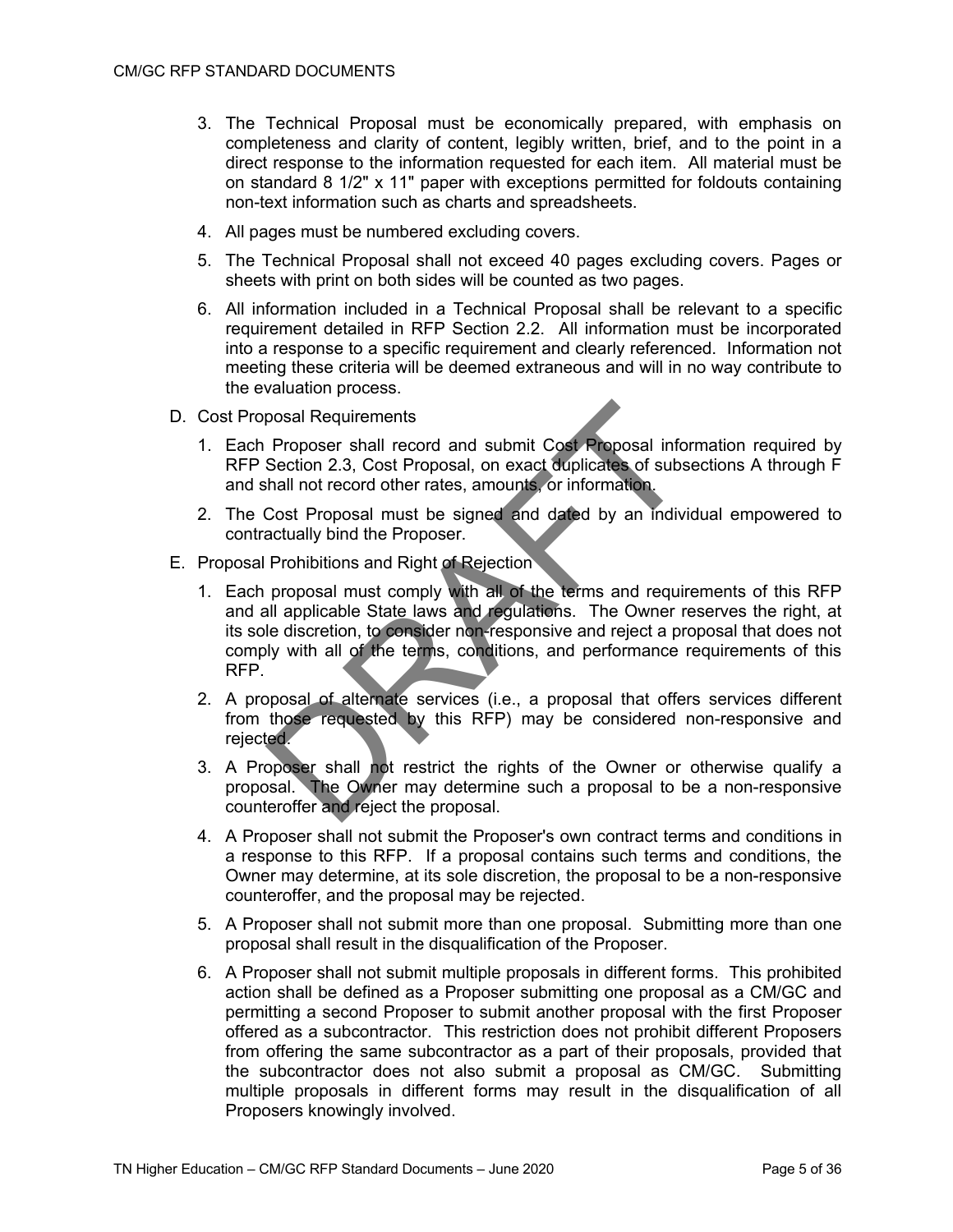- 7. The Owner will reject a proposal if the Cost Proposal was not arrived at independently without collusion, consultation, communication, or agreement as to a matter relating to such prices with another Proposer. Regardless of the time of detection, the Owner shall consider the foregoing prohibited actions that are detected to be grounds for proposal rejection or contract termination.
- 8. The Owner reserves the right, at its sole discretion, to reject any and all proposals in accordance with applicable laws and regulations.
- 9. The Owner will not contract with or consider a proposal from:
	- a. an individual who is, or within the past six months has been, an employee or official of the State of Tennessee;
	- b. a company, corporation, or other contracting entity in which an ownership of two percent or more is held by an individual who is, or within the past six months has been, an employee or official of the State of Tennessee (this shall not apply either to financial interests that have been placed into a "blind trust" arrangement pursuant to which the employee does not have knowledge of the retention or disposition of such interests or to the ownership of publicly traded stocks or bonds where such ownership constitutes less than two percent of the total outstanding amount of the stocks or bonds of the issuing entity);
	- c. a company, corporation, or other contracting entity which employs an individual who is, or within the past six months has been, an employee or official of the State of Tennessee in a position that would allow the direct or indirect use or disclosure of information, which was obtained through or in connection with his or her employment and not made available to the general public, for the purpose of furthering the private interest or personal profit of a person; or,
	- d. an individual, company, or other entity involved in assisting the Owner in the development, formulation, or drafting of this RFP or its scope of services shall be considered to have been given information that would afford an unfair advantage over other Proposers, and such individual, company, or other entity may not submit a proposal in response to this RFP.
	- e. for the purposes of applying the requirements herein, an individual shall be deemed an employee or official of the State of Tennessee until such time as all compensation for salary, termination pay, and annual leave has been paid.
- F. Waiver of Variances

The Owner reserves the right, at its sole discretion, to waive a proposal's variances from full compliance with this RFP. If the Owner waives minor variances in a proposal, such waiver shall not modify the RFP requirements or excuse the Proposer from full compliance with such. Notwithstanding a minor variance, the Owner may hold a Proposer to strict compliance with this RFP.

G. Proposal Withdrawal

A Proposer may withdraw a submitted proposal at any time up to the Proposal Deadline time and date detailed in RFP Section 2.1, Schedule of Events. To do so, a Proposer must submit a written request, signed by a Proposer's authorized representative to withdraw a proposal. After withdrawing a previously submitted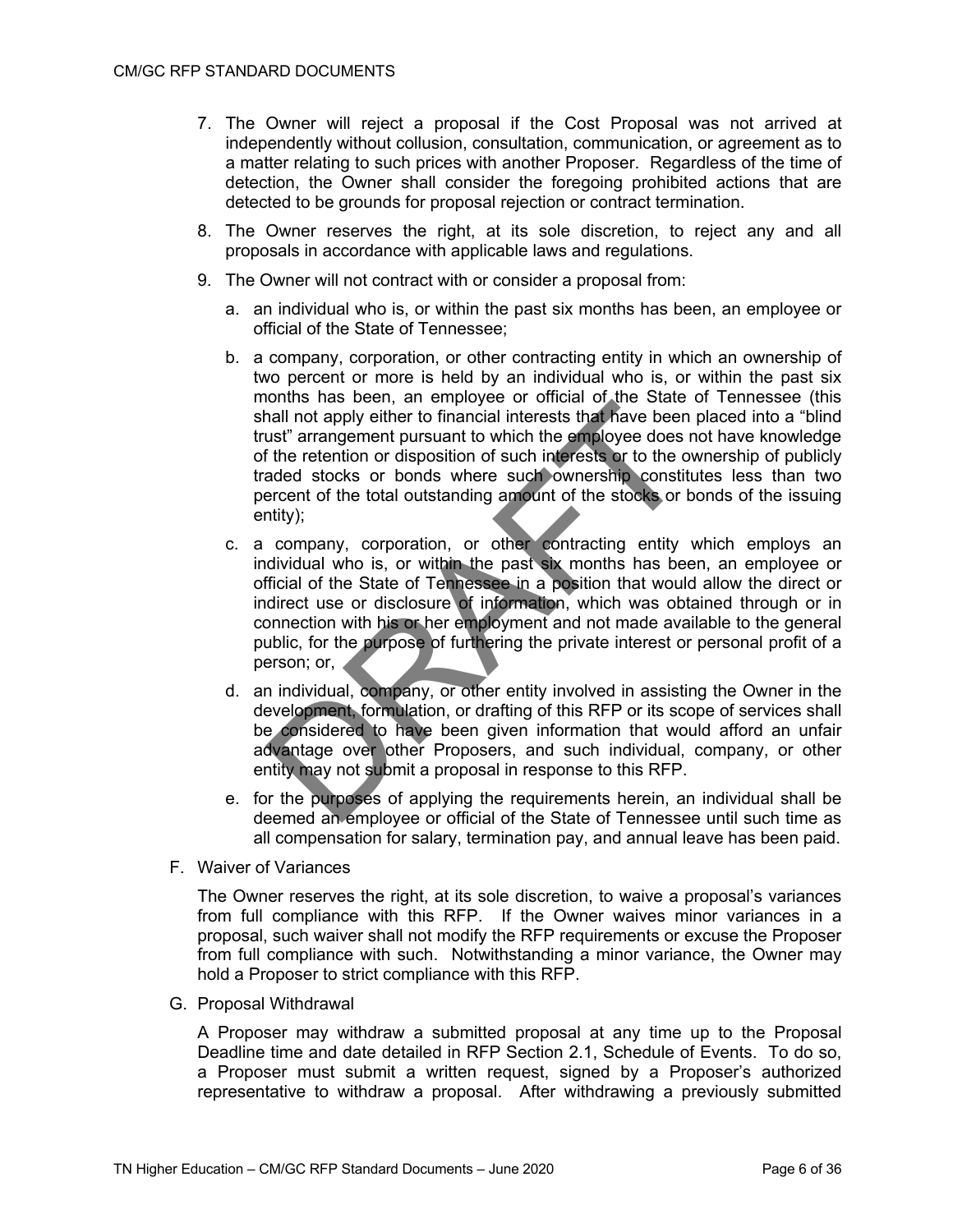proposal, a Proposer may submit another proposal at any time up to the Proposal Deadline.

H. Proposal Errors and Amendments

Each Proposer is liable for all proposal errors or omissions. A Proposer may not alter or amend proposal documents after the Proposal Deadline time and date detailed in RFP Section 2.1, Schedule of Events, unless such is requested in writing and approved by the Owner.

I. Proposal Preparation Costs

The Owner will not pay costs associated with the preparation, submittal, presentation, or contracting of a proposal.

- J. Disclosure of Proposal Contents
	- 1. Each proposal and all materials submitted to the Owner in response to this RFP shall become the property of the Owner. Selection or rejection of a proposal does not affect this right. All proposal information shall be held in confidence during the evaluation process. Notwithstanding, a list of actual Proposers submitting timely proposals may be available to the public, upon request, immediately after Technical Proposals are opened by the Owner.
	- 2. By submitting a proposal, the Proposer acknowledges and accepts that the full proposal contents and associated documents shall become open to public inspection in accordance with Tennessee Code Annotated (TCA), § 10-7- 504(a)(7).
- K. Licensure and Qualifications
	- 1. A Proposer must be a licensed General Contractor in the State of Tennessee. Before a contract pursuant to this RFP is signed, the Proposer and its personnel, if applicable, must hold all necessary, applicable business and professional licenses as may be required for specific services. The Owner may require a Proposer to submit evidence of proper licensure.
	- 2. Proposers shall be familiar with the Contractors Licensing Act of 1994, as currently amended (codified in TCA § 62-6-101, et seq.). A contract will not be awarded to a Proposer whose proposal is in conflict with State licensing law.
	- 3. Proposals submitted shall not include a contractor or subcontractor disqualified from participating in SBC Projects. The Office of the State Architect (OSA) maintains a list of those that are disqualified.
	- 4. In compliance with TCA § 50-9-114 Proposers are advised that the Owner does not operate a certified drug-free workplace program that serves for compliance with TCA § 50-9-113.
	- 5. The Proposer and its subcontractors shall not knowingly utilize the services of an illegal immigrant in the performance of the Work, and shall not knowingly utilize the services of a subcontractor, sub-subcontractor, or consultant who utilizes the services of an illegal immigrant in the performance of the Work.
	- 6. In compliance with the Iran Divestment Act bids submitted shall not include a contractor or subcontractor on the list created pursuant to TCA § 12-12-106.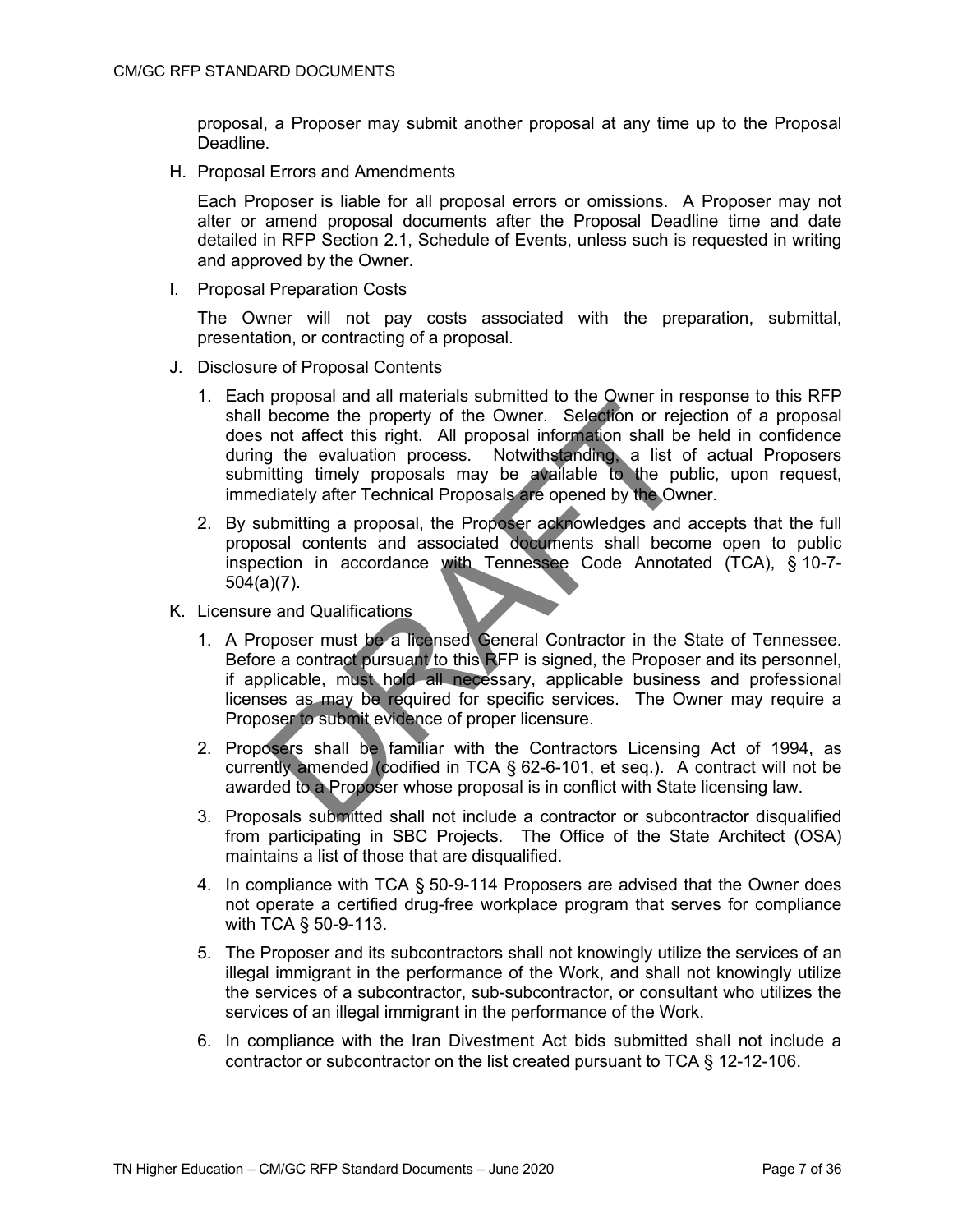- L. Proposals by Joint Ventures
	- 1. A form of joint venture business arrangement may be proposed for this Project. However, the Owner prefers that a single firm serve as the Project leader and administrative manager supported by business partners and consultants that serve under the management of that single firm. If a Proposer intends to submit a Proposal as a joint venture, then the following requirements shall apply:
		- a. For the purposes of this RFP, the Owner recognizes a joint venture as separate organizations or business entities that intend to combine professional or technical expertise and business experience, and to share contractual and Project responsibilities in performance of a contract pursuant to this RFP.
		- b. Each joint venture participant shall meet the licensure and insurance requirements stated in the RFP.
	- 2. A subcontractor to a Proposer is not a joint venture participant.
- M. Severability

If a provision of this RFP is declared by a court to be illegal or in conflict with a law, said decision shall not affect the validity of the remaining RFP terms and provisions, and the rights and obligations of the Owner and Proposers shall be construed and enforced as if the RFP did not contain the particular provision held to be invalid.

N. Material Changes in Performance Capabilities Prior to Award

Material changes are defined as changes in the operations, management or performance capabilities of the Proposer that may impact performance of the contract requirements. If there are material changes after the submission of the Proposal, but prior to the award of the MC, the Proposer shall immediately notify the Owner of the details of such changes. The Owner reserves the right to disqualify the Proposer for a material change.

O. Audited Statements

The Owner reserves the right to request CPA audited or reviewed financial statements prepared in accordance with generally accepted accounting principles. If the requested documents do not support the financial stability of the Proposer the Owner reserves the right to reject the proposal.

## **1.5 CONTRACT REQUIREMENTS**

- A. Assignment and Subcontracting
	- 1. The Proposer awarded a contract pursuant to this RFP shall not transfer or assign a portion of the contract without the Owner's prior, written approval.
	- 2. A subcontractor may only be substituted for a proposed subcontractor at the discretion of the Owner and with the Owner's prior, written approval.
	- 3. At its sole discretion, the Owner reserves the right to refuse approval of a subcontract, transfer, or assignment.
	- 4. Notwithstanding the use of subcontractors, the successful Proposer awarded a contract under this RFP, shall be the prime contractor and shall be responsible for all work performed.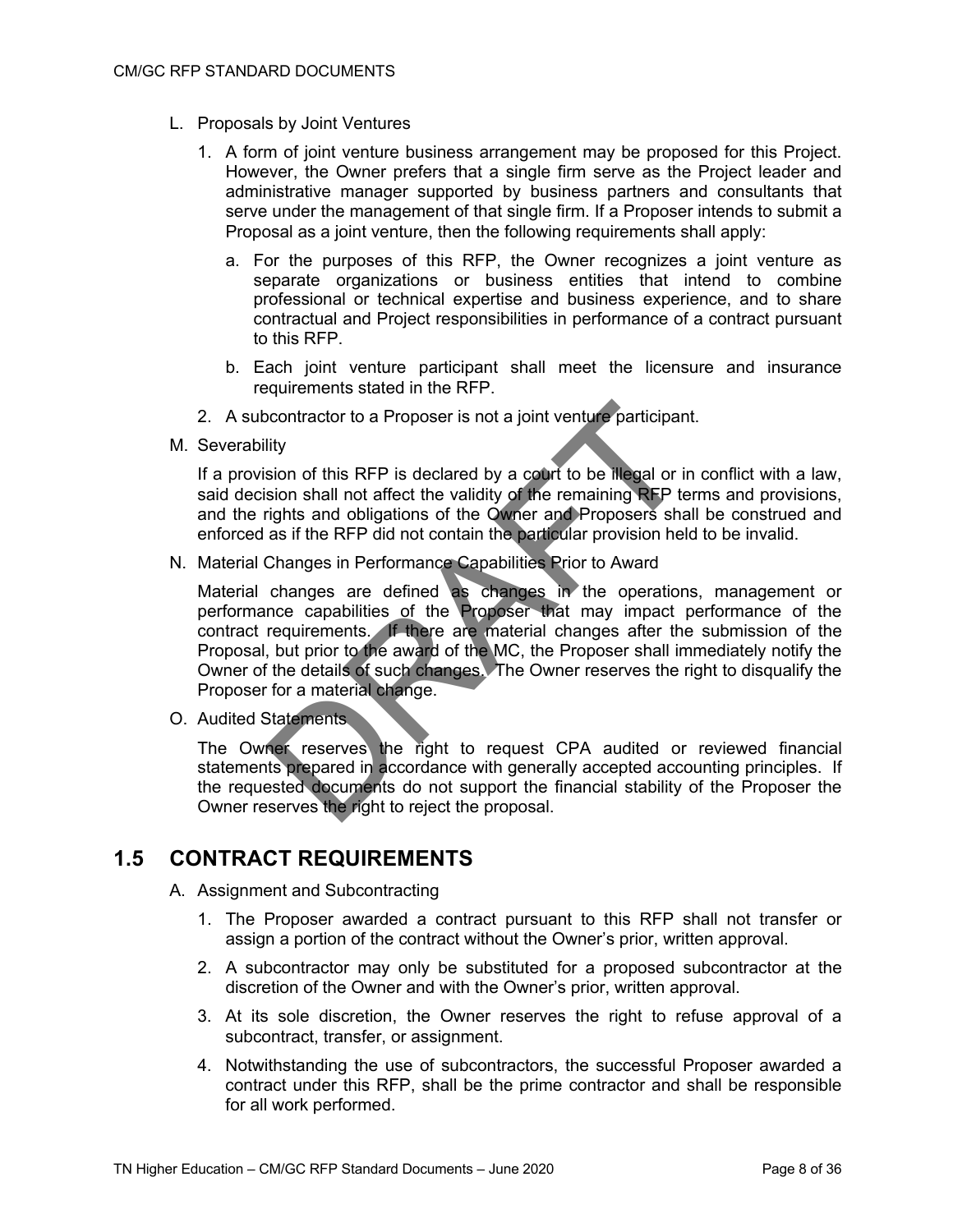B. Right to Refuse Personnel

At its sole discretion, the Owner reserves the right to refuse personnel of the CM/GC or a subcontractor for use in the performance of a contract pursuant to this RFP.

- C. Insurance
	- 1. The Owner will require proof of insurance as detailed below. Failure to provide such insurance certificate is a material breach and grounds for termination of contract negotiations.
		- a. Prior to execution of a MC a certificate of insurance(s) is required as detailed in RFP Section 1.6, Pro Forma Master Contract (MC) Between Owner and CM/GC as evidenced on a certificate provided to the Owner.
		- b. Prior to execution of an agreement for construction services a certificate(s) of insurance will be required as detailed in the Owner's Designers' Manual, Appendix 2, Section 00 72 13 General Conditions of the Contract for Construction.
	- 2. At the option of the CM/GC the contract(s) for hazardous materials abatement may be held by the CM/GC or the Owner if a part of the work scope. Under either option the CM/GC shall coordinate the bidding process and implementation of the Work. The Owner shall be a named insured under either option.
- D. Contract Award
	- 1. The RFP Coordinator will forward the evaluation results to the responsible Owner official, who will consider the results and all pertinent information available to make a recommendation of contract award to the SBC. The Owner reserves the right to make an award recommendation without further discussion of a proposal.
	- 2. Prior to approval of the SBC, the Owner will issue an Intent to Award Notice to identify the apparent highest evaluated proposal on the date detailed in the RFP Section 2.1, Schedule of Events. The Intent to Award Notice shall not create rights, interests, or claims of entitlement in either the Proposer with apparent highest evaluated proposal or another Proposer.
	- 3. The Owner will make the RFP files available for public inspection on the date in the RFP Section 2.1, Schedule of Events.
	- 4. RFP protest procedures are located in the SBC Policies and Procedures posted on the OSA's website.
	- 5. The Owner reserves the right, at its sole discretion, to add terms and conditions or to revise pro forma contract requirements in the Owner's best interests subsequent to this RFP process. No such terms and conditions or revision of contract requirements shall materially affect the basis of proposal evaluations or negatively impact the competitive nature of the RFP process.
	- 6. The Proposer with the apparent highest evaluated proposal must sign and return the contract drawn by the Owner pursuant to this RFP within ten calendar days of receipt of the contract form provided by the Owner. If the Proposer fails to provide the signed contract within this time period, the Owner may determine the Proposer non-responsive to the terms of this RFP and reject the proposal.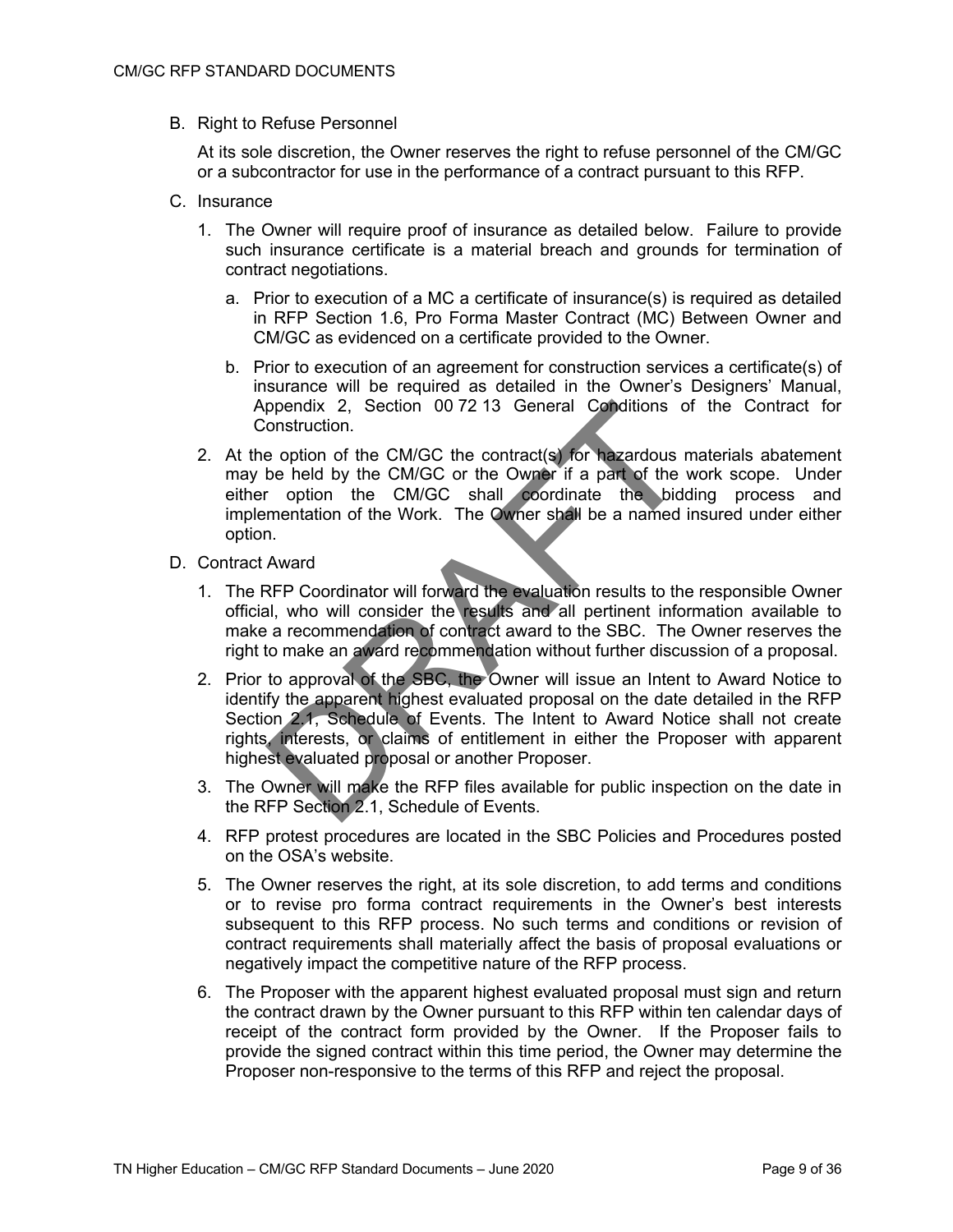- 7. The RFP process does not obligate the Owner and does not create rights, interests, or claims of entitlement in Proposers. Contract award and the Owner obligations pursuant thereto shall commence only after contract approval of all State officials as required by State laws and regulations and not prior to the Proposer's receipt of a fully signed contract.
- E. Contract Payments

All contract payments shall be made in accordance with the contract's provisions for Payment Terms and Conditions as detailed in Section 1.6, Pro Forma Master Contract (MC) Between Owner and CM/GC. No payment shall be made until the contract is approved as required by State laws and regulations. Under no conditions shall the Owner be liable for payment associated with the contract or responsible for work done by the CM/GC, even work done in good faith and even if the CM/GC is orally directed to proceed with the delivery of services, if it occurs before contract approval by the Owner as required by applicable statutes and rules of the State of Tennessee or before the contract start date or before the CM/GC's receipt of a fully executed contract or after the contract end date specified by the contract.

F. CM/GC Performance

The CM/GC shall be responsible for the completion of all work set out in the contract. All work is subject to inspection, evaluation, and acceptance by the Owner. The Owner may employ all reasonable means to ensure that the work is progressing and being performed in compliance with the contract.

- G. Additional Work
	- 1. The Owner may request the CM/GC to perform additional work during the preconstruction phase services for which the CM/GC would be compensated in accordance with the MC. That work shall be within the general scope of this RFP. In such instances, the Owner shall provide the CM/GC a written description of the additional work, and the CM/GC shall submit a time schedule for accomplishing the additional work and a price for the additional work. If the Owner and the CM/GC reach an agreement regarding the work and associated compensation, such agreement shall be effected by means of a written letter of authorization. Such letter requiring additional work must be mutually agreed upon by the parties. The CM/GC shall not commence additional work until the Owner has issued a written letter of authorization and secured all required approvals.
	- 2. Additional work requested by the Owner may include services for facilitated partnering sessions with the Project team as a part of the pre-construction and construction phase services.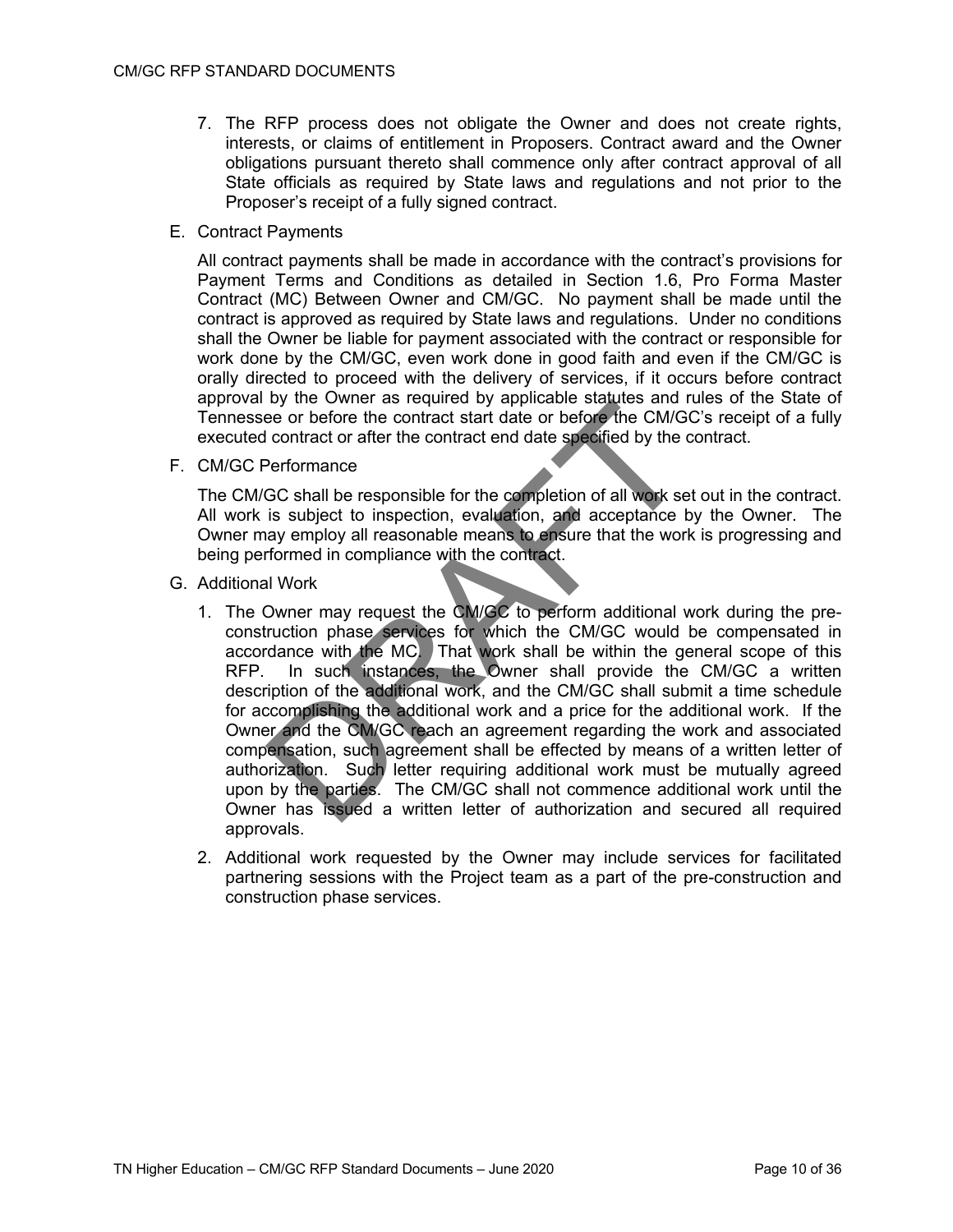## **1.6 PRO FORMA MASTER CONTRACT (MC) BETWEEN OWNER AND CM/GC**

# **Master Contract**

## Between

# Owner and Construction Manager/General Contractor.

### **MASTER CONTRACT (MC)**

made as of the <<Number, e.g. "2nd">> day of <<Month>>

in the year of <<Year number in words>>.

### **BETWEEN THE OWNER:**

State of Tennessee, via the Contracting Agency:

<<State Procurement Agency>>

<<Street or P.O. Box>>

<<City, State, Zip Code>>

### **AND**

### **THE CONSTRUCTION MANAGER/GENERAL CONTRACTOR (CM/GC):**

<<CM/GC Name>>

<<Street or P.O. Box>>

<<City, State, Zip Code>>

ACH Address: <<Street or P.O. Box>>

<<City, State, Zip Code>>

### **THE PROJECT:**

<<SBC Number>>

<<Campus or Institution Name>>

<<Project Title Designated by Owner>>

### **THE DESIGNER:**

<<Designer Name>>

<<Street or P.O. Box>>

<<City, State, Zip Code>>

### **THE OWNER AND THE CM/GC AGREE AS SET FORTH BELOW.**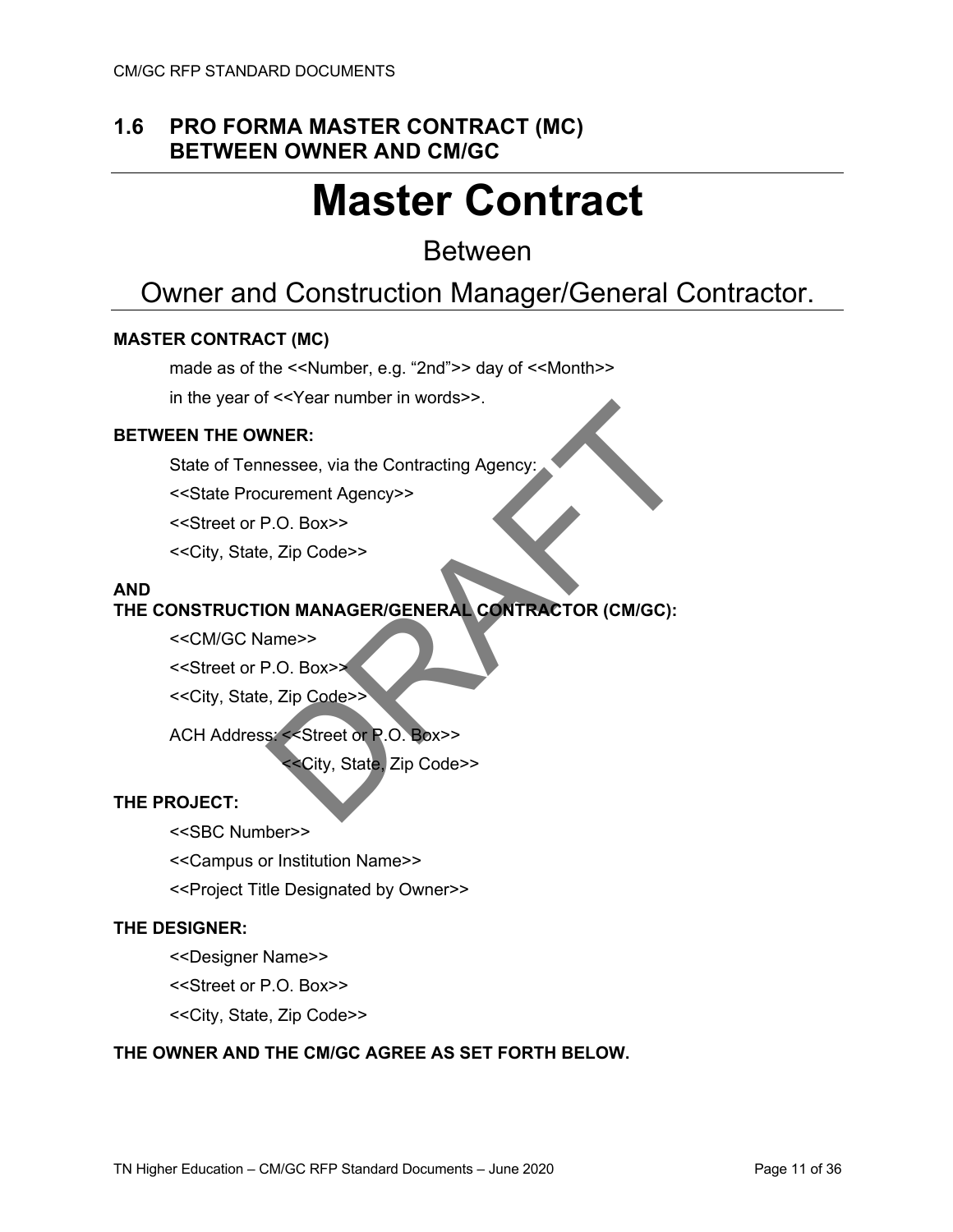### **A. SCOPE OF SERVICES**

- A.1 The CM/GC shall provide the services as detailed in the attached RFP Section 1.7, Scope Services, which provides the primary input for development of a Construction Services Agreement in the form of the attached RFP Section 1.8, Pro Forma Construction Services Agreement (CSA) Between Owner and CM/GC. Construction services shall be provided contingent upon the execution of a mutually acceptable CSA between the Owner and the CM/GC.
- A.2 The intent of the scope is to establish a partnership between the CM/GC, the Owner, and Designer, governed by specific contracts, that is responsible for expeditious and economic progress of the Project consistent with the interests of the Owner.
- A.3 Additional services not defined herein shall be negotiated with the Owner and approved in writing by the Owner prior to commencement of services. Compensation for additional services shall not be payable to the CM/GC prior to such additional services are rendered and invoiced as set forth in this MC.

### **B. CONTRACT TERM**

- B.1 This MC shall be effective for the period commencing on execution of this agreement and ending at the end of the one-year correction period.
- B.2 The Owner shall have no obligation for services rendered by the CM/GC which are not performed within the specified period.

### **C. PAYMENT TERMS AND CONDITIONS**

C.1 Compensation by the Owner to the CM/GC under this MC for pre-construction phase services shall be a lump sum fee of the following amount.

### **<<Dollar amount of lump sum fee written in words>>**

### **(\$<<Dollar amount of lump sum fee written in numbers>>)**

- C.2 This amount shall constitute the entire compensation due the CM/GC for Pre-Construction Phase Services (PCPS) and all of the CM/GC's obligations hereunder. This amount includes, but is not limited to, all applicable taxes, fees, overhead, profit, travel, printing, shipping, and all other direct and indirect costs incurred or to be incurred by the CM/GC for PCPS regardless of the difficulty, hours worked, or materials or equipment required.
- C.3 The PCPS lump sum fee does not include the amounts that are to be covered under the CSA.
- C.4 The PCPS lump sum fee represents available funds for payment to the CM/GC and does not guarantee payment of such funds to the CM/GC unless the CM/GC performs said work satisfactory to the Owner, in which case, the CM/GC shall be paid as detailed herein.
- C.5 The lump sum fee liability of the Owner for PCPS under this MC is firm for the duration of the MC and is not subject to escalation unless amended.
- C.6 Prior to a payment for PCPS the CM/GC shall submit an invoice in form and substance acceptable to the Owner and with all of the necessary supporting documentation. Invoices shall state (a) CM/GC name, (b) invoice date and number, (c) Project title and SBC Number, (d) the invoice period of service, (e) amount being invoiced for the invoice period, (f) prior cumulative amount invoiced, and (g) new cumulative amount invoiced.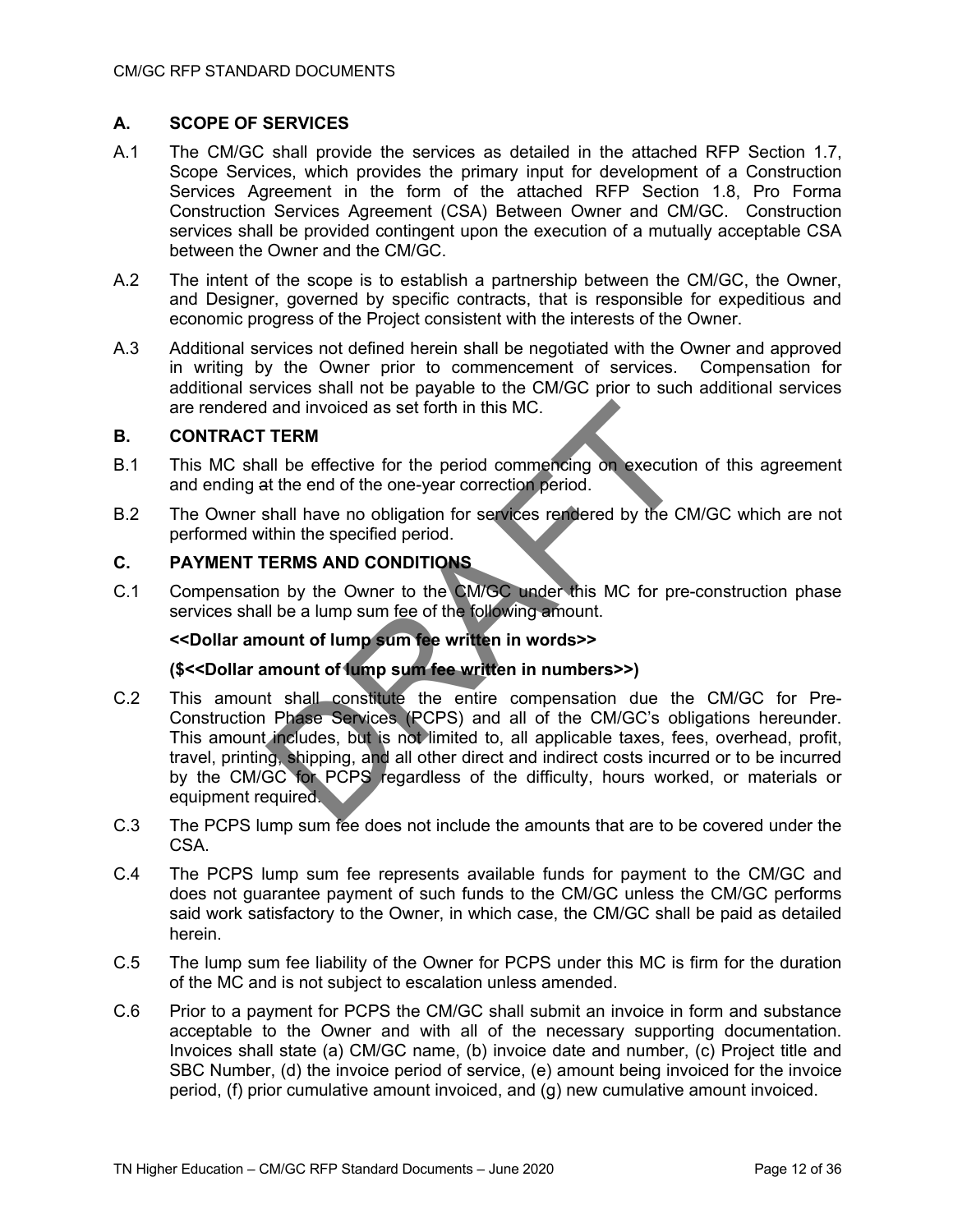- C.7 The CM/GC's progress payment requests for PCPS shall be submitted in the form of a monthly invoice in an amount based on a pro-ration of the lump sum fee divided by the period of PCPS.
- C.8 Final payment may be requested upon the completion of PCPS satisfactory to the Owner.
- C.9 Payment is due no later than 45 days after an undisputed invoice for payment has been received by Owner and payable in accordance with Tennessee Code Annotated (TCA) Title 12, Chapter 4, Part 7.
- C.10 The CM/GC shall not be compensated or reimbursed for travel, meals, or lodging over and above the PCPS fee under this MC and the Guaranteed Maximum Price in the CSA.
- C.11 The payment of an invoice for PCPS by the Owner shall not prejudice the Owner's right to object to or question an invoice or matter in relation thereto. Such payment by the Owner shall neither be construed as acceptance of a part of the work or service provided nor as an approval of the amounts invoiced therein.
- C.12 The CM/GC's invoices shall be subject to reduction for amounts included in an invoice or payment theretofore made which are deemed by the Owner not to be justifiable costs, and on the basis of audits where applicable, conducted in accordance with the terms of this MC, not to constitute proper remuneration for the services performed.
- C.13 The Owner reserves the right to deduct from amounts which are or shall become due and payable to the CM/GC under this or a contract between the CM/GC and the Owner amounts which are or shall become due and payable to the Owner by the CM/GC.
- C.14 Payments to CM/GC shall be made through Owner's automated clearing house wire transfer system. Contractor shall have completed an Authorization Agreement for Automatic Deposits ACH Credits Form prior to commencing services and prior to submitting first invoice. At the Owner's option, other payment methods may be utilized.

### **D. STANDARD TERMS AND CONDITIONS:**

- D.1 Neither party is bound by this MC until it is approved by the Owner in accordance with applicable Tennessee State laws and regulations. This MC shall not be considered awarded prior to the CM/GC's receipt of a fully signed MC.
- D.2 For pre-construction phase services, the CM/GC shall furnish to the Owner a certificate(s) of insurance, acceptable to the Owner, providing evidence of policies in accordance with and in no less than the minimum limits stipulated in the Owner's Designer Manual, Appendix 2, Section 00 72 13 General Conditions of the Contract for Construction. The following lines of coverage shall be included and maintained for the duration of the MC.
	- 1. Workers' Compensation Insurance
	- 2. General Liability Insurance
	- 3. Automobile Liability Insurance
- D.3 For Construction Phase Services (CPS), CM/GC agrees to provide insurance coverage as required by the CSA.
- D.4 This MC may be modified only by a written amendment executed by all parties hereto in accordance with applicable Tennessee State laws and regulations.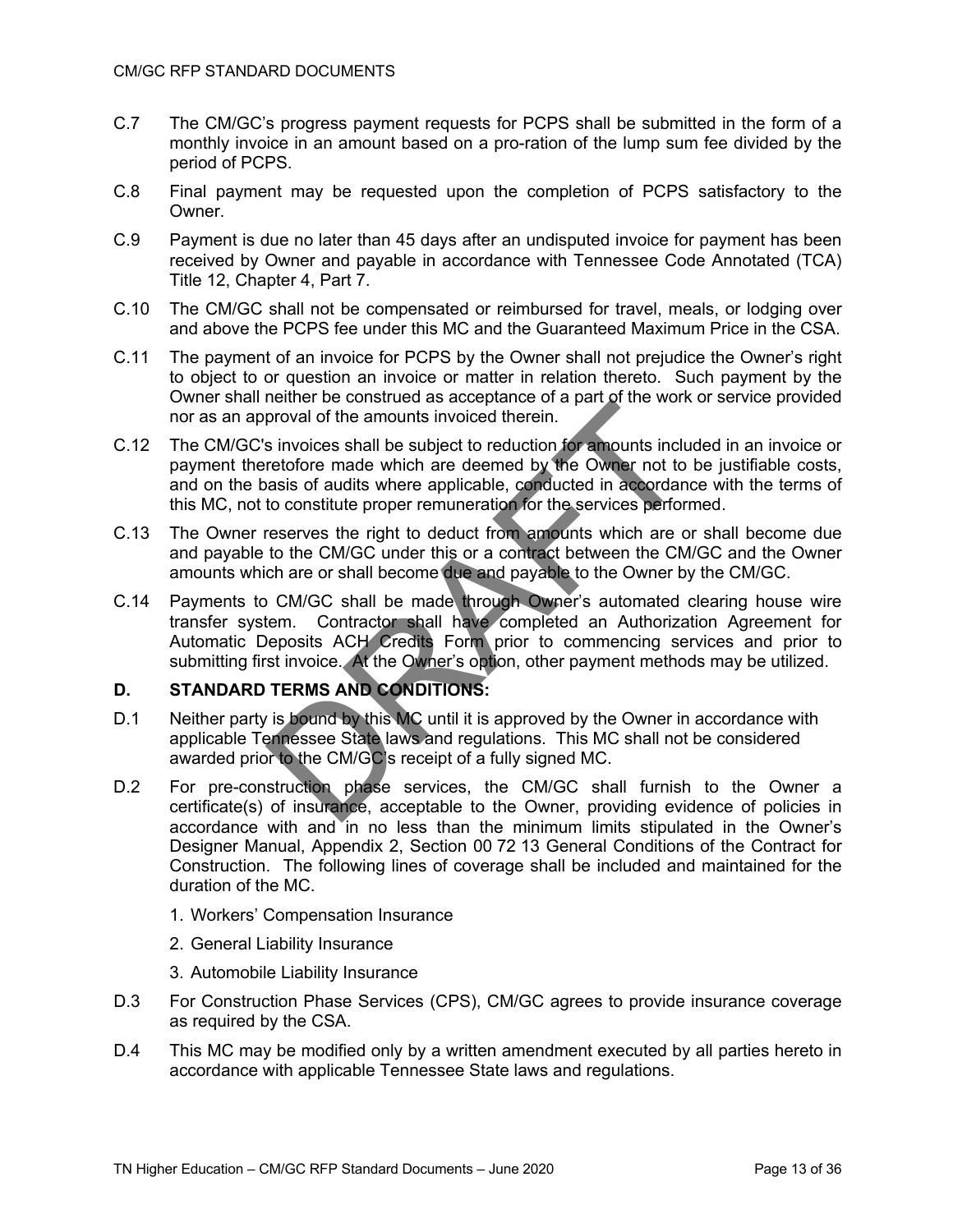#### CM/GC RFP STANDARD DOCUMENTS

D.5 The Owner may terminate the services of this MC upon seven days notice in writing from the Owner to the CM/GC specifying the effective date of termination. Said termination shall not be deemed a breach of contract by the Owner. If this MC is terminated by the Owner as provided herein, the CM/GC shall be entitled to receive equitable compensation for satisfactory authorized service completed as of the termination date but in no event shall the Owner be liable to the CM/GC for compensation for a service which has not been rendered. At the option of the Owner, all finished or unfinished documents, data, studies, surveys, analyses, estimates, models, and reports prepared by the CM/GC shall become Owner's property. Upon such termination, the CM/GC shall have no right to actual, general, special, incidental, consequential, or other damages whatsoever on account of services.

If the CM/GC fails to properly perform its obligations under this MC in a timely or proper manner, or if the CM/GC violates terms of this Contract, the Owner shall have the right to immediately terminate the MC and withhold payments in excess of fair compensation for completed services. With respect to the construction phase, this section D.5 shall be subject and subordinate to the terms of the CSA.

Notwithstanding the above, the CM/GC shall not be relieved of liability to the Owner for damages sustained by virtue of a breach of this MC by the CM/GC, and the Owner may withhold reasonable payments to the CM/GC for the purpose of setoff until such time as the exact amount of damages due the Owner from the CM/GC is determined.

- D.6 If the Owner does not pay the CM/GC within seven days after the date for payment established in this MC the amount currently due as of that date pursuant to the terms of this MC, then the CM/GC may, upon seven additional days' written notice to the Owner, stop the work until payment of the amount due has been received. The CM/GC may terminate this MC if the work is stopped for non-payment for a period of 30 consecutive days. The CM/GC shall be entitled to receive equitable compensation for satisfactory, authorized service completed as of the termination date. Upon such termination, the CM/GC shall have no right to actual, general, special, incidental, consequential, or other damages whatsoever on account of services.
- D.7 The CM/GC shall not assign this MC without obtaining the prior written approval of the Owner. Subcontracts to this MC shall contain, at a minimum, Sections D.8, D.9, and D.10 of this MC.
- D.8 The CM/GC warrants that no part of the total amount paid to the CM/GC shall be paid directly or indirectly to an employee or official of the Owner as wages, compensation, or gifts in exchange for acting as an officer, agent, employee, subcontractor, or consultant to the CM/GC in connection with work contemplated or performed relative to this MC.
- D.9 The CM/GC shall not discriminate against an employee nor applicant for employment because of race, creed, color, religion, sex, age, or national origin as defined in TCA § 4- 21-401, et seq, nor because of handicap, in accordance with TCA § 8-50-103.

The CM/GC shall take affirmative action to ensure that applicants are employed, and that employees are treated during employment without regard to handicap, race, creed, color, religion, sex, age, or national origin, including but not limited to practices in recruitment, recruitment advertising, employment, selection for training or apprenticeship, rates of pay or other forms of compensation, upgrading, demotion, transfer, layoff, or termination.

The CM/GC shall post in conspicuous places, available to employees and applicants for employment, notices setting forth these policies of non-discrimination.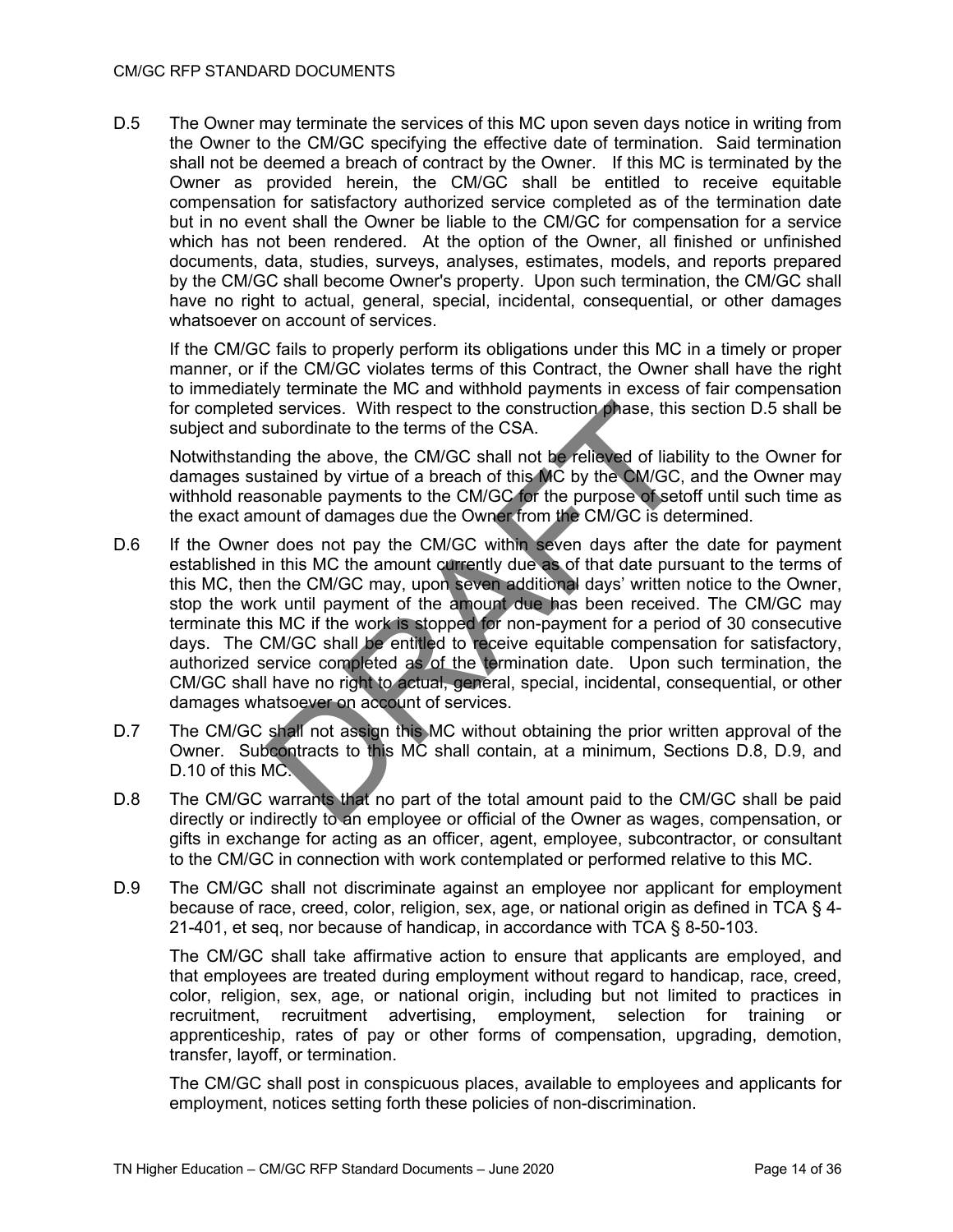Solicitations or advertisements for employees placed by or in behalf of the CM/GC shall state that qualified applicants shall receive consideration for employment without regard to handicap, race, creed, color, religion, sex, age, or national origin.

D.10 The requirements of Public Acts of 2006, Chapter Number 878, of the State of Tennessee, addressing the use of illegal immigrants in the performance of a contract to supply goods or services to the State of Tennessee, shall be a material provision of this MC, a breach of which shall be grounds for monetary and other penalties, including termination of this MC.

The CM/GC by entering into this contract attests, certifies, warrants, and assures that the CM/GC shall not knowingly utilize the services of an illegal immigrant in the performance of this MC and shall not knowingly utilize the services of a subcontractor or consultant who will utilize the services of an illegal immigrant in the performance of this MC.

The CM/GC understands and agrees that failure to comply with this section will be subject to the sanctions of Public Chapter 878 of 2006 for acts or omissions occurring after its effective date. This law provides for the prohibition of a CM/GC from contracting with, or submitting an offer, proposal, or bid to contract with the State of Tennessee to supply goods or services for a period of one year after a CM/GC is discovered to have knowingly used the services of illegal immigrants during the performance of this MC.

For purposes of this MC, "illegal immigrant" shall be defined as a person who is not either a United States citizen, a lawful permanent resident, or a person whose physical presence in the United States is authorized or allowed by the Department of Homeland Security and who, under Federal immigration laws and/or regulations, is authorized to be employed in the U.S. or is otherwise authorized to provide services under the MC.

- D.11 The CM/GC shall maintain documentation for all charges under this Contract. The books, records, and documents of the CM/GC, insofar as they relate to work performed or money received under this contract, shall be maintained for a period of seven full years from the date of the final payment and shall be subject to audit at a reasonable time and upon reasonable notice by the State, the Comptroller of the Treasury, or their duly appointed representatives. The financial statements shall be prepared in accordance with generally accepted accounting principles. Upon final completion of the Project, the CM/GC shall have the right to transfer such records to the State, along with a sworn statement that all such records are included in this transfer.
- D.12 Failure by the Owner to insist on strict compliance with a provision of this MC by the CM/GC will not operate as a waiver of the right to require strict performance by the CM/GC of a term, covenant, condition or provision of this MC nor construed as a waiver or relinquishment of such term, covenant, condition or provision. No term or condition of this MC shall be held to be waived, modified, or deleted except by written amendment to this MC signed by the parties hereto.
- D.13 The parties hereto, in the performance of this MC, shall not act as employees, partners, joint venturers, or associates of one another. It is expressly acknowledged by the parties hereto that such parties are independent contracting entities and that nothing in this MC shall be construed to create an employer/employee relationship or to allow either to exercise control or direction over the manner or method by which the other transacts its business affairs or provides its usual services. The employees or agents of one party shall not be deemed or construed to be the employees or agents of the other party.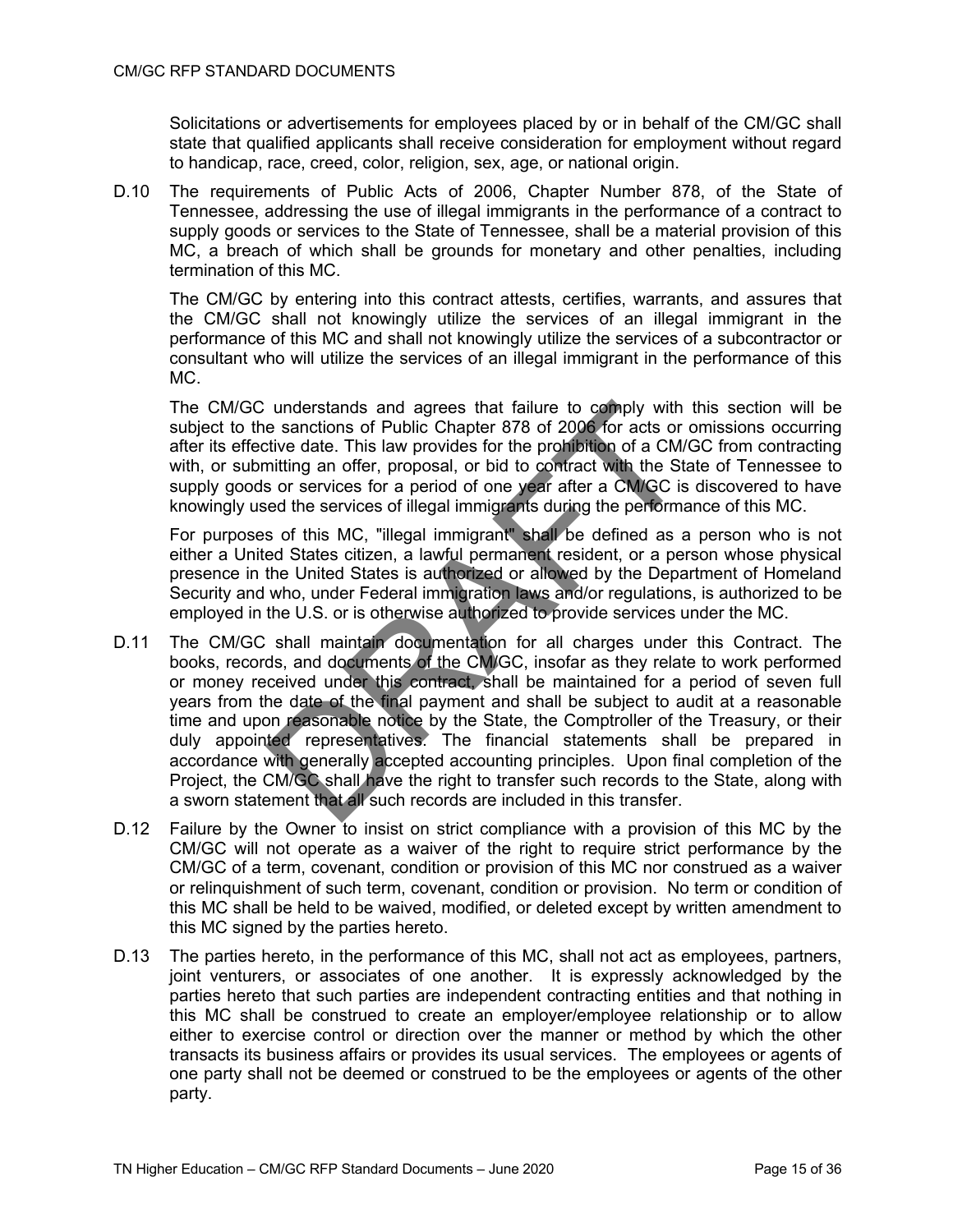- D.14 The Owner shall have no liability except as specifically provided in this MC and the executed CSA.
- D.15 With respect to pre-construction phase services only, the CM/GC agrees to indemnify and hold harmless the Owner as well as its officers, agents and employees from and against claims, liabilities, losses, and causes of action which may arise or result to a person, firm, corporation, or other entity which may be injured or damaged as a result of acts, omissions, bad faith, negligence, or willful misconduct on the part of the CM/GC, its employees, or a person acting for or on its or their behalf.

In the event of such suit or claim, the CM/GC shall give the Owner immediate notice thereof and shall provide all assistance required by the Owner in the Owner's defense. The Owner shall give the CM/GC written notice of such claim or suit, and the CM/GC shall have the full right and obligation to conduct the CM/GC's own defense thereof. Nothing contained herein shall be deemed to accord to the CM/GC, through its attorney(s), the right to represent the State of Tennessee in a legal matter, such rights being governed by Tennessee Code Annotated, Section 8-6-106.

With respect to the construction phase, the CM/GC's indemnity and hold harmless obligations shall be as provided in the terms and conditions of CSA to be negotiated and executed by the parties.

- D.16 The CM/GC agrees that it shall be liable for all costs, including reasonable attorney fees incurred by Owner to enforce the terms of this MC against the CM/GC or the obligations of the CM/GC under this MC.
- D.17 The CM/GC shall comply with all applicable State and Federal laws and regulations in the performance of this MC.
- D.18 This MC shall be governed by and construed in accordance with the laws of the State of Tennessee. The CM/GC agrees that it will be subject to the exclusive jurisdiction of the courts of the State of Tennessee in actions that may arise under this MC. The CM/GC acknowledges and agrees that rights or claims against the Owner or its employees hereunder, and remedies arising therefrom, shall be subject to and limited to those rights and remedies, available under Tennessee Code Annotated, Sections 9-8-101 through 9- 8-407.
- D.19 This MC is complete and contains the entire understanding between the parties relating to the subject matter contained herein, including all the terms and conditions of the parties' agreement. This MC supersedes prior understandings, representations, negotiations, and agreements between the parties relating hereto, whether written or oral. With respect to the construction phase services, all terms and conditions of this MC shall, however, be subject and subordinate to the terms and conditions of RFP Section 1.8, Pro Forma Construction Services Agreement (CSA) Between Owner and CM/GC, in the form negotiated and executed by the parties.
- D.20 If terms and conditions of this MC are held to be invalid or unenforceable as a matter of law, the other terms and conditions hereof shall not be affected thereby and shall remain in full force and effect. To this end, the terms and conditions of this MC are declared severable.
- D.21 Section headings of this MC are for reference purposes only and shall not be construed as part of this MC.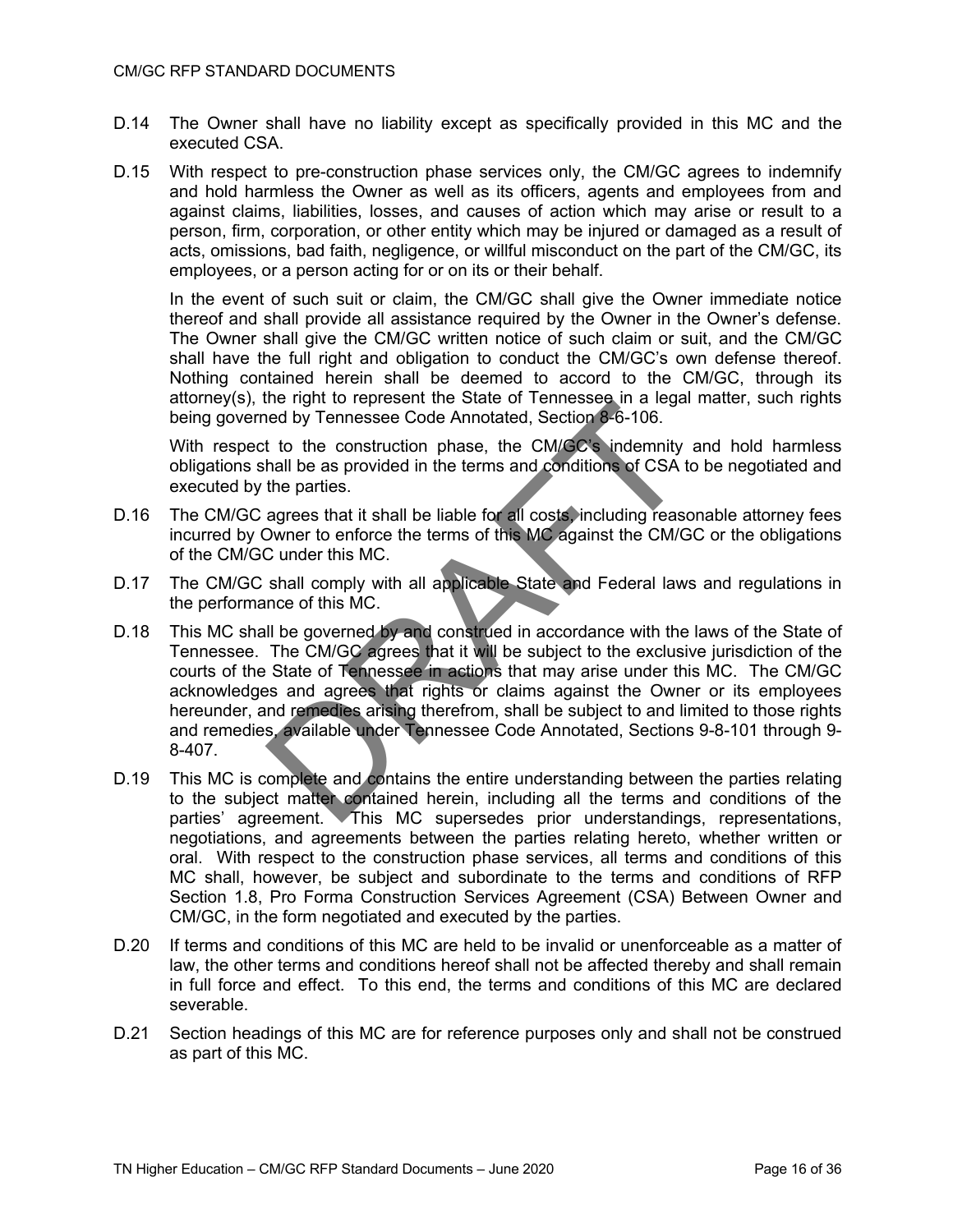### **E. SPECIAL TERMS AND CONDITIONS:**

- E.1 Should these special terms and conditions conflict with other terms and conditions of this MC, these special terms and conditions shall control.
- E.2 Should a conflict arise within the requirements of these MC documents, the documents shall be interpreted in priority in the order shown.
	- 1. Construction Services Agreement (CSA) upon negotiation of its terms and conditions and execution by both parties, and subsequent amendments, and modifications.
	- 2. This MC and its attachments and amendments.
	- 3. The RFP documents and addenda which are incorporated by reference.
	- 4. The CM/GC's Proposal for services in response to the RFP which is incorporated by reference.
- E.3 The Owner shall own all ideas, technical approaches and CM/GC deliverables developed as a part of this MC.
- E.5 Upon completion or termination of this Contract, application programs and systems and other management systems developed and used by the CM/GC solely for the implementation of this MC shall be licensed to the Owner at no fee or otherwise remain with the Owner for use in management of other capital Projects.
- E.6 The CM/GC shall indemnify and hold the Owner harmless of all claims or suits which may be brought against the Owner for infringement of laws regarding patents or copyrights which may arise from the performance of the CM/GC under the MC. In such action brought against the Owner, the CM/GC shall satisfy and indemnify the Owner for the amount of a final judgment against the Owner, or settlement entered into in good faith by the Owner for infringement.
- E.7 The MC is subject to the appropriation and availability of State and/or Federal funds. In the event that the funds are not appropriated or are otherwise unavailable, the Owner reserves the right to terminate the MC upon written notice to the CM/GC. Said termination shall not be deemed a breach of contract by the Owner. Upon receipt of the written notice, the CM/GC shall cease all services associated with this MC. Should such an event occur the CM/GC shall be entitled to compensation for all satisfactory and authorized services completed as of the termination date. Upon such termination, the CM/GC shall have no right to recover from the Owner actual, general, special, incidental, consequential, or other damages whatsoever.
- E.8 Notices required by this MC shall be in writing and shall be made by email, by overnight courier service, or by first class mail, postage prepaid, addressed to the respective party at the appropriate email address or postal address as set forth below or to such other party, email address, or postal address as may be hereafter specified by written notice.

The Owner: <<Name of individual for the Owner>> <<Organization Name, SPA Name>> <<Address line 1>> <<Address line 2>> <<Telephone Number>> <<Email address>>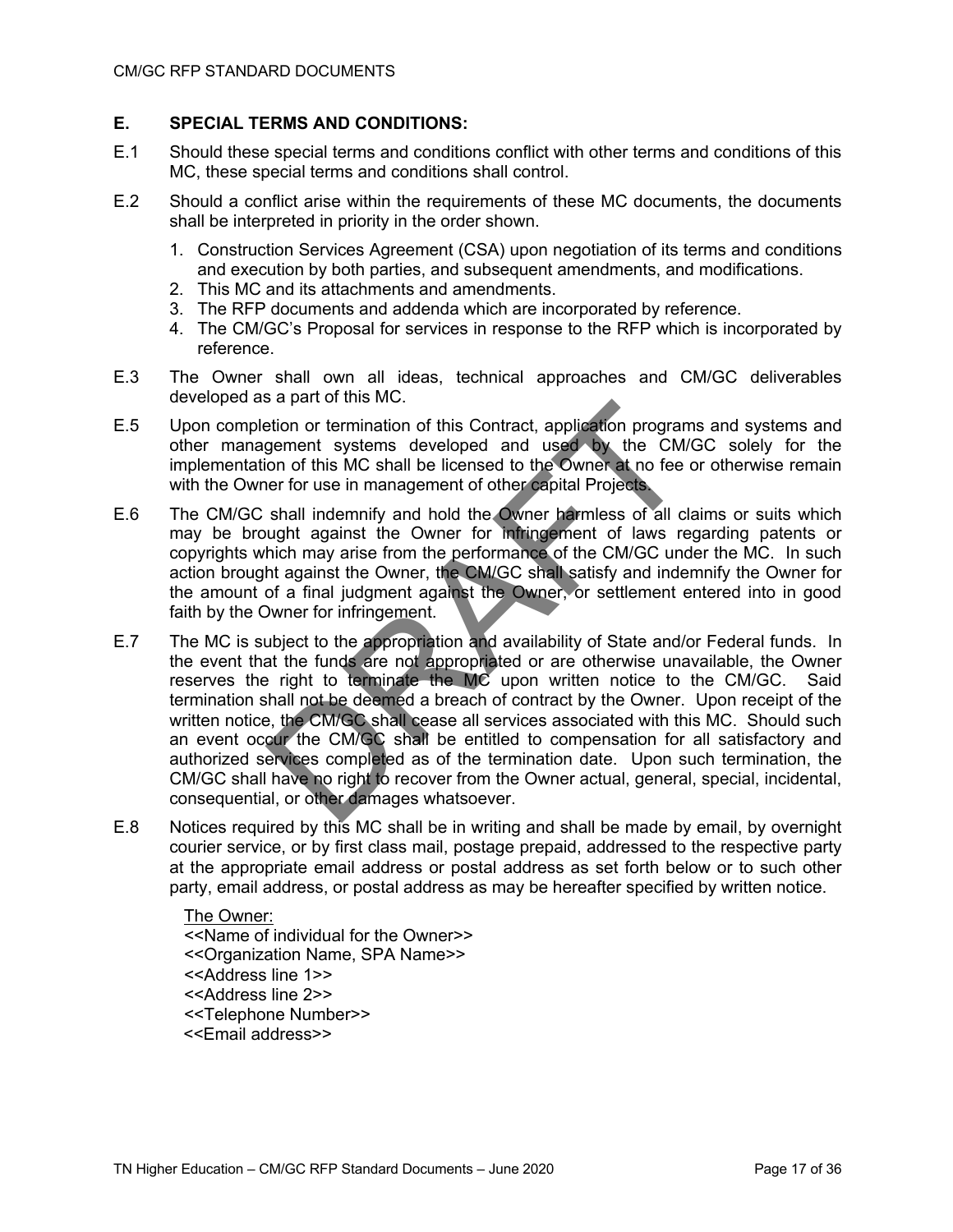The CM/GC: <<Name of individual for the CM/GC>> <<Firm name>> <<Address line 1>> <<Address line 2>> <<Telephone>> <<Email address>>

- E.9 Notices required by the MC shall be considered effectively given as of the day of delivery; as of the date specified for overnight courier service delivery; as of three business days after the date of mailing; or on the day email receipt is confirmed.
- E.10 In the event it is determined that the Proposer failed to disclose requested information, or made a false statement, misrepresentation or omission regarding a material fact concerning an aspect of the award of this MC, the Proposer may be considered in default and the Owner may terminate this MC immediately and/or withhold full or partial payment as it deems appropriate. In addition, the Owner may seek other available remedies to which it is entitled by law.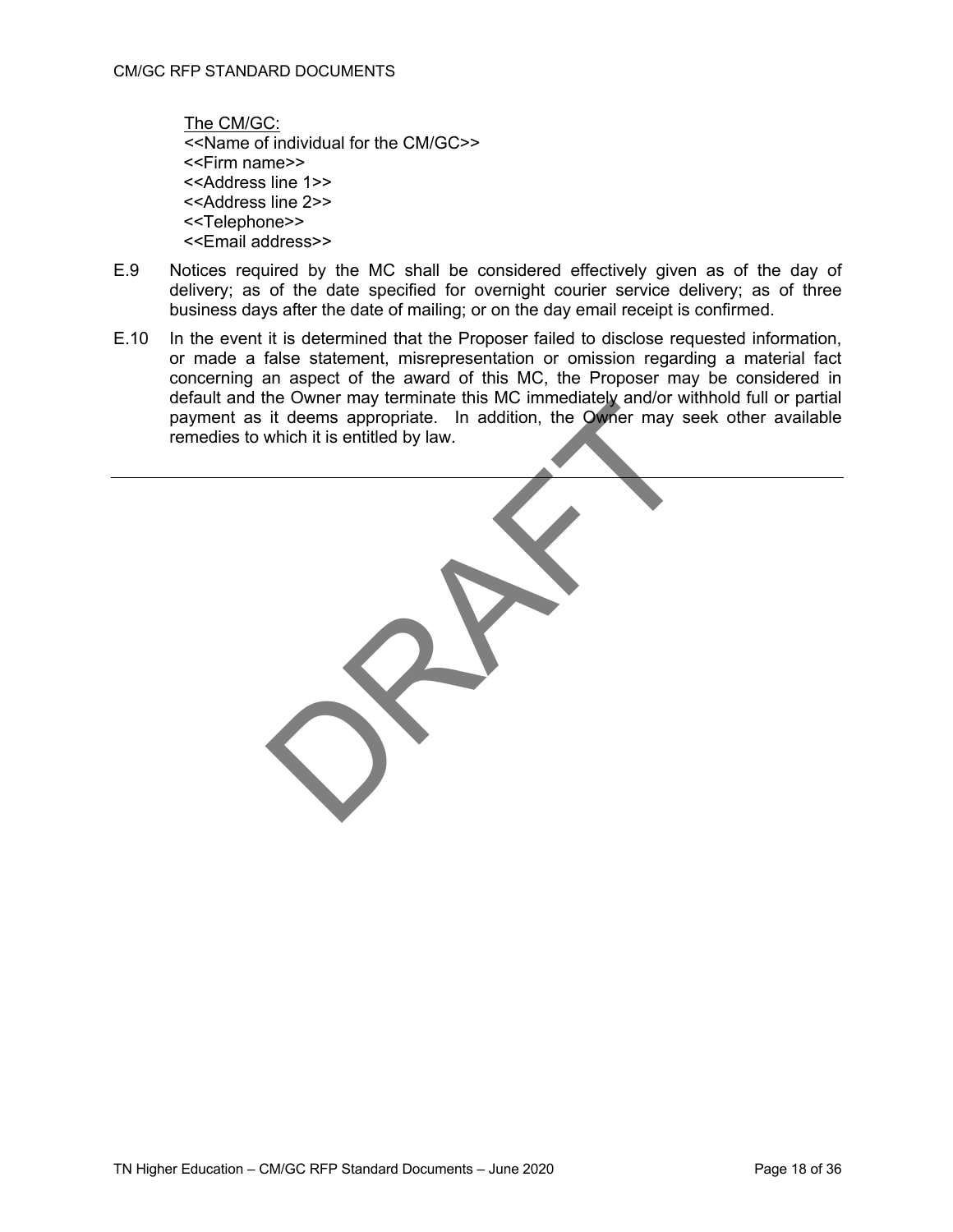### CM/GC RFP STANDARD DOCUMENTS

This instrument may be executed in one or more counterparts. It shall be fully executed when each party whose signature is required has signed at least one counterpart, even though no one counterpart contains the signatures of all the parties to this instrument. Electronic, scanned or facsimile signatures shall have the same force and effect as original signatures.

### **This Master Contract entered into as of the day and year first written above as witnessed:**

| BY CM/GC:            | < <cm gc="" name="">&gt;</cm> |                                                                                            |
|----------------------|-------------------------------|--------------------------------------------------------------------------------------------|
|                      | Signature:<br>Name:<br>Title: |                                                                                            |
| <b>AND BY OWNER:</b> | State of Tennessee,           |                                                                                            |
|                      |                               | The University of Tennessee                                                                |
|                      | By:                           |                                                                                            |
|                      |                               | <b>Head of State Procurement Agency</b><br>< <name>&gt;<br/>&lt;<title>&gt;</title></name> |
|                      | Approved:                     |                                                                                            |
|                      |                               | Head of Legal Office<br>< <name>&gt;<br/>&lt;<title>&gt;</title></name>                    |
|                      | Approved:                     |                                                                                            |
|                      |                               | <b>State Architect</b>                                                                     |

### **END OF MASTER CONTRACT for the Project titled:**

<<SBC Number>>

<<Campus or Institution Name>>

<<Project Title Designated by Owner>>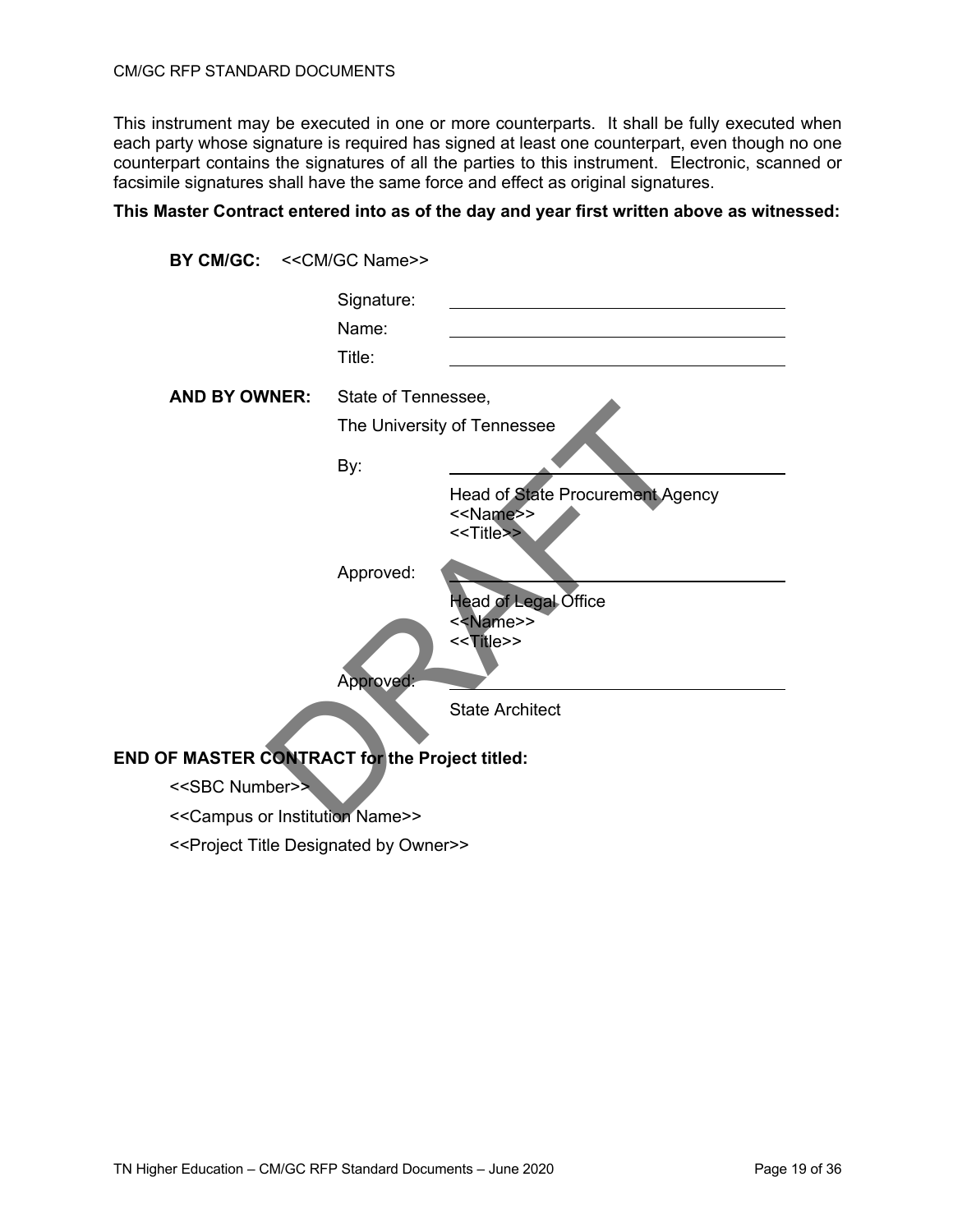## **1.7 SCOPE OF SERVICES**

The Construction Manager/General Contractor (CM/GC) shall provide Pre-Construction Phase Services (PCPS) and Construction Phase Services (CPS) for the Project described in RFP Section 2.4, Project Narrative and Documentation, including, but not limited to, development of a Guaranteed Maximum Price (GMP). Services shall be provided by the personnel designated in the CM/GC's Technical Proposal or by substitute personnel approved in writing by the Owner. Requests for substitute personnel shall include justification for the substitution and qualifications of the substitute personnel in similar form and content as required for the Technical Proposal.

### 1.7.1 PRE-CONSTRUCTION PHASE SERVICES

- A. Project Information and Procedures
	- 1. Meet with the Owner, the Designer, and other design team members and review documents to gain a full understanding of the program, the design documents, the Project scope and all other aspects of the Project.
	- 2. The CM/GC may develop written Project procedures, in cooperation with the Owner and the Designer, which will augment the Owner's requirements, as necessary, to be used as a guide for the management and coordination of the Project.
- B. Meetings and Key CM/GC Personnel
	- 1. Provide the designated key personnel who shall consistently attend and participate as construction management consultants in meetings scheduled with the Owner and the Designer throughout the duration of PCPS. Such meetings shall be as frequent as needed to support Project progress*.*
	- 2. Provide the designated PCPS Project manager to facilitate such meetings.
	- 3. Prepare and distribute an agenda at least one day in advance of meetings.
	- 4. Record and distribute meeting notes to the Designer, Owner, and other attendees.
- C. Consultation
	- 1. Advise the Owner and Designer on matters relating to site use, improvements, selection of materials, building methods, construction details, building systems and equipment. This includes exploring alternative non-traditional building systems.
	- 2. Provide recommendations to the Owner and Designer on the items below. Submit recommendations concurrently to the Owner and the Designer in writing.
		- a. Construction feasibility actions designed to minimize adverse effects of labor or material shortages.
		- b. Time requirements for procurement, installation and construction completion.
		- c. Factors related to construction cost, including estimates of alternative designs or materials, preliminary budgets and possible economies which should include conceptual cost estimates based on preliminary designs.
	- 3. Recommend to the Owner and Designer opportunities to phase issuance of drawings and specifications to facilitate phasing or sequencing of demolition, site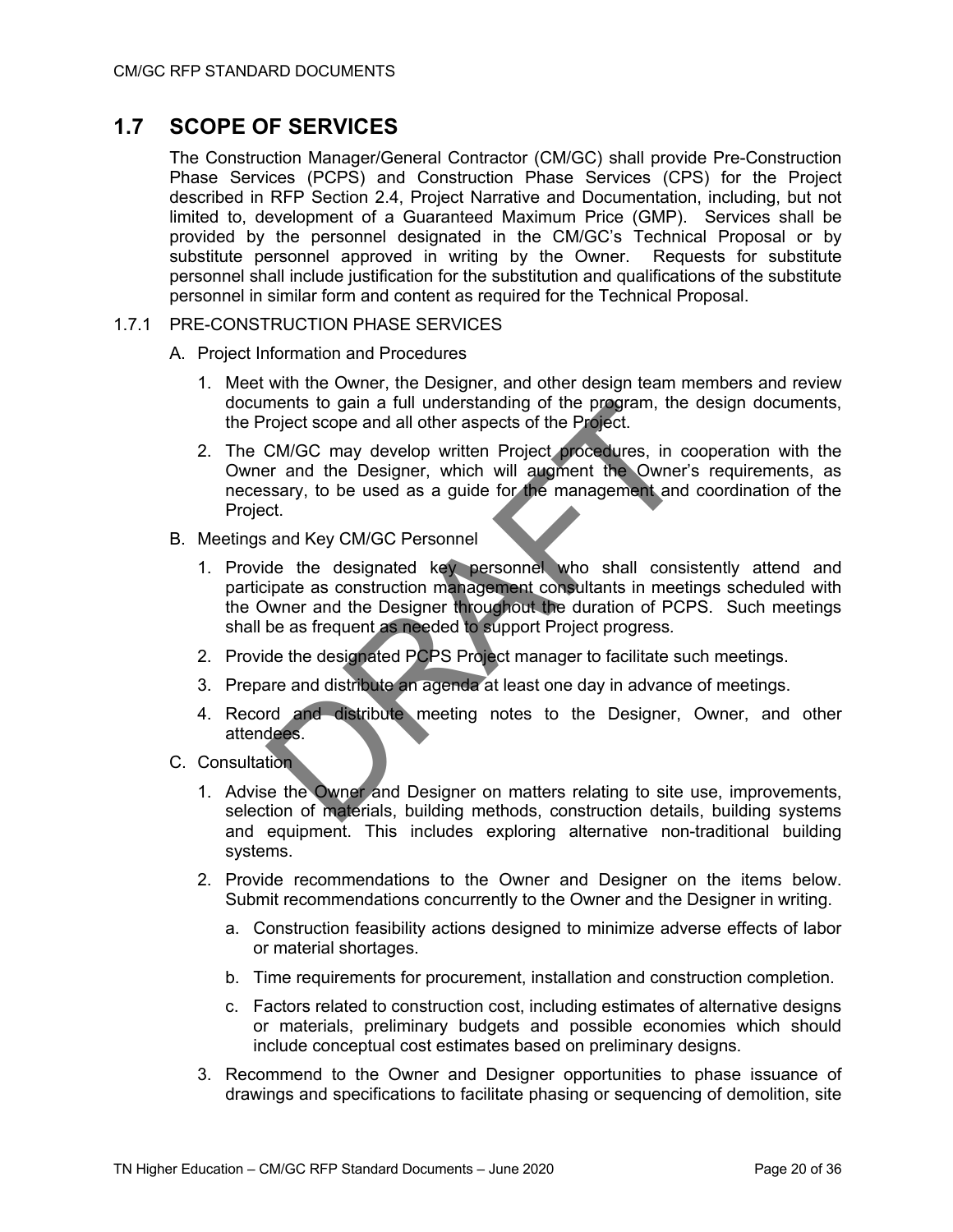work, site utilities and building construction activities of each phase to improve economies, performance time, and responses to construction resource conditions.

- 4. The CM/GC shall not be called upon to provide advice on legal issues or to engage in the practice of architecture or engineering. The CM/GC's scope of services is solely in its capacity as a CM/GC, not as a design professional. The CM/GC is not responsible for design of the Project.
- D. Schedule

Two types of schedules are required of the CM/GC in the pre-construction phase as described in the following sections, (1) the pre-construction phase schedule and (2) the preliminary construction schedule.

Prepare, maintain, and communicate the schedules in writing in appropriate detail to enable determination of critical paths and enable Project decision-making throughout the duration of the Project.

Develop the schedules on industry standard software with proven compatibility.

Monitor the schedules throughout the duration of the Project and advise the Owner of deficiencies in adhering to these schedules by a party.

Update schedules at the end of each Design phase established by the contract between the Owner and the Designer (for design phases during which the CM/GC is performing pre-construction phase services).

1. Pre-Construction Phase Schedule

In collaboration with the Designer and Owner, prepare and maintain a preconstruction phase schedule detailing the services, activities, durations, and sequences of the remaining Designer, CM/GC, and Owner activities leading to the negotiation and execution of a Construction Services Agreement (CSA) between Owner and CM/GC for a GMP. Within 14 days from the execution of the Master Contract (MC) submit an initial version of the pre-construction phase schedule. This schedule and subsequent versions of this schedule is subject to approval by the Designer and the Owner.

2. Preliminary Construction Schedule

Within 30 days from the execution of the MC submit to the Designer and Owner for review an initial version of the preliminary construction schedule. Include the schedule components listed below.

- a. Proposed construction activity sequences and durations.
- b. Milestone dates.
- c. Occupancy dates meeting the Owner's requirements and showing portions of the Project having occupancy priority, if applicable.
- d. A proposed date of Substantial Completion that does not exceed the RFP construction time.
- E. Constructability

Review the design documents for opportunities to enhance constructability including proposals for alternate construction means, methods, and materials. Provide a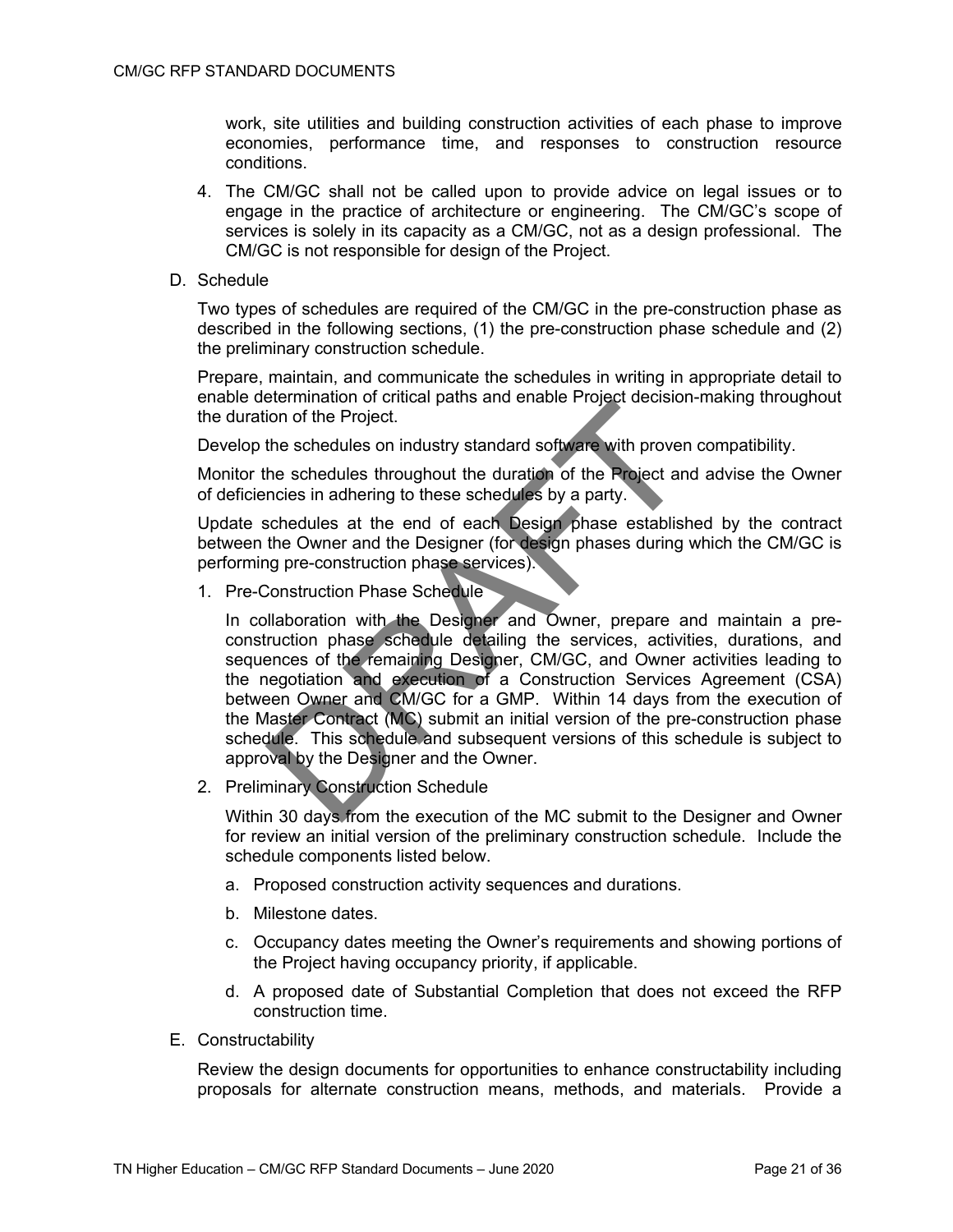constructability report within 14 calendar days of receipt of design documents. For each item identified provide the following in writing.

- 1. A description of the construction issue with background information, including, as necessary, backup data from subcontractors and suppliers.
- 2. A listing of design documents relevant to the issue.
- 3. Detailed written recommendations addressing each issue.
- F. Construction Cost Estimate
	- 1. Within 30 days from the execution of the MC, develop and communicate in writing to the Designer and Owner for review a construction cost estimate that shall be independent from the Designer's estimate of cost of construction (Designer's Estimate). Updates shall be provided as needed but at a minimum at the end of each Design phase established by the agreement between the Owner and the Designer.
	- 2. Each version of the construction cost estimate shall detail the amount for the GMP with sufficient supporting information to communicate each cost component and the significant contributing costs within each component. Alternates under consideration by the Designer and Owner shall be separately detailed with the same supporting information.
	- 3. Each construction estimate will be reviewed by the Designer and the Owner for reasonableness and compatibility with the GMP Target. The Owner, Designer, and the CM/GC will work together to resolve differences between the Designer's Estimate and the CM/GC's construction cost estimate.
	- 4. In the event that either of the CM/GC's construction cost estimate or the Designer's Estimate exceeds the GMP Target, the Owner may direct the CM/GC to continue to provide its PCPS as described below in conjunction with the Designer's redesign of the Project as necessary to maintain the Project program within the GMP Target; in which case, the CM/GC shall do so without additional compensation. The Owner may also elect to revise the Project scope or increase funding. After consultation with the Owner:
		- a. Coordinate and cooperate with the Project team as the Designer revises construction documents as necessary to meet the GMP Target.
		- b. Analyze the Designer's originally submitted and revised construction documents, and make recommendations to the Owner as to opportunities to reduce Project construction costs to meet the GMP Target.
		- c. Develop and provide to the Owner and Designer a revised GMP in connection with the revised construction documents.
	- 5. In the construction document portion of the PCPS the versions of the construction cost estimate shall identify the anticipated subcontract amount for each planned subcontractor bid package and other significant supporting information.
- G. Value Analysis
	- 1. Provide value analysis information to the Designer to identify opportunities for cost reductions and Project enhancements. The value analysis shall include a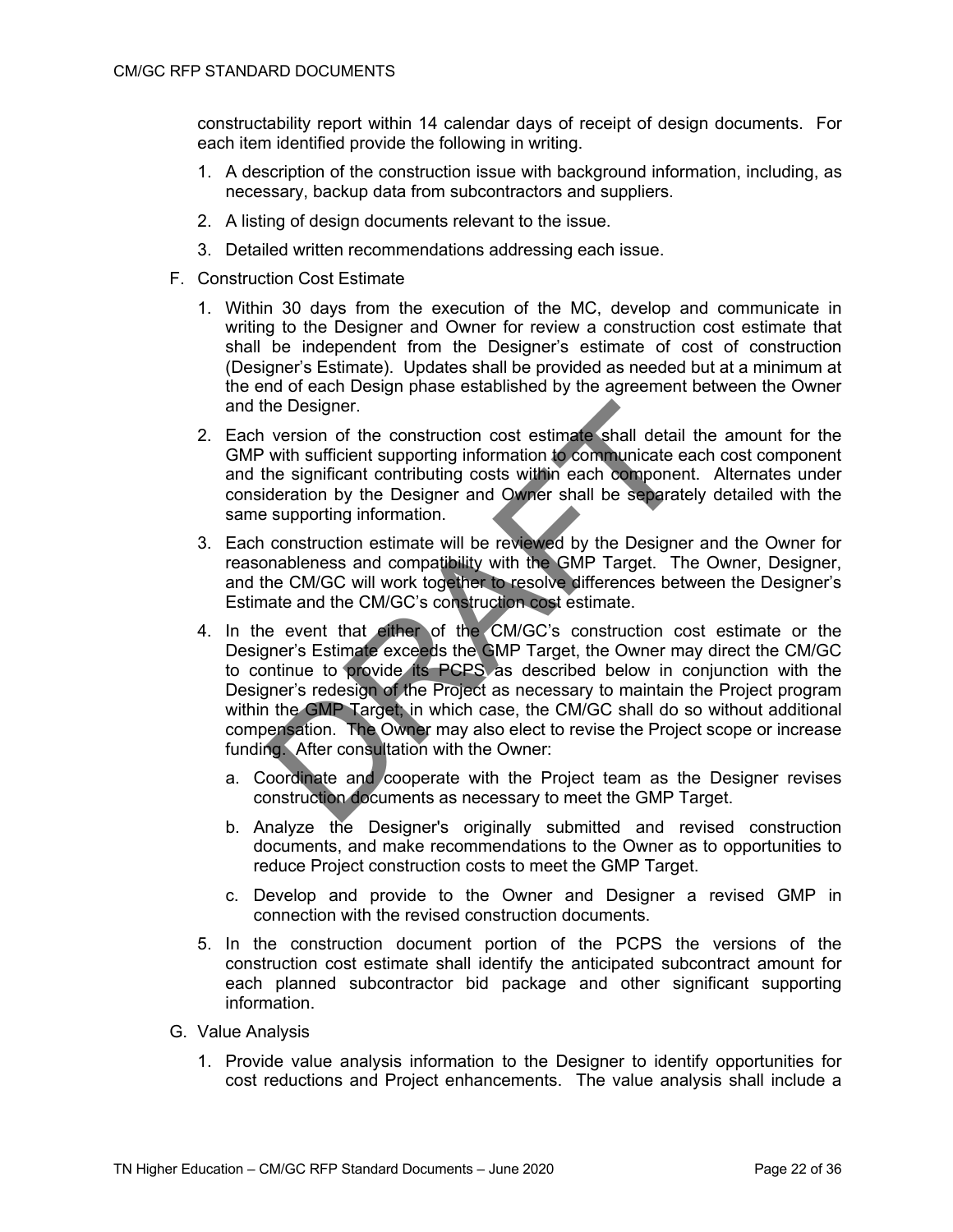list of recommendations including pro/con analyses to achieve a balance between initial costs, life cycle operating costs, aesthetics, and function.

- 2. In coordination with the Owner and Designer select and document the value improvements to be implemented including the details of the value improvements stated in dollars, time, or other appropriate measures.
- H. Construction Documents
	- 1. Review the construction documents submitted for State Fire Marshal review. Review comments shall be by written report, with references to the Designer's documents. Include construction documents coordination review comments from CM/GC PCPS trade consultants, if any. Submit the report to the Owner and Designer within 14 calendar days of receipt of the documents.
	- 2. Notify the Owner and Designer immediately of ambiguous, conflicting, or erroneous features discovered in the construction documents during the review process.
	- 3. Review the final documents to confirm that comments have been addressed.
- I. Subcontractor Qualification Requirements and Subcontractor List
	- 1. Qualification requirements for subcontractors shall, at a minimum, address the information requested by AIA Document A305-1986, Contractor's Qualification Statement. The CM/GC may add other requirements for subcontractors that are not addressed in A305. The CM/GC may establish qualification requirements that are not prohibited by law or by specific published State Building Commission policies and procedures.
	- 2. It is the express desire of the State Building Commission to include an emphasis on diversity.
	- 3. Upon Owner request provide a written list of potential subcontractors and suppliers for which proposals are likely to be requested. The receipt of the list shall not waive the right of the Owner or Designer to later objections to a subcontractor or supplier.
	- 4. Major equipment suppliers shall be deemed the same as subcontractors.
- J. Subcontract Bidding
	- 1. Prepare subcontractor bid packages required for completing construction and to encourage competitive bidding among subcontractors. Conduct bidding in accordance with the preliminary construction schedule.
	- 2. The CM/GC shall provide subcontractor bid package advertisements to the Owner for review. The Owner shall make solicitations for bids publicly known.
	- 3. The CM/GC shall confirm the cost estimate for the portion of work to be bid in a letter to the Designer and Owner which includes the following:
		- a. A statement that the work to be bid is within the budget for that scope of work and supports achievement of the GMP Target.
		- b. If applicable, a statement that remaining work is within budget and supports achievement of the GMP Target.
		- c. Request approval to begin the bid process.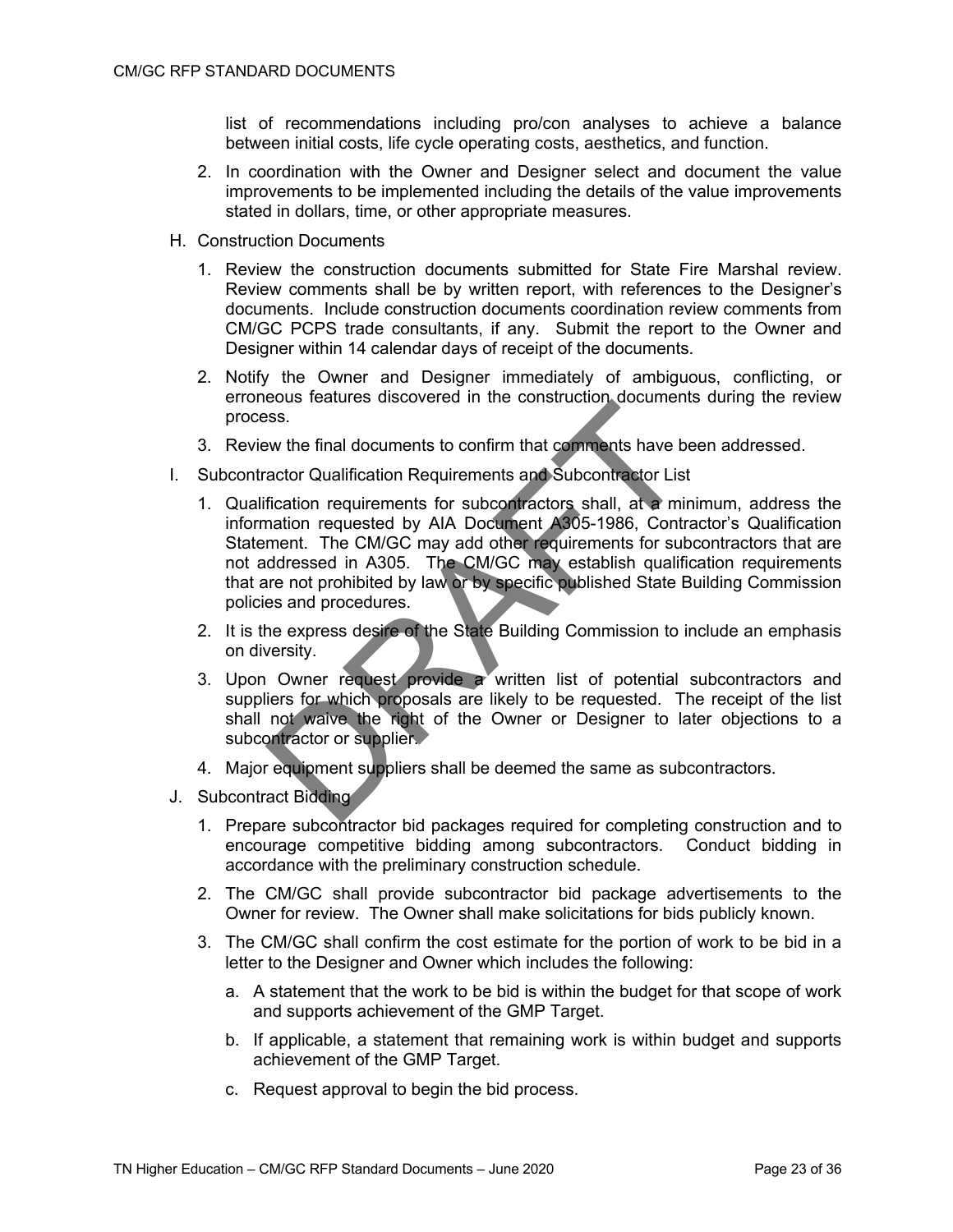- d. Reference and attach a cost estimate for item a and for item b if applicable.
- 4. The CM/GC shall receive bids for all qualified subcontractors for each package.
- 5. The CM/GC shall notify the Owner and Designer of the time and location of the bid opening for each package so that they may attend.
- 6. The CM/GC shall open the bids and tabulate the bids received on each package and provide the tabulation to the Owner upon request. Provide a summary tabulation with the values of the subcontracts and compare this total with the budgeted amount within the GMP construction cost estimate.
- 7. The CM/GC shall determine the apparent low bidder for each package. Upon this determination, the CM/GC shall review all bid documentation from the apparent low bid subcontractor to verify the scope of the bid.
- 8. If the CM/GC's review shows that the low bidder fully accounted for all costs associated with the scope of the work on which it was bidding, and the low bidder satisfies all qualification criteria and requirements then, after CSA execution, the contract shall be awarded to the low bidder as a subcontractor.
- 9. If, however, the CM/GC's review shows that the low bidder failed to account for all costs associated with the scope of the work on which it was bidding or the low bidder is not in full and strict compliance with all qualification criteria and requirements then the bid may be disqualified with the approval of the Owner, which shall not be unreasonably withheld. The CM/GC shall have the right as outlined above to verify the scope and qualifications of each low bidder in the same manner to determine the lowest verified bid from a qualified bidder.
- 10. The CM/GC may repeat the bidding for a subcontract only if:
	- a. the initial bidding produces no responsible, responsive bid for that portion of the work, or
	- b. no responsible, responsive bidder for that portion of the work will execute the subcontract form included in the bid package without material alterations, and
	- c. the Owner approves of such a re-bid, which approval shall not be unreasonably withheld.
- 11. All contract documents between the CM/GC and the subcontractors shall be made available for review by the Designer and the Owner.
- 12. Subcontracts are not to include contingencies. All construction contingency is to be included in the CM/GC contingency.
- K. GMP for Construction
	- 1. The GMP shall be established not later than the date documented in the preliminary construction schedule. The CM/GC may bid subcontracts prior to establishment of the GMP at its own risk subject to sections P and Q below; however, the CM/GC shall not enter into binding contracts with subcontractors until CM/GC receipt of a fully signed Construction Services Agreement (CSA). The CM/GC shall develop and provide to the Owner a GMP which shall include all construction costs and Project related cost required under the GMP, the CM/GC Contingency, the construction services Fixed Fee, and the construction services General Conditions costs. The GMP shall be submitted in the format of RFP Section 1.10, GMP Request Form.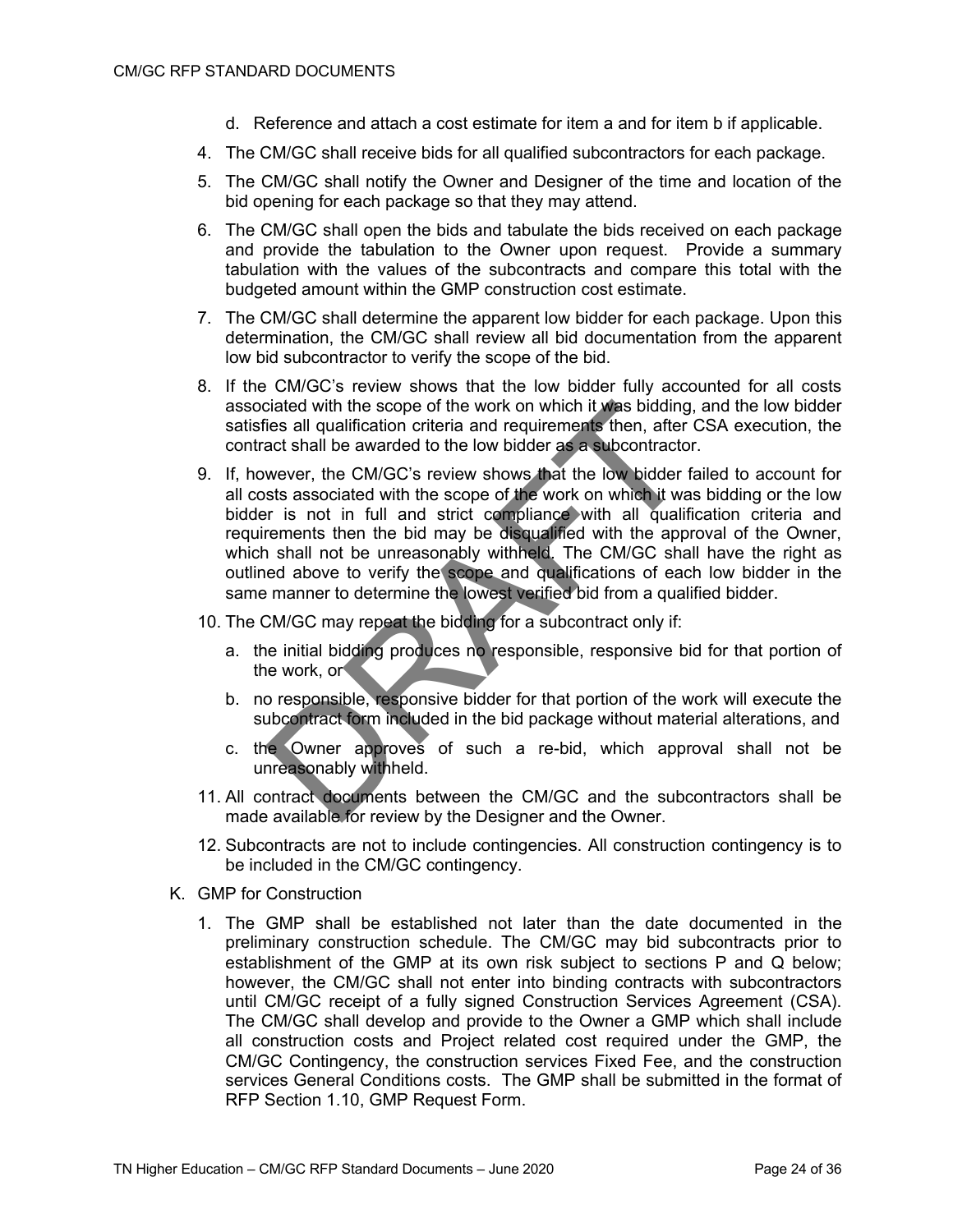- 2. The CM/GC's GMP will be reviewed by the Designer and the Owner for reasonableness and compatibility with the GMP Target. The Owner, Designer and the CM/GC will work together to resolve questions and differences that may occur between the GMP Target and the CM/GC's corresponding GMP.
- 3. The GMP shall not exceed the GMP Target as established by the Owner.
- 4. In the event that a preliminary GMP exceeds the GMP Target, the Owner reserves the right to direct the CM/GC to continue to provide PCPS in conjunction with the Designer's redesign of the Project as necessary to maintain the Project program and meet the GMP Target.
	- a. After consultation with the Owner, the CM/GC shall coordinate and cooperate with the Project team as the Designer revises construction documents as necessary to accomplish the required reduction in cost.
	- b. The CM/GC shall analyze the Designer's originally submitted and revised construction documents and make recommendations to the Owner as to ways and methods to reduce the costs of constructing the Project to a sum which does not exceed the GMP Target.
	- c. The CM/GC shall develop and provide to the Owner and Designer a revised GMP in connection with the revised construction documents.
	- d. The CM/GC shall perform the work set forth in this section without additional compensation over and above the lump sum PCPS fee provided in the MC.
- 5. Upon acceptance by the Owner of a GMP, the Owner and the CM/GC shall negotiate and execute a mutually acceptable agreement including the approved GMP as a part of the CSA. All required bonds and insurance shall be provided on or before the date of the Owner's execution of the CSA.
- L. CM/GC Contingency
	- 1. The GMP shall include a construction contingency (Contingency) in an amount approved by the Owner, to help reduce the risks assumed by the CM/GC in providing the GMP for the Project. The Owner retains the right to specifically request revisions to the amount of the Contingency prior to the Owner's acceptance and approval of the GMP. The Owner and the CM/GC acknowledge that this Contingency is included to adjust for eventualities which have not been taken into precise account in the establishment of the GMP, including, but not limited to, those resulting from
		- a. The Construction Documents not being complete at the time the GMP is established,
		- b. Scope gaps between subcontractors,
		- c. Unforeseen field conditions, circumstances, occurrences, or errors and omissions in the Contract Documents which would not have been reasonably detected or anticipated during the discharge of the CM/GC's preconstruction duties, and
		- d. Net overage in subcontracts awarded after CSA execution.
	- 2. The amount of the Contingency is the maximum sum available to the CM/GC to cover costs incurred as a result of such unanticipated causes. Cost in excess of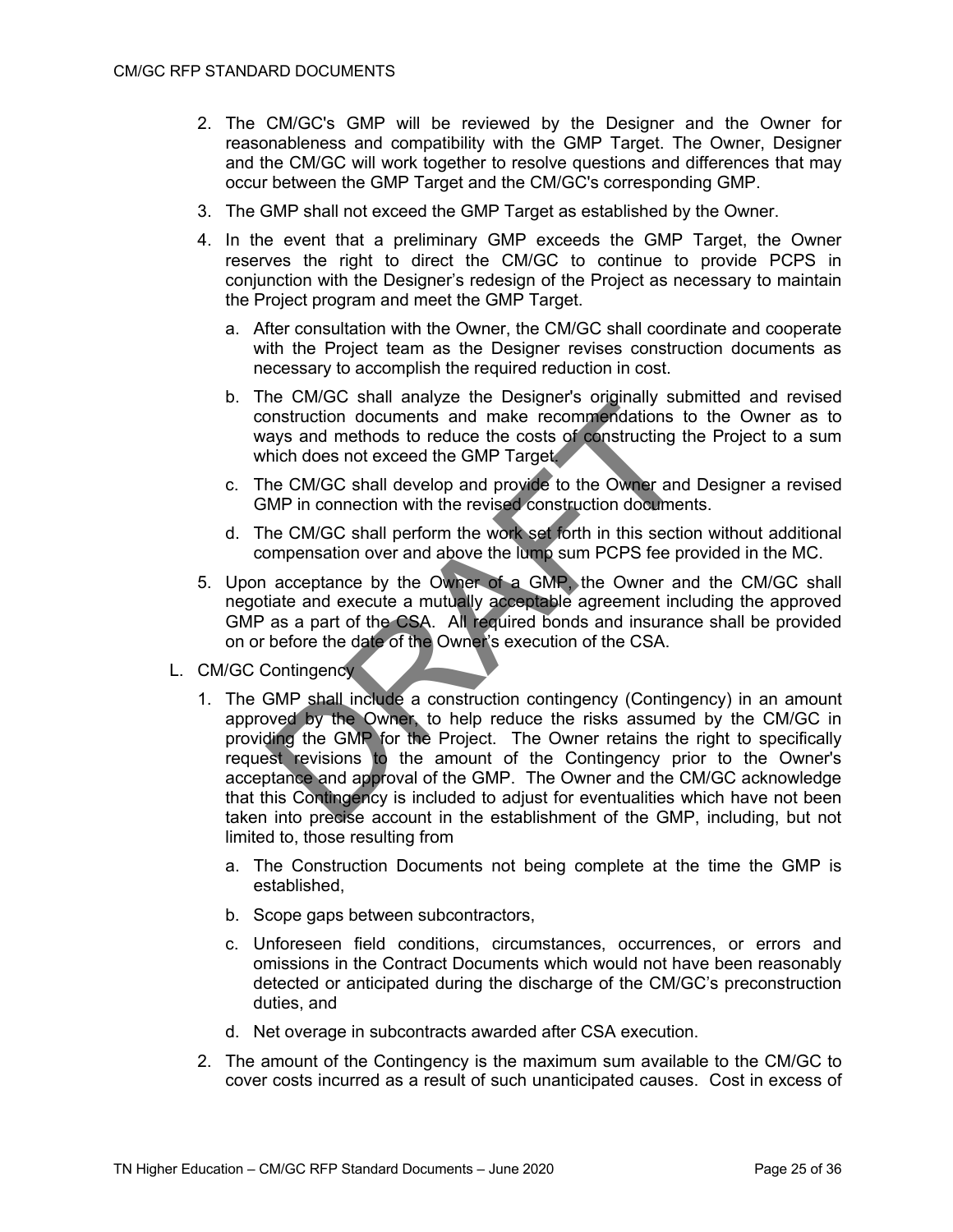the amount of the Contingency will be borne by the CM/GC under the GMP, unless the GMP is adjusted pursuant to the terms of the CSA.

- 3. The Contingency may be applied to items within the cost of the Work without the necessity of a modification, without constituting a change in the Work, and without resulting in a change in the GMP. The CM/GC shall advise the Designer and the Owner prior to applying a part of the Contingency to an item within the cost of the Work. The CM/GC shall document the change on the record documents.
- M. Owner's Construction Contingency:

The Owner's Construction Contingency is not included in the GMP.

- N. Subcontract Award and Estimate Amounts in the GMP
	- 1. Upon completion of the bid process for subcontracts, the CM/GC will summarize the values of all of the subcontracts it will award after CSA execution and utilize them in GMP development.
	- 2. Subcontracts that will not be awarded after CSA execution shall be identified as estimates and incorporated in the GMP.
- O. Reserve Fund
	- 1. If the awarded net value of all subcontracts incorporated as estimates in the GMP is less than the GMP subcontract budget the net value may be allocated to a Reserve Fund.
	- 2. The sum of the Contingency and the Reserve Fund shall be a maximum of ten percent of the value of the GMP or a different percent agreed to in writing by the Owner and the CM/GC. Funds in excess of the ten percent maximum will be deducted from the GMP by modification and added to the Owner's Construction Contingency.
	- 3. The CM/GC may utilize the Reserve Fund for Contingency after the Contingency has been expended upon prior written approval by the Owner or for purposes defined and approved by the Owner in writing.
- P. Non-Acceptance of the Proposed GMP and Termination
	- 1. The Owner, at its sole discretion, may decline to proceed with the CM/GC's proposed GMP for the Project or Project phase(s) and thereupon, without penalty, the services for the Project or Project phase(s) shall terminate at the end of the PCPS.
	- 2. Such termination shall likewise terminate all further services, except to finish PCPS, and obligations of the CM/GC for the Project or Project phase(s). The CM/GC shall accept the amount of the MC contract amount for PCPS as full and complete reimbursement of all costs and services performed by the CM/GC for PCPS and shall not be entitled to a further amount for such services. Thereafter, the Owner shall have the right to continue its activities to place the Project or Project phase(s) under construction with no obligation or restriction regarding the CM/GC and with full ownership and use of data and information developed during PCPS.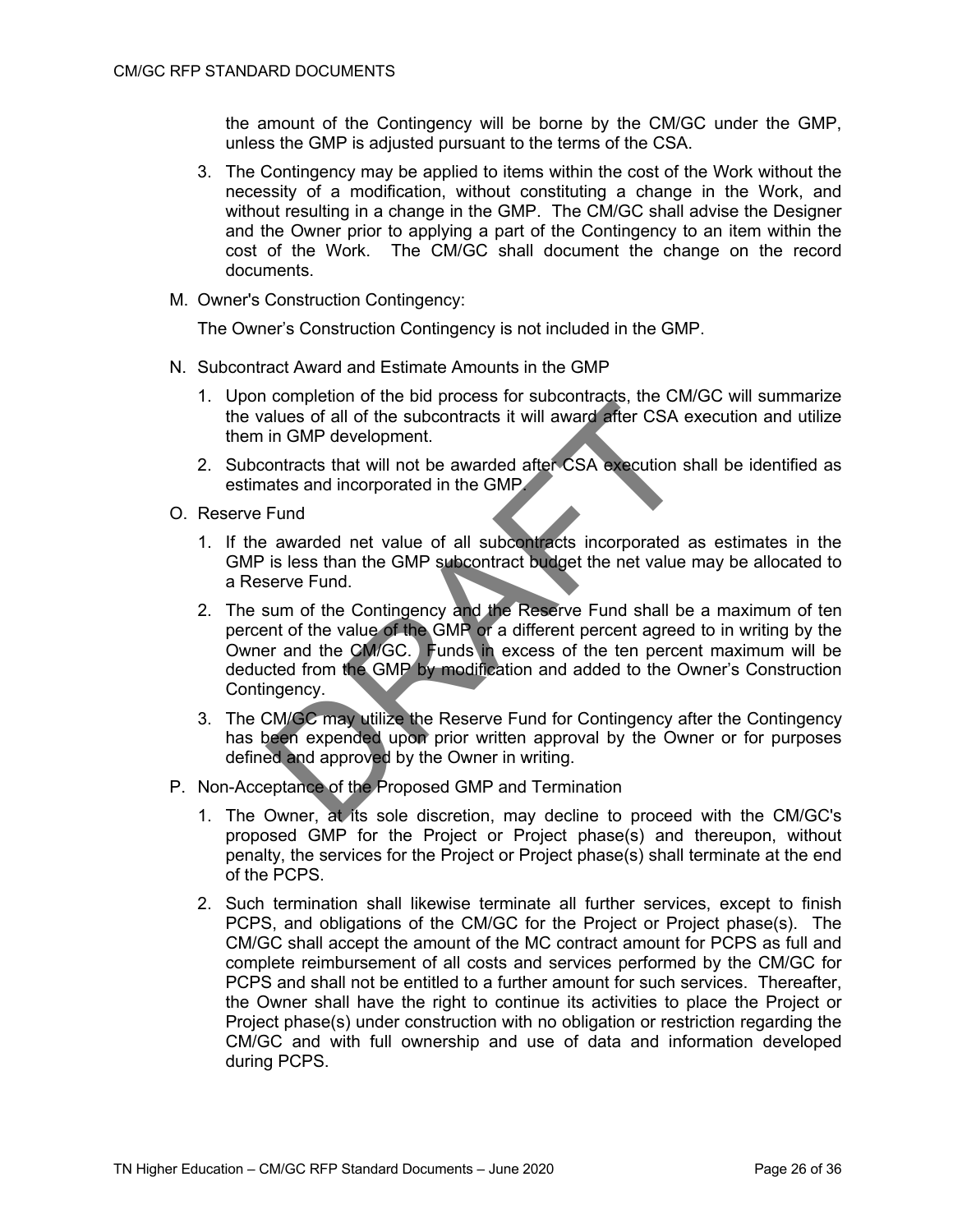- 3. Such termination is in addition to the termination provisions set forth elsewhere in the MC, including, but not limited to, those defined in a negotiated and executed CSA.
- Q. Ownership of Documents

All data information, material and all copies thereof developed by the CM/GC or in the CM/GC's possession or control, relating to the Project are the property of the Owner and shall be turned over to the Owner within fourteen calendar days after the Owner's request. However, the CM/GC may keep its own counterparts of executed agreements and one duplicate of its other data and documents for its own records but not for reuse.

- R. Support Incomplete Project Design Activities
	- 1. If, upon execution of an early package CSA there are PCPS services required in this document for remaining incomplete Project design activities (e.g. incomplete design work due to fast-tracking of construction), provide those services throughout the duration of those incomplete design activities.
	- 2. Perform the work set forth in this Section without additional compensation over and above the lump sum fee for PCPS compensation for PCPS detailed in the MC.

### 1.7.2 CONSTRUCTION PHASE SERVICES

The CM/GC services shall consist of providing CPS as required herein and by the Contract Documents including, but not limited to, the General Conditions of the Contract for Construction and all additional documents enumerated in Article 1 of the CSA to affect the complete construction of the Project and to maintain the established GMP and Contract Time of the Project.

A. Consultation During Continuing Project Development

Upon acceptance of the GMP, the CM/GC shall continue to advise and assist the Owner and Designer during continuing design activities as described in Section 1.7.1 above.

B. Modifications to Standard Documents

The CM/GC shall meet the following requirements that modify or expand those provided by the Owner's Standard Documents Division 00 and 01 provided on the Owner's website and specific documents enumerated in Article 1 of the executed **CSA** 

- 1. Project Construction Schedule
	- a. The CM/GC shall provide a critical path schedule utilizing accepted standard computer based software.
	- b. If the CM/GC finds that the schedule is likely to be impacted by an action or inaction on the part of the Designer or Owner, the CM/GC must review the situation with the Designer and the Owner in a timely manner, and proceed in accordance with the CSA.
- 2. Project Staffing
	- a. The CM/GC's shall coordinate the work of the subcontractors and coordinate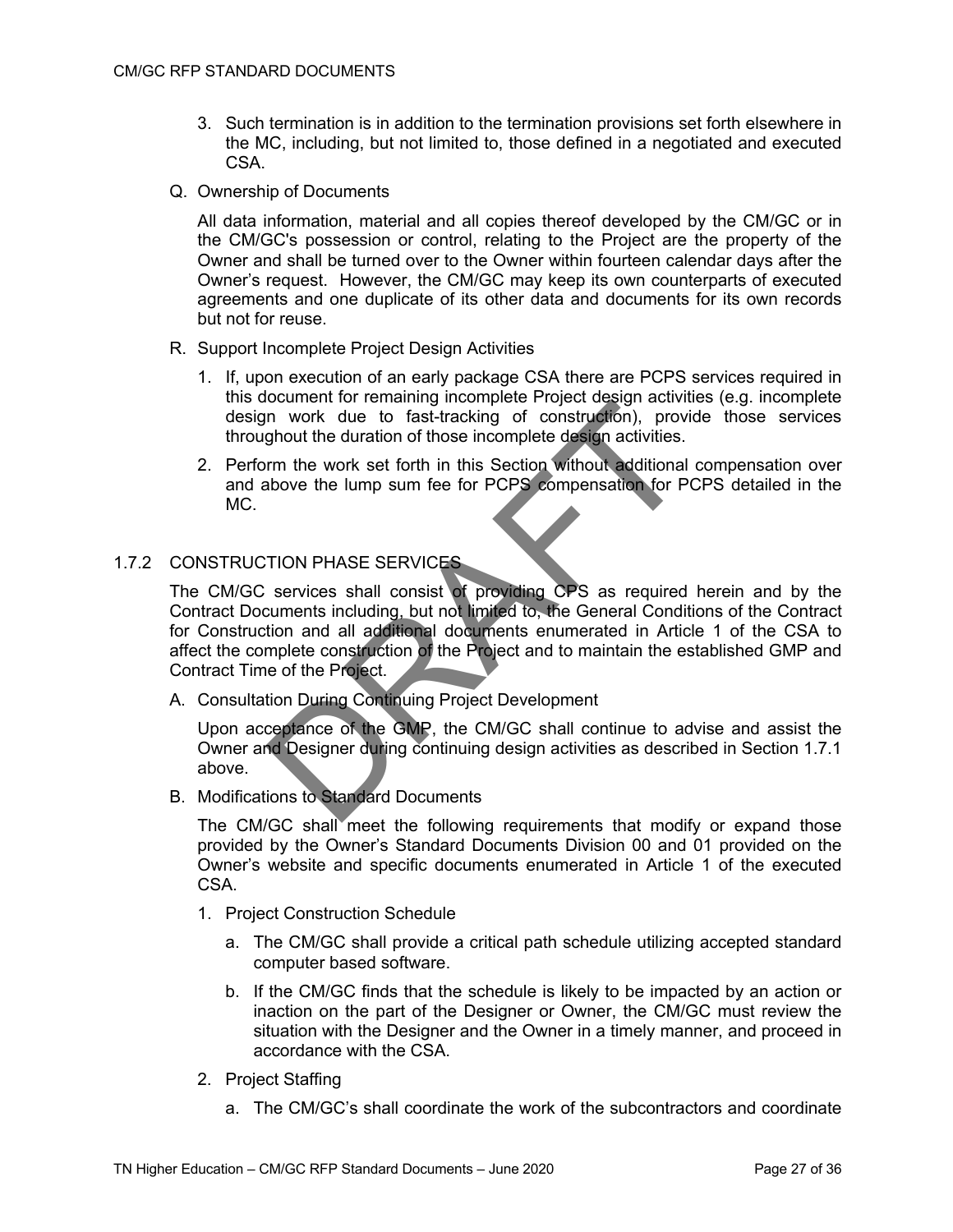the work with the activities and responsibilities of the Owner, Designer and CM/GC to complete the Project in accordance with the CSA requirements.

- b. The CM/GC representatives will remain on the job and in responsible charge as long as those persons remain employed by the CM/GC, unless the Owner has reason to agree otherwise during the course of the Project.
- 3. Meetings
	- a. The CM/GC shall schedule and conduct regular progress meetings with subcontractors as conditions on the Project require.
	- b. The CM/GC shall conduct biweekly progress meetings to discuss items as identified in the Construction Progress Meeting Agenda provided in the Owner's Designers' Manual.
	- c. Other meetings may be required.
	- d. The CM/GC shall take and distribute minutes of meetings to all attendees and to the Designer and Owner within three days of such meetings.
- 4. Requests for Information (RFI)
	- a. The CM/GC will be responsible for developing and implementing an RFI form for use on the Project.
	- b. The CM/GC will be responsible for logging and reviewing all RFIs prior to submission to the Designer.
	- c. The CM/GC shall track and monitor all RFIs throughout the CPS in a timely manner until they are processed by the Designer.
	- d. All responses to the RFIs that have an added cost impact shall also be discussed with the Designer and the Owner.
	- e. The CM/GC shall develop an RFI aging report which is to be submitted at each progress meeting.
- 5. Substitution Requests
	- a. The CM/GC shall log all substitution requests.
	- b. The CM/GC shall review substitution requests to ensure that they are complete and in accordance with the Contract Documents.
	- c. The CM/GC shall not submit a substitution request to the Designer if CM/GC believes it to be inappropriate.
	- d. The CM/GC shall track and monitor all substitution requests until all substitution requests are processed and approved by the Designer and Owner.
	- e. The CM/GC shall include substitution requests, if applicable, on the agenda at the progress meetings.
- C. Financial Management
	- 1. The CM/GC shall maintain cost accounting records on authorized work performed under unit costs, actual costs for labor and material, or other bases requiring accounting records, and afford the Designer and the Owner access to these records and preserve them in accordance with section D.11 of the MC.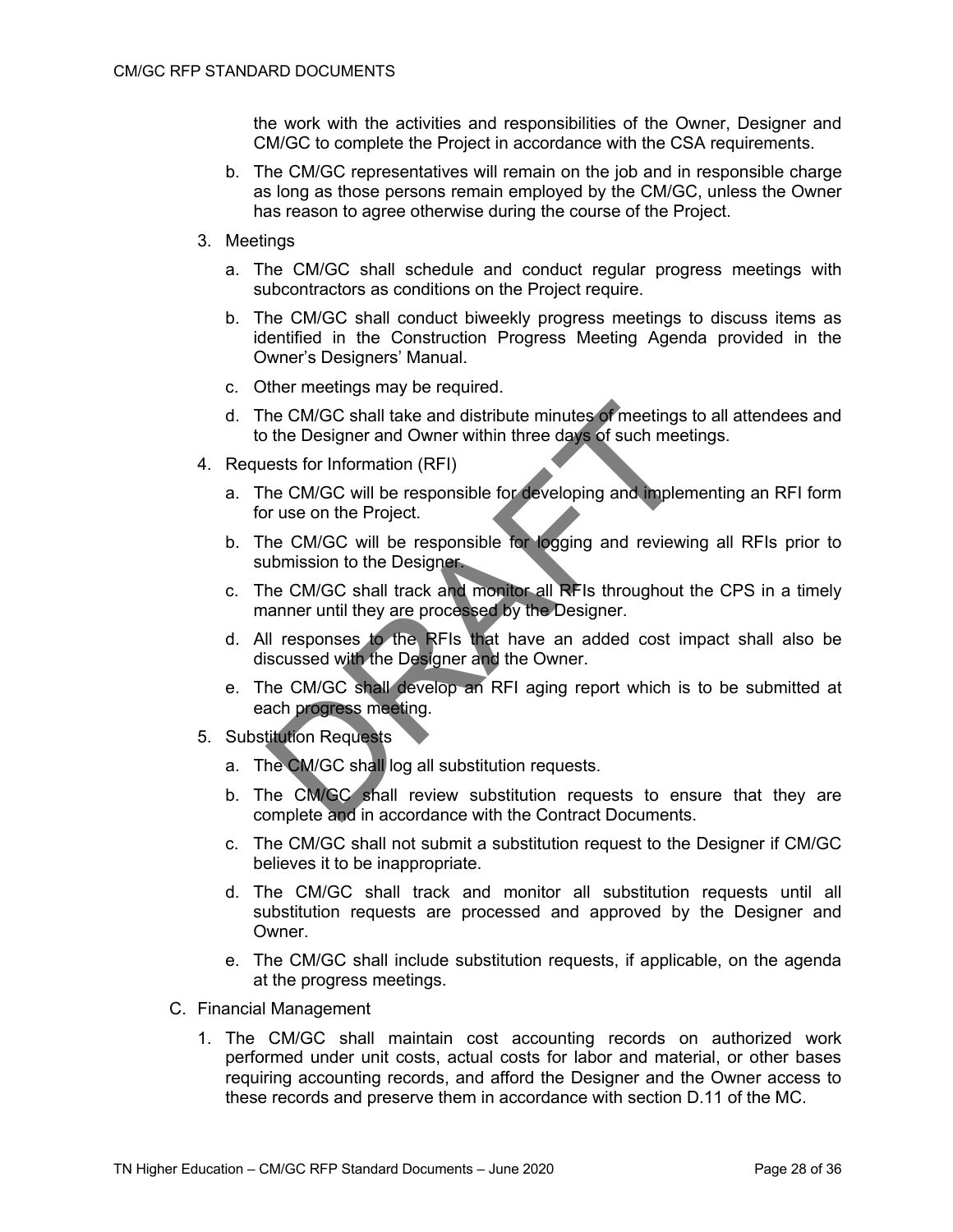- 2. Upon completion of the CM/GC's obligations under the CSA, all non-expended funds remaining in the GMP will be credited to the Owner by Change Order.
- D. Self-Performed Work

The CM/GC may self-perform Project work to assist with the coordination of subcontracts and minor Project facilitation. The CM/GC shall not perform trade contract work. The maximum percent of the GMP that the CM/GC can self-perform shall be three percent (or as approved by the Owner).

- E. Quality Control
	- 1. The CM/GC shall perform quality control inspections on subcontractor work to guard the Owner against defects and deficiencies and shall coordinate this activity with the on-site duties of the Designer. CM/GC shall advise the Designer of identified deviations from the Contract Documents and shall take corrective action. CM/GC shall provide inspection reports as part of the bi-weekly progress meetings.
	- 2. The Owner reserves the right to independently contract for compliance inspection and testing.
- F. Modifications and Change in GMP
	- 1. Changes in the scope of work to be performed during the CPS shall be governed by the Contract Documents.
	- 2. The CM/GC shall develop and implement a system for review, negotiation, and processing of proposed Modifications that is consistent and compatible with the Contract Documents; and shall, with complete supporting data, recommend necessary Modifications to the Owner and the Designer for approval.
	- 3. Modification proposals will consist of actual costs only; that is, subcontractors' change order proposals and General Conditions items, if applicable, only. No CM/GC fee shall be assessed for modifications to the work of the Project until such modifications aggregate to a sum in excess of two percent of the final GMP. Additional CM/GC fee shall apply only to modifications that exceed the two percent.
	- 4. Net cost savings associated with a Modification shall revert to the Owner in accordance with the Contract Documents.
- G. Submittals
	- 1. The CM/GC shall be responsible for logging all submittals prior to submission to the Designer. The CM/GC is to ensure that submittal packages are submitted in accordance with the Contract Documents.
	- 2. The CM/GC shall develop and implement a procedure for review, acceptance or rejection, and processing of all submittals, including the projected lead time on the schedule; and shall review this procedure with the Designer.
	- 3. The CM/GC shall be responsible for tracking and monitoring submittals until all submittals have been approved by the Designer.
	- 4. The CM/GC shall include submittals as an agenda item on all progress meetings.
	- 5. The CM/GC shall develop a submittal aging report which is to be submitted at each biweekly progress meeting.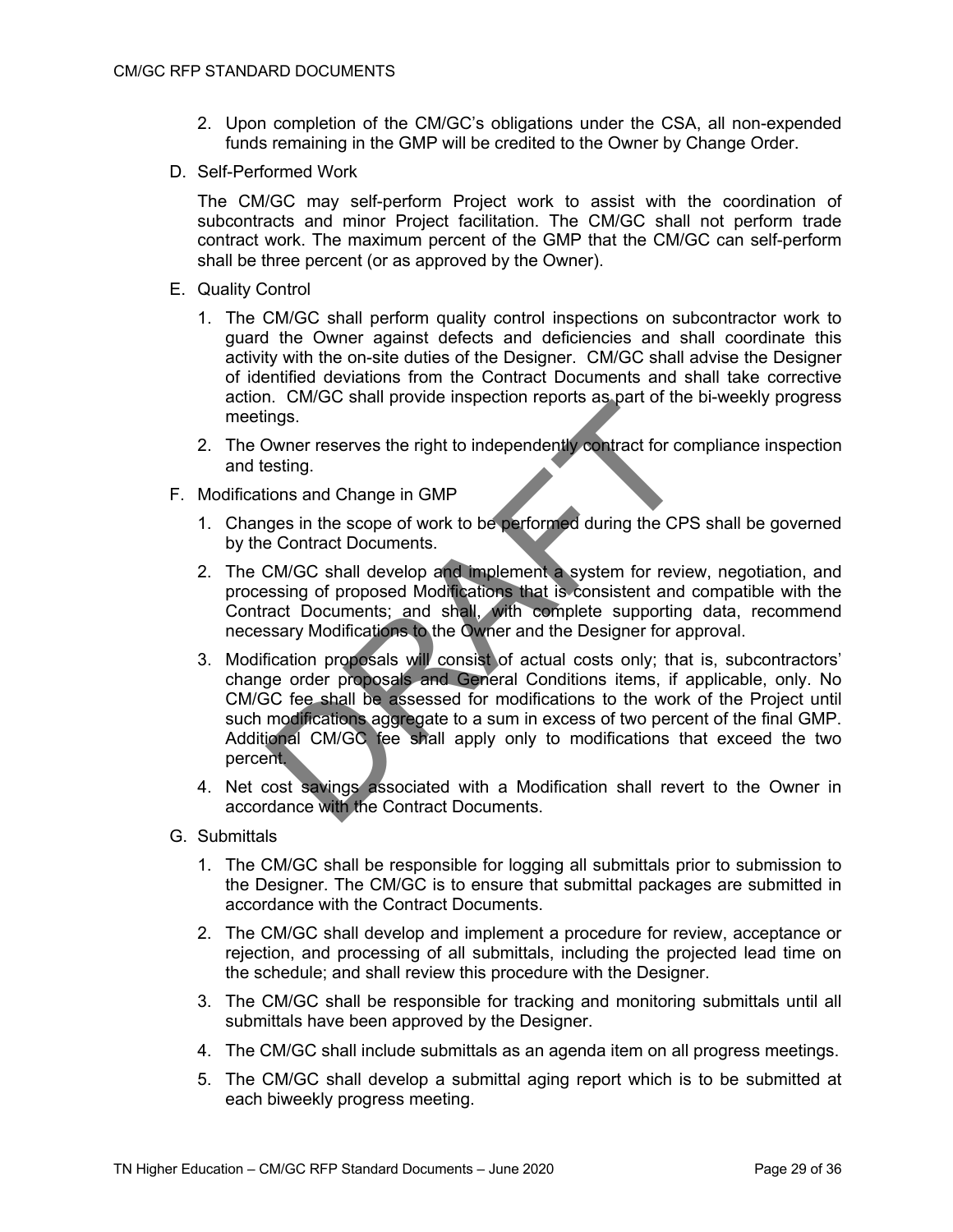### H. Document Control

The CM/GC shall implement a process to develop and maintain records of contracts, logs, documents that facilitate the development of O&M manuals, record documents, and other documents and revisions thereto which arise out of the CSA; and, shall keep these documents readily available to the Designer and the Owner during the performance of the CSA.

- I. Reports
	- 1. The CM/GC shall submit a monthly progress report to the Designer and the Owner to include the status of construction with progress photographs, updated copies of logs, the Construction Schedule.
	- 2. The CM/GC shall maintain a work log of events occurring at the jobsite which affect progress. The log shall include material deliveries and describe the construction activities of the day with manpower and major equipment usage. The log shall be available to the Designer and Owner and shall be submitted to the Owner upon request.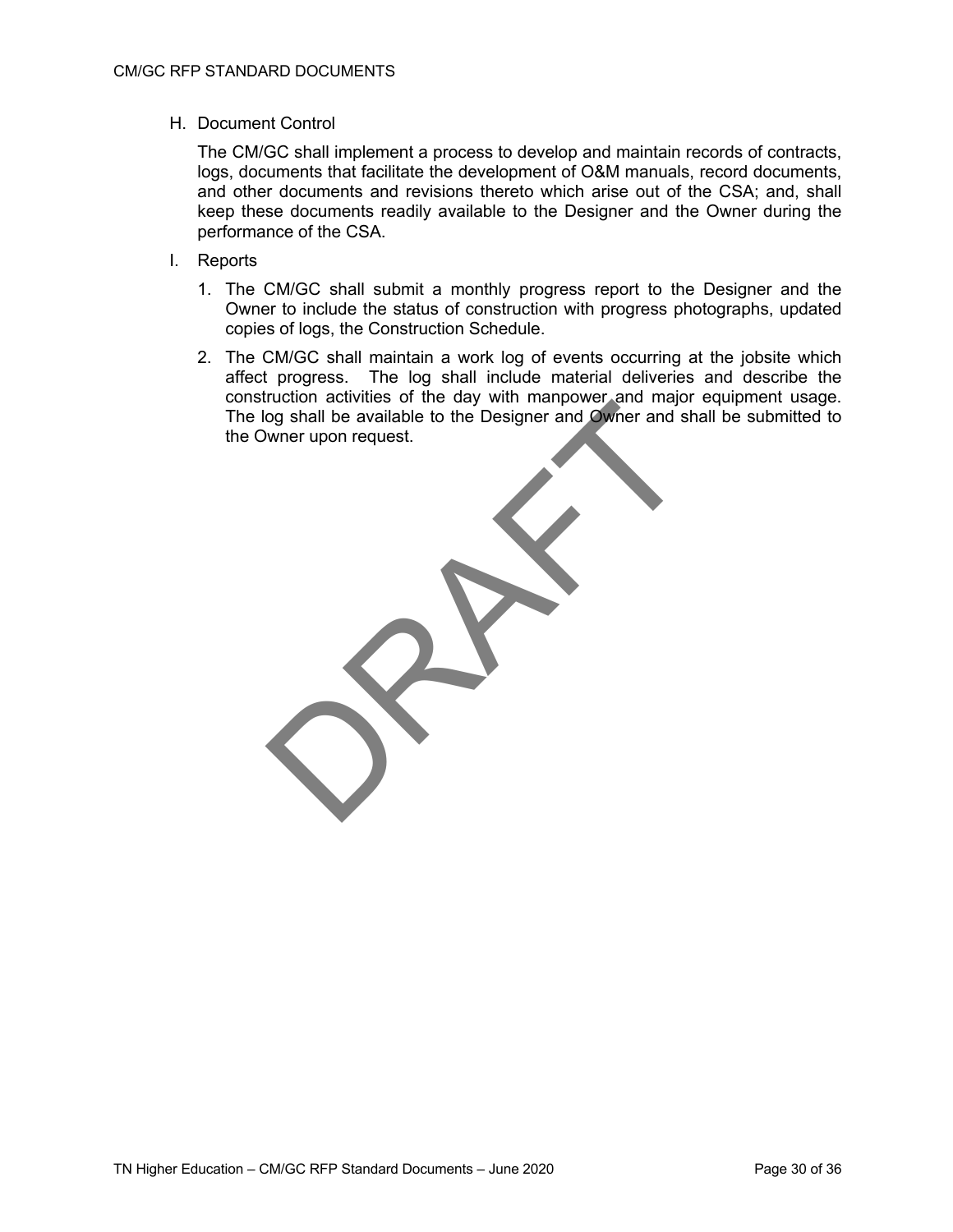## **1.8 PRO FORMA CONSTRUCTION SERVICES AGREEMENT (CSA) BETWEEN OWNER AND CM/GC**

# **Construction Services Agreement**

Between

## Owner and Construction Manager/General Contractor Where the Basis of Payment is a GUARANTEED MAXIMUM PRICE

### **AGREEMENT**

made as of the << Number, e.g. "2nd">> day of << Month<> in the year of <<Year number in words>>.

### **BETWEEN THE OWNER:**

State of Tennessee, via the Contracting Agency:

<<State Procurement Agency>>

<<Street or P.O. Box>>

<<City, State, Zip Code>>

### **AND**

### **THE CONSTRUCTION MANAGER/GENERAL CONTRACTOR (CM/GC):**

<<CM/GC Name>>

<<Street or P.O. Box>>

<<City, State, Zip Code>>

ACH Address: <<Street or P.O. Box>>

<<City, State, Zip Code>>

### **THE PROJECT:**

<<SBC Number>>

<<Campus or Institution Name>>

<<Project Title Designated by Owner>>

### **THE DESIGNER:**

<<Designer Name>>

<<Street or P.O. Box>>

<<City, State, Zip Code>>

### **THE OWNER AND THE CM/GC AGREE AS SET FORTH BELOW.**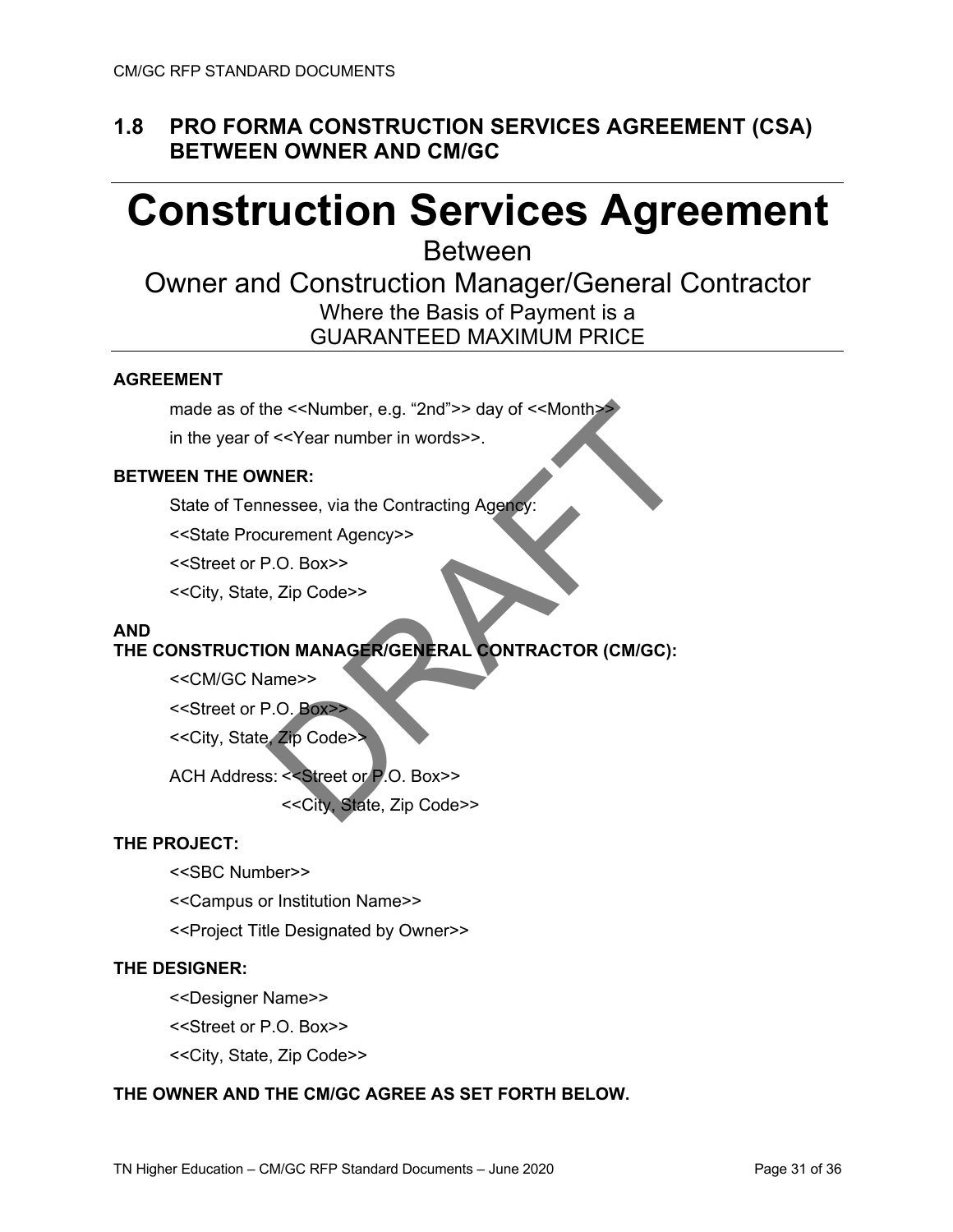### **ARTICLE 1 -- THE WORK AND THE CONTRACT DOCUMENTS**

- 1.1 The CM/GC shall perform all the Work required by the Contract Documents for the Project identified on page one.
- 1.2 The Contract Documents are identified in the Conditions of the Contract (General, Supplementary, and other Conditions). These form the Contract and constitute the entire agreement between the Owner and the CM/GC and are as fully a part of the Contract as if attached to this Agreement or repeated herein. An enumeration of the Contract Documents appears in paragraph 1.4.
- 1.3 Terms used in this Agreement which are defined in the Conditions of the Contract shall have the meanings designated in those Conditions.
- 1.4 The Contract Documents, except for Modifications issued after execution of this Agreement, are enumerated as follows:
	- a. The Master Contract between Owner and CM/GC with attachments for the Project dated <<Date>>.
	- b. This Agreement.
	- c. The Project Manual for the Project dated <<Date>>, which includes, but is not limited to, (1) the Owner's Standard Documents Divisions 00 and 01 including the General Conditions of the Contract for Construction and (2) the Specifications.
	- d. The Drawings for the Project as listed in the <<Project Manual Section 00 01 20 List of Drawings or CM/GC's Proposal>> for the Project dated <<Date>>.
	- e. Addenda as apply to the above documents: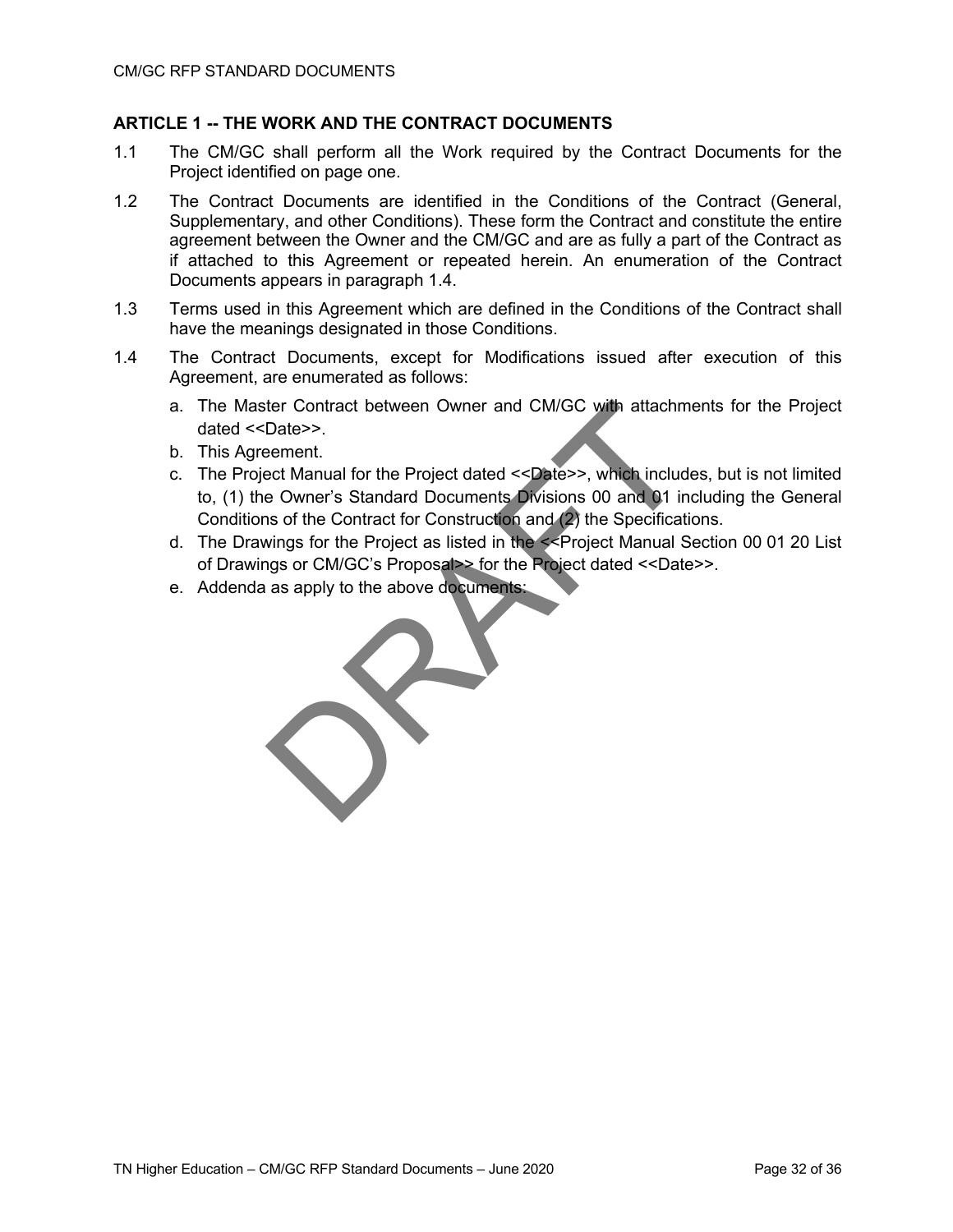### **ARTICLE 2 – TIME OF COMMENCEMENT AND SUBSTANTIAL COMPLETION**

2.1 The Work to be performed under this Contract shall be commenced on the date stipulated in the Notice to Proceed; and, subject to authorized adjustments, Substantial Completion shall be achieved

<<Number of calendar days from and including the date stipulated in the Notice to Proceed>>

2.2 Liquidated Damages, as set forth in the Conditions of the Contract, are

<<Dollar amount per calendar day>>

### **ARTICLE 3 – CONTRACT SUM**

3.1 The Owner shall pay the CM/GC in current funds for the performance of the Work, subject to by Modifications as provided in the Contract Documents, an amount not to exceed the Guaranteed Maximum Price (GMP), also referred to as the "Contract Sum", of

<<Contract Sum in words>>

(\$<<Contract Sum in numbers>>)

3.2 The GMP includes the following at the time of the execution of this Agreement:

|                                                   | <b>DOLLAR AMOUNT</b> |
|---------------------------------------------------|----------------------|
| <b>Subcontracts</b>                               |                      |
| Self-Performed Work                               |                      |
| General Conditions, Monthly (total of all months) |                      |
| General Conditions, Lump Sum                      |                      |
| Project Related Cost Not Included Above           |                      |
| <b>CM/GC Contingency</b>                          |                      |
| <b>CM/GC Construction Services Fixed Fee</b>      |                      |
| <b>Guaranteed Maximum Price</b>                   |                      |

3.3 The following Unit Prices will be used as specified:

<<Listing or statement of none established at initial award>>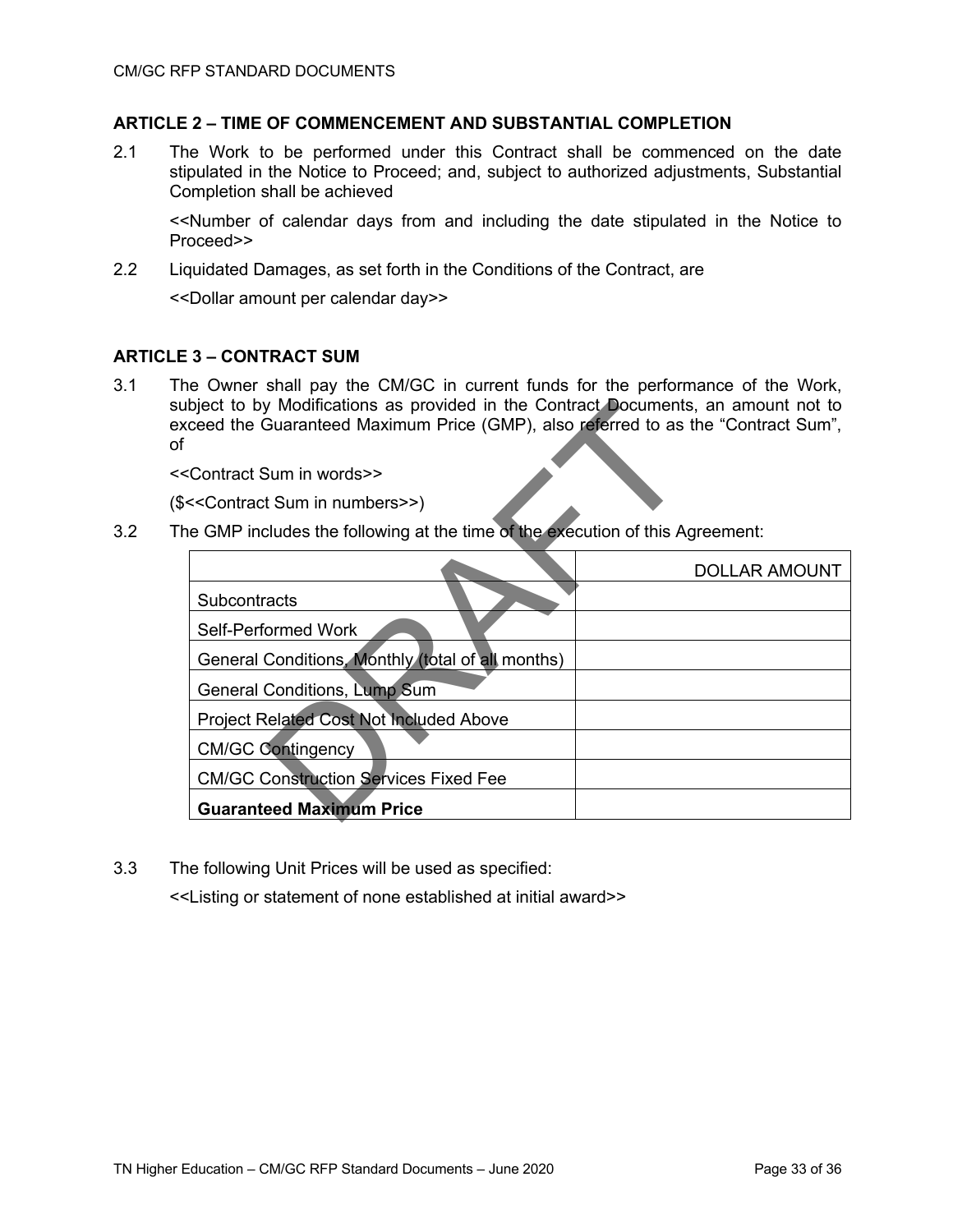This instrument may be executed in one or more counterparts. It shall be fully executed when each party whose signature is required has signed at least one counterpart, even though no one counterpart contains the signatures of all the parties to this instrument. Electronic, scanned or facsimile signatures shall have the same force and effect as original signatures.

### **This Agreement entered into as of the day and year first written above as witnessed:**

| BY CM/GC: << CM/GC Name>> |                               |                                                                                     |
|---------------------------|-------------------------------|-------------------------------------------------------------------------------------|
|                           | Signature:<br>Name:<br>Title: |                                                                                     |
| <b>AND BY OWNER:</b>      | State of Tennessee,           |                                                                                     |
|                           |                               | The University of Tennessee                                                         |
|                           | By:                           |                                                                                     |
|                           |                               | Head of State Procurement Agency<br>< <name>&gt;<br/>&lt;<title>&gt;</title></name> |
|                           | Approved:                     |                                                                                     |
|                           |                               | <b>Head of Legal Office</b><br>< <name>&gt;<br/>&lt;<title>&gt;</title></name>      |
|                           | Approved:                     |                                                                                     |
|                           |                               | <b>State Architect</b>                                                              |

### **END OF AGREEMENT FORM for the Project titled:**

- <<SBC Number>>
- <<Campus or Institution Name>>
- <<Project Title Designated by Owner>>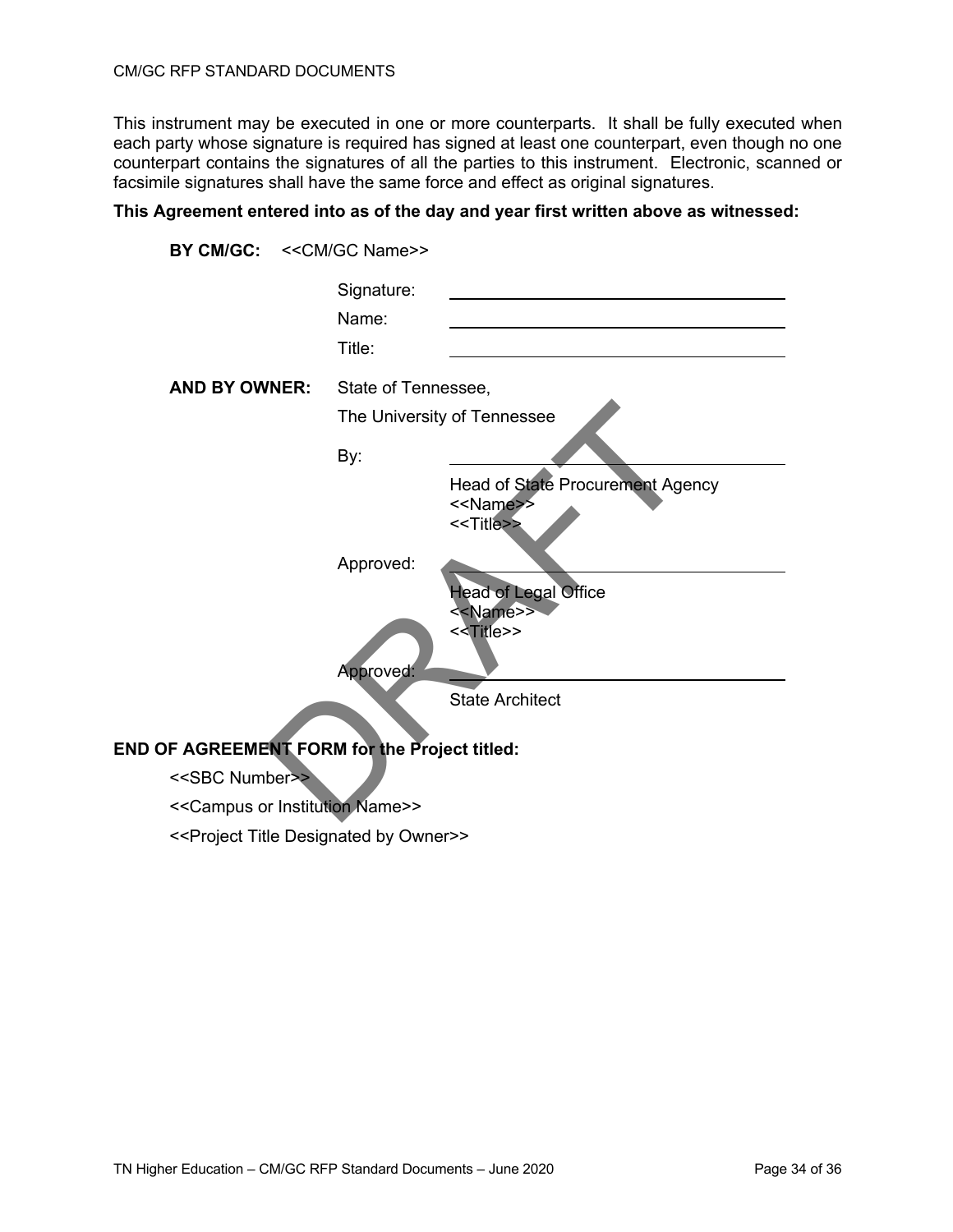## **1.9 EVALUATION GUIDE**

A. Scoring

The evaluation process is designed to award the contract not necessarily to the Proposer of least cost but rather to the Proposer with the highest Total Score which is derived by adding the Technical Proposal Score to the Cost Proposal Score of the qualifying proposers.

- B. Technical Proposal Score
	- 1. Technical Proposal Scores are based on Owner evaluations in accordance with RFP Section 2.2, Technical Proposal. For each Proposer the median score of evaluator scores is determined for both Technical Proposal Sections B and C.
	- 2. The two median scores for each Proposer are added to develop the Proposer Evaluation Amount.
	- 3. Proposers with a Proposer Evaluation Amount less than 70 are disqualified and their cost proposal will be returned and not opened.
	- 4. Proposers with a Proposer Evaluation Amount of 70 or more qualify for development of the Proposer's Technical Proposal Score as shown in the formula below.

QUALIFYING PROPOSER'S TECHNICAL PROPOSAL SCORE =

(Proposer's Evaluation Amount) ÷ (Highest Evaluation Amount of All Proposers) X 70

C. Cost Proposal Score

Cost Proposal Scores are based on Proposer Total Cost Amounts in accordance with RFP Section 2.3, Cost Proposal. The Proposer's Cost Proposal Score is developed as shown in the formula below.

COST PROPOSAL SCORE =

(Lowest Total Cost Amount of All Proposers) ÷ (Proposer's Total Cost Amount) X 30

D. Total Score

The Proposer's Total Score is developed as shown in the formula below.

TOTAL SCORE =

(Technical Proposal Score) + (Proposer's Cost Proposal Score)

- E. Process
	- 1. After the Proposal Deadline provided in RFP Section 2.1, Schedule of Events, the Owner will open and review each Technical Proposal for a "Pass" or "Fail" evaluation based on compliance with each of the Mandatory Requirements of Section 2.2, Technical Proposal, and the following Proposal format and content requirements.
		- a. Received on or before the Proposal Deadline.
		- b. Number of copies, digital file, and packaging as required.
		- c. Formatted as required and does not exceed size or page number limits.
		- d. Contains no Cost Proposal information.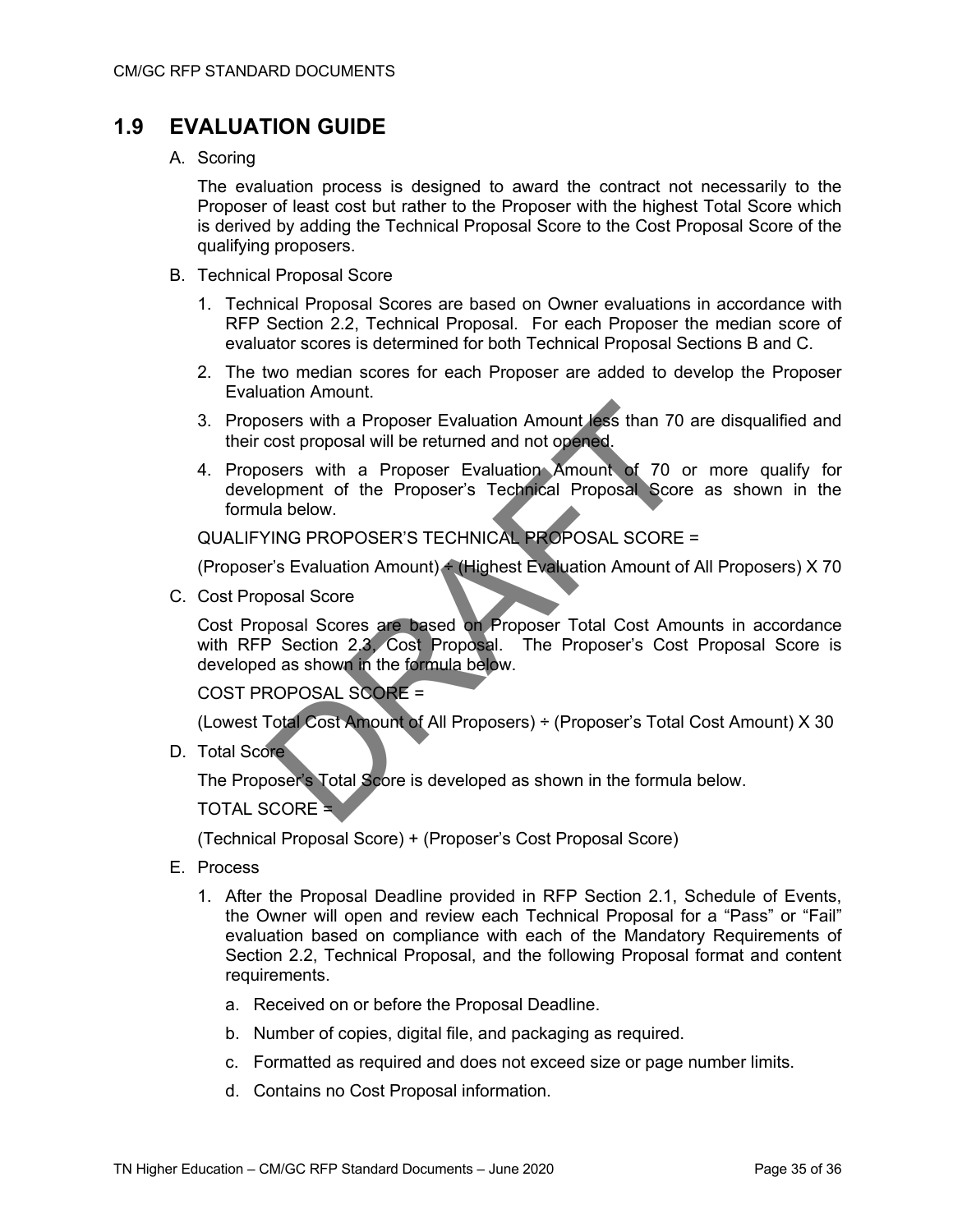- e. Proposer did not submit alternate proposals.
- f. Proposer did not submit multiple proposals in a different form.
- g. Does not contain restrictions of the rights of the Owner or other qualification of the proposal.
- 2. If the Owner determines that a proposal may have failed to meet one or more of the "Pass or Fail" criteria or the Proposal format and content requirements, the Evaluation Team, described below, will review that proposal and make its own determination, documented in writing, of whether (1) the proposal meets requirements for further evaluation or (2) the Owner will request clarifications or corrections to enable further evaluation or (3) the Owner will determine the proposal non-responsive to the RFP and reject it.
- 3. An Evaluation Team made up of three or more employees of the State of Tennessee will evaluate responsive Proposals. The Evaluation Team may utilize technical advisers.
- 4. The Owner may contact references provided by the Proposer and other source available for reference information.
- 5. Each Evaluation Team member will independently evaluate Proposals and assign points using Section B, Qualifications and Experience, and Section C, Technical Approach, in RFP Section 2.2, Technical Proposal.
- 6. The Owner reserves the right, at its sole discretion, to request Proposer clarification of a Technical Proposal or to conduct clarification discussions with Proposers. Such discussions shall be limited to specific sections of the proposal identified by the Owner. The subject Proposer shall put the resulting clarification in writing as may be required by the Owner.
- 7. The Owner reserves the right to receive an oral presentation from a Proposer. Oral presentation topics and the number of firms presenting are at the sole discretion of the Owner.
- 8. Using the scores from the Evaluation Team, the Owner will develop Technical Proposal Scores as described above.
- 9. After Technical Proposal evaluations are completed the Owner will open Cost Proposals and develop Cost Proposal Scores as described above.
- 10. If the Owner determines that a Cost Proposal is non-responsive and the proposal is rejected; the Owner may make appropriate revisions to Technical Proposal Scores.
- 11. The Owner will develop Cost Proposal Scores as described above.
- 12. The Owner will develop Total Scores as described above.

END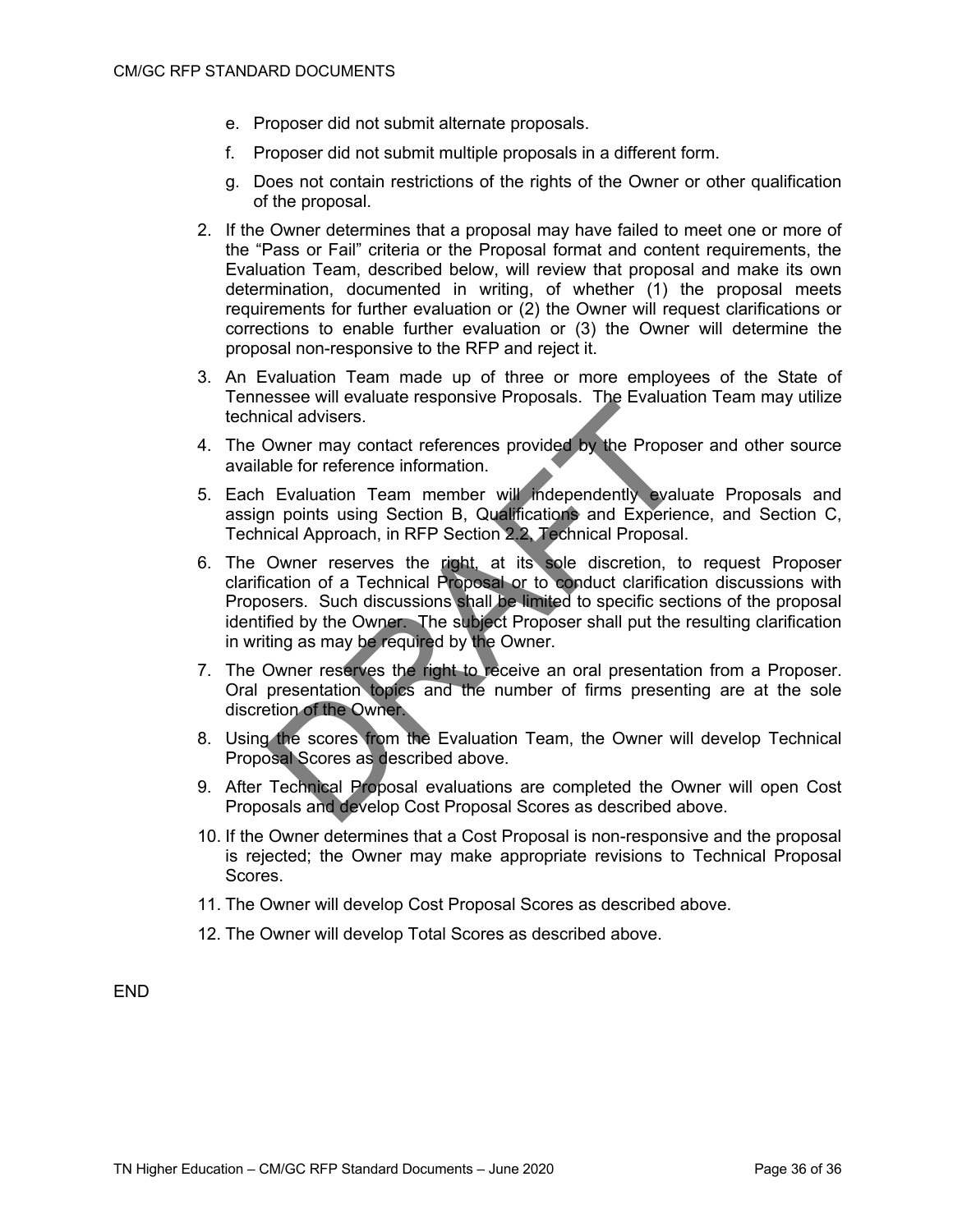## **2.0 PROJECT SPECIFIC DOCUMENTS**

## **2.1 SCHEDULE OF EVENTS**

The following table provides the Owner's proposed Schedule of Events. The Owner reserves the right, at its sole discretion, to change this schedule. The Owner will communicate a change to the Schedule of Events to entities from whom the Owner has received a Notice of Intent to Propose.

| <b>EVENT</b>                                                                                                                                                                     | <b>DATE</b>     | <b>TIME at</b><br><b>LOCATION</b> |
|----------------------------------------------------------------------------------------------------------------------------------------------------------------------------------|-----------------|-----------------------------------|
| 1. Owner Issues RFP                                                                                                                                                              | May 25, 2022    |                                   |
| 2. Pre-Proposal Conference<br>Conference will be held via Zoom with details<br>below                                                                                             | June 2, 2022    | 10:00 am ET                       |
| 3. Notice of Intent to Propose Deadline                                                                                                                                          | June 3, 2022    |                                   |
| 4. Comments Deadline                                                                                                                                                             | June 10, 2022   |                                   |
| <b>Owner Responds to Comments</b><br>5.                                                                                                                                          | June 16, 2022   |                                   |
| <b>Proposal Deadline</b><br>6.<br>Proposals must be submitted to the Owner no<br>later than the date and time shown, at the<br>location below.                                   | June 21, 2022   | 12:00 pm ET                       |
| 7. Notice of Interview Times and Instructions<br>sent to Proposers with Zoom Instructions                                                                                        | June 29, 2022   |                                   |
| 8. Interviews                                                                                                                                                                    | July 12, 2022   |                                   |
| 9. Owner Issues the Intent to Award Notice<br>and Procurement File is Opened for<br>Public Inspection (No less than ten days<br>prior to State Building Commission<br>approval.) | July 14, 2022   |                                   |
| 10. Proposed State Building Commission<br>Approval                                                                                                                               | August 11, 2022 |                                   |
| 11. Proposed Contract Start Date                                                                                                                                                 | August 28, 2022 |                                   |

### **Pre-Proposal Conference Location and Instructions:**

Held via Zoom – Zoom meeting invitation will be sent to firms requesting information from RFP Coordinator by June 14, 2022 at 10:00 am.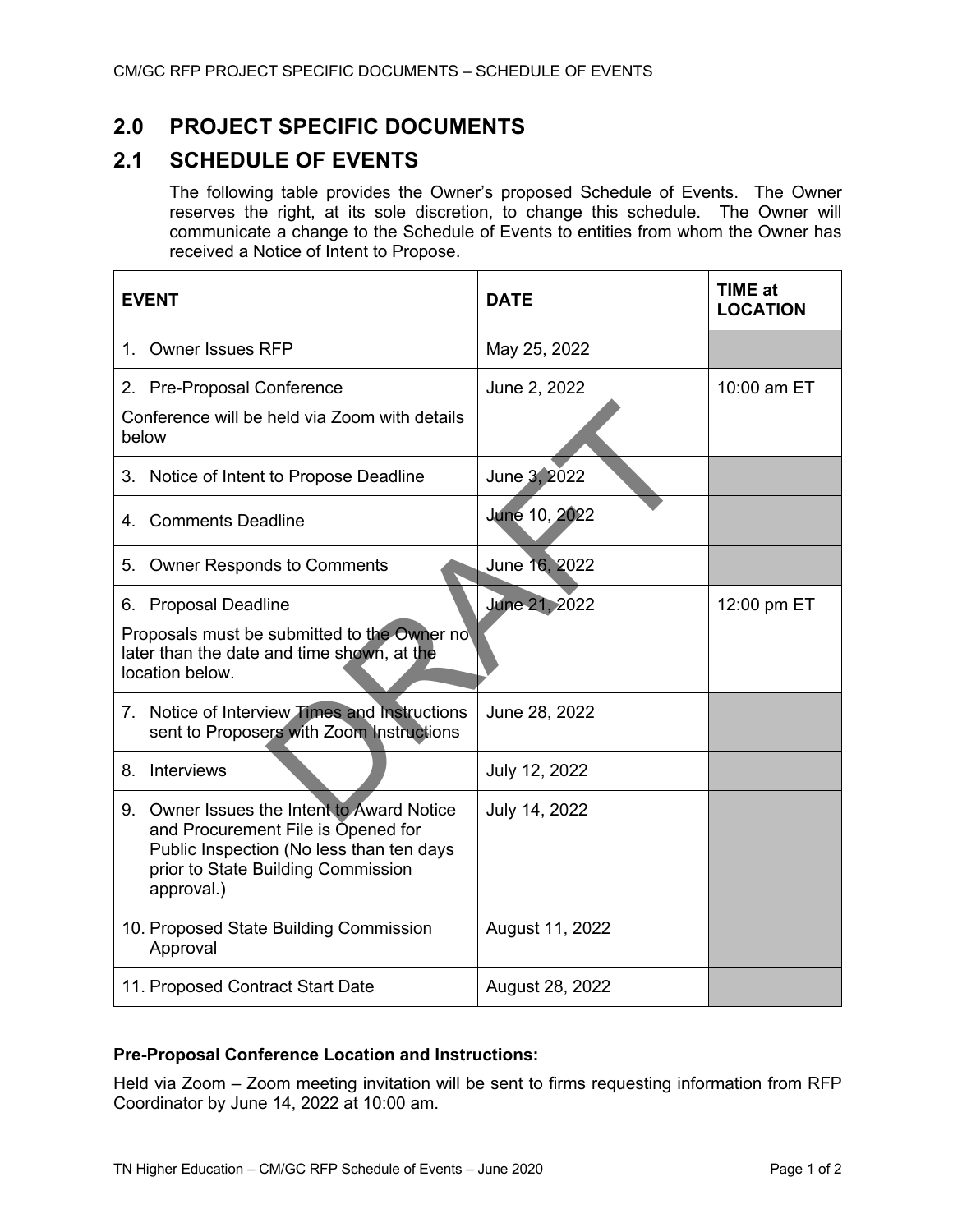### **Proposal Submittal Location:**

The University of Tennessee System Department of Capital Projects 400 W. Summit Hill Drive – UT Tower 944D Knoxville, TN 37902

END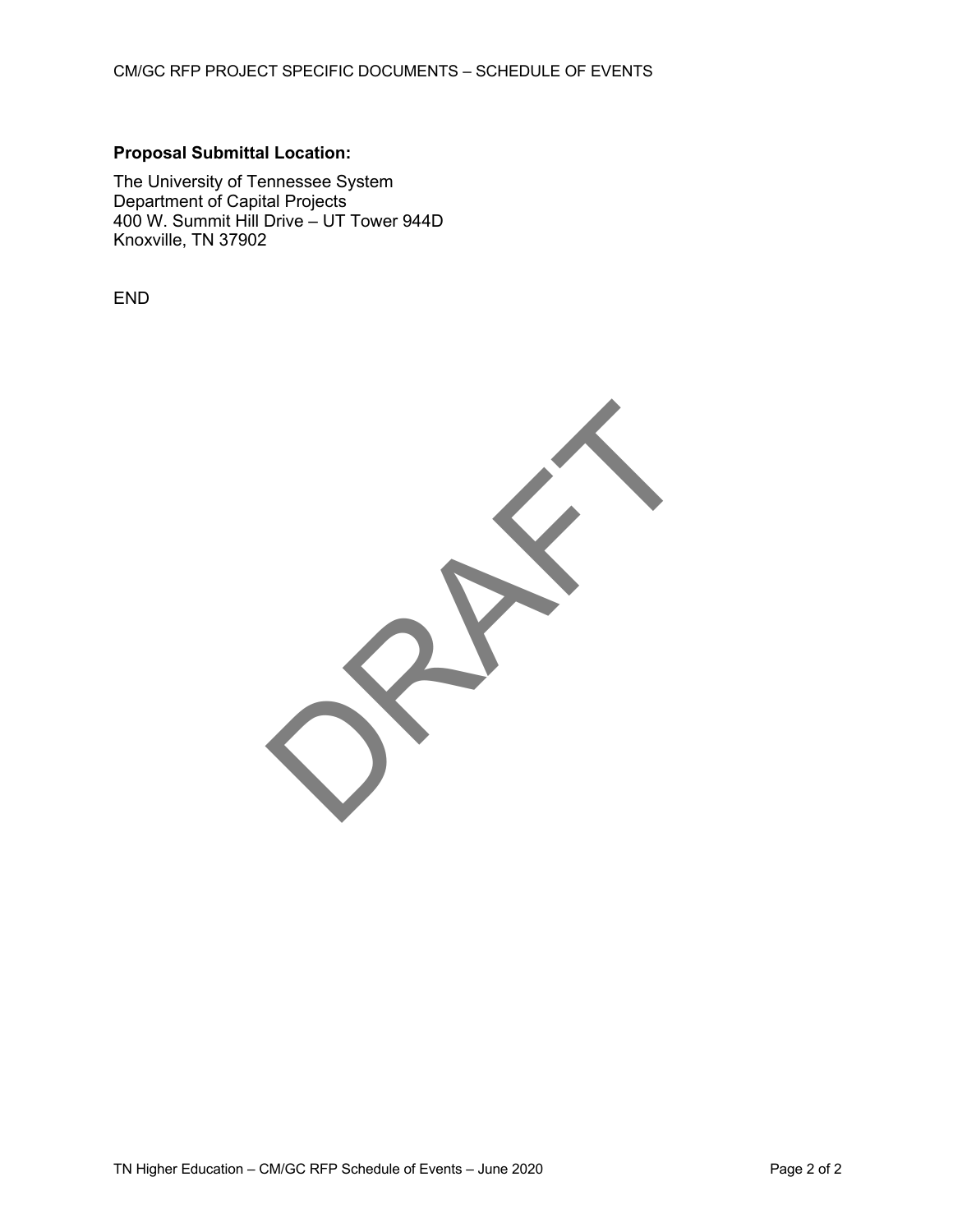## **2.2 TECHNICAL PROPOSAL**

| <b>PROPOSER NAME: <name></name></b>                                                                                                                                                                                                                                                                                                                        |                                       |  |  |
|------------------------------------------------------------------------------------------------------------------------------------------------------------------------------------------------------------------------------------------------------------------------------------------------------------------------------------------------------------|---------------------------------------|--|--|
| <b>TECHNICAL PROPOSAL SECTION A:</b><br><b>MANDATORY REQUIREMENTS</b>                                                                                                                                                                                                                                                                                      | <b>Proposal Page</b><br><b>Number</b> |  |  |
| Owner Evaluation for Each Requirement: Pass or Fail                                                                                                                                                                                                                                                                                                        | (By Proposer)                         |  |  |
| A.1 Provide a completed Certification Statement, in the format provided<br>herein.                                                                                                                                                                                                                                                                         |                                       |  |  |
| A.2 Provide a Drug-Free Workplace Affidavit in the format provided herein.                                                                                                                                                                                                                                                                                 |                                       |  |  |
| <b>A.3</b> Provide a letter(s) from an insurance and/or surety agency stating<br>Proposer's capability to provide insurance and bonding for the project in<br>accordance with the GMP Target listed in RFP Section 2.5, Project<br>Narrative and Documentation, and the General Conditions of the Contract<br>for Construction.                            |                                       |  |  |
| A.4 Describe Proposer's form of business (e.g., corporation, partnership,<br>limited liability company) and the U.S. state in which it is established.                                                                                                                                                                                                     |                                       |  |  |
| A.5 Provide a statement of whether there have been mergers, acquisitions,<br>or sales of Proposer within the last five years, and if so, an explanation<br>providing relevant details.                                                                                                                                                                     |                                       |  |  |
| A.6 Provide a statement that discloses pending litigation against Proposer.<br>The Owner reserves the right to request an opinion of Proposer's counsel<br>as to whether pending litigation will impair performance in a contract under<br>this RFP.                                                                                                       |                                       |  |  |
| A.7 Provide a statement declaring whether, in the last ten years, the<br>Proposer has filed, or had filed against it, bankruptcy or insolvency<br>proceeding, whether voluntary or involuntary, or undergone the<br>appointment of a receiver, trustee, or assignee for the benefit of creditors,<br>and if so, an explanation providing relevant details. |                                       |  |  |
| A.8 Identify Proposer's primary contact person for the Owner including<br>mailing address, telephone number, and e-mail address.                                                                                                                                                                                                                           |                                       |  |  |
| A.9 Provide a statement declaring Proposer does not have a prohibition for<br>proposing as stated in RFP Section 1.4.E.9 and an explanation of potential<br>conflict.                                                                                                                                                                                      |                                       |  |  |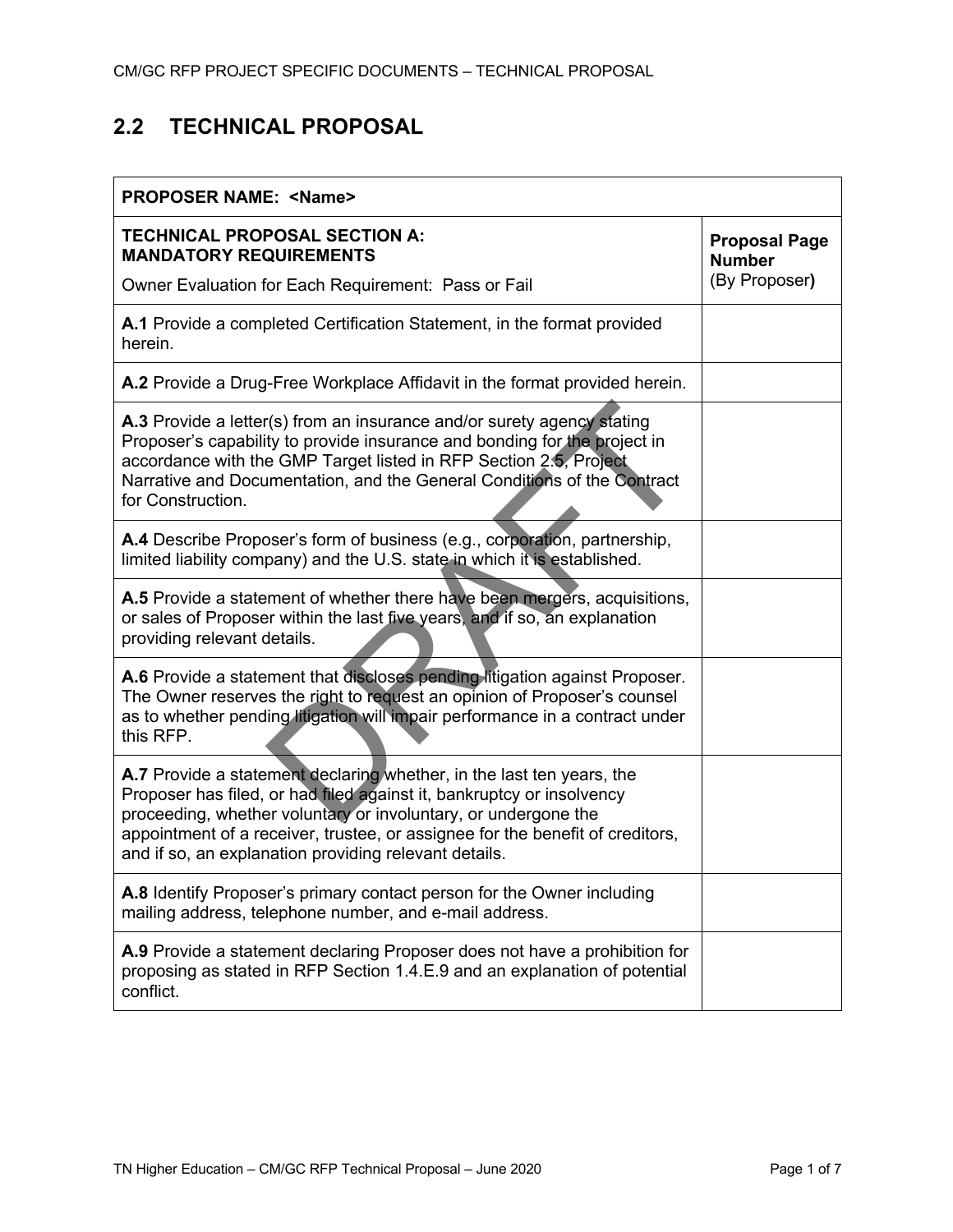### **CERTIFICATION STATEMENT** (In response to Technical Proposal Section A.1.)

**Proposer Legal Entity Name:** \_\_\_\_\_\_\_\_\_\_\_\_\_\_\_\_\_\_\_\_\_\_\_\_\_\_

### **Proposer Tennessee Contractor License Information:**

License Number: \_\_\_\_\_\_\_\_\_\_\_\_\_\_\_\_\_\_\_\_License Classification applicable to project: \_\_\_\_\_\_\_\_\_\_\_\_\_\_\_\_\_

License expiration date: \_\_\_\_\_\_\_\_\_\_\_\_\_\_\_\_\_\_\_\_\_\_Dollar Limit: \$

### **The Proposer hereby acknowledges, attests, certifies, warrants, and assures that:**

1. This proposal constitutes (a) a commitment to provide all services as defined in the Section 1.6, Pro Forma Master Contract (MC) Between Owner and CM/GC, and Section 1.7, Scope of Services, for the total contract period and (b) confirmation that the Proposer shall comply with all of the provisions in this Request for Proposal and shall accept all terms and conditions set out in the MC.

2. The information detailed in the proposal submitted herewith in response to the subject RFP is truthful, accurate and complete.

3. The proposal submitted herewith in response to the subject RFP shall remain valid for at least 60 days subsequent to the date of the Cost Proposal opening and thereafter in accordance with a contract pursuant to the RFP.

4. The Proposer shall not utilize the services of a contractor or subcontractor disqualified from participating in State Building Commission projects.

5. The Proposer shall not knowingly utilize the services of an illegal immigrant in the performance of the MC and shall not knowingly utilize the services of a subcontractor, sub-subcontractor, or consultant who utilizes the services of an illegal immigrant in the performance of the Work.

6. As applicable to the proposed MC, the Proposer shall comply with:

- a. the laws of the State of Tennessee;
- b. Title VI of the federal Civil Rights Act of 1964;
- c. Title IX of the federal Education Amendments Act of 1972;
- d. the Equal Employment Opportunity Act and the regulations issued there under by the federal government;
- e. the Americans with Disabilities Act of 1990 and the regulations issued there under by the federal government;
- f. the condition that the submitted proposal was independently arrived at, without collusion, under penalty of perjury;
- g. the condition that no amount shall be paid directly or indirectly to an employee or official of the State of Tennessee as wages, compensation, or gifts in exchange for acting as an officer, agent, employee, subcontractor, or consultant to the Proposer in connection with the Procurement under this RFP; and,
- h. the condition that in compliance with the Iran Divestment Act the Proposer is not on the list created pursuant to Tennessee Code Annotated (TCA) § 12-12-106 and shall not utilize a subcontractor on that list.

### 6. The following statement is (mark the one that is applicable) **[ ] True [ ] False:**

The Proposer and/or any of the Proposer's employees, agents, independent contractors and/or proposed Subcontractors have been convicted of, pled guilty to, or pled nolo contendere to a contract crime involving a public contract.

7. The person who signs this certification on behalf of the Proposer is legally empowered to bind the Proposer to the provisions of this RFP and a resulting contract.

8. The Proposer acknowledges receipt of Addendum:

Addendum number(s) and date(s): \_\_\_\_\_\_\_\_\_\_\_\_\_\_\_\_\_\_\_\_\_\_\_\_\_\_\_\_\_\_\_\_\_\_\_\_\_\_\_\_\_\_\_\_\_\_\_\_\_\_\_\_\_\_\_\_\_\_

| <b>SIGNATURE:</b> | DATE<br>91 E. |  |
|-------------------|---------------|--|
|                   |               |  |

Printed Name and Title:

END OF CERTIFICATION STATEMENT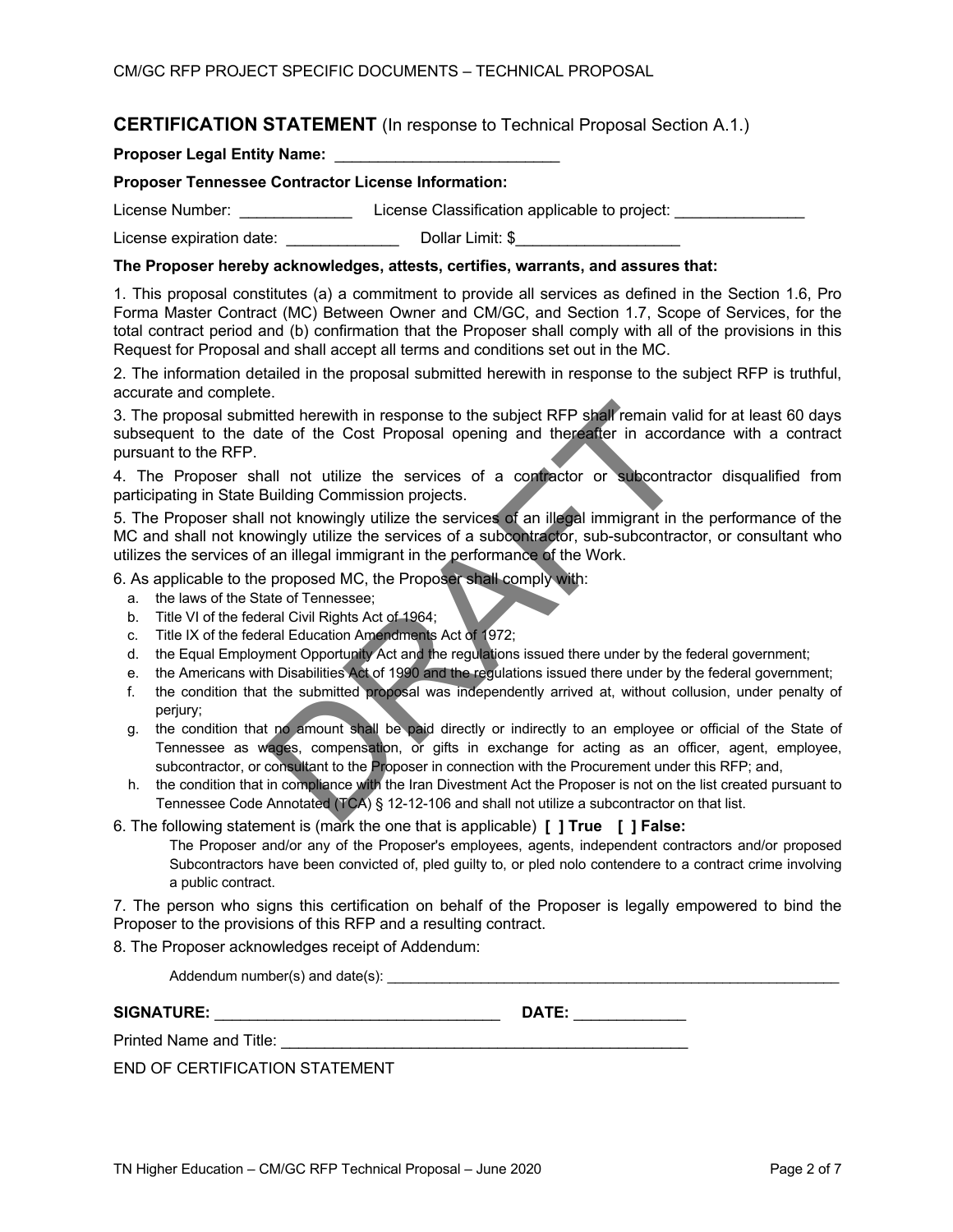### **DRUG-FREE WORKPLACE AFFIDAVIT** (In response to Technical Proposal Section A.2.)

STATE OF **Example 20** 

COUNTY OF \_\_\_\_\_\_\_\_\_\_\_\_\_\_\_\_\_

The undersigned, principal officer of  $\blacksquare$  , the Contractor, an

employer of five or more employees contracting with \_\_\_\_\_\_\_\_\_\_\_\_\_\_\_\_\_\_\_\_\_\_\_\_\_\_\_\_,

the Owner, to provide construction services, hereby states under oath as follows:

1. The undersigned is a principal officer of the Contractor and is duly authorized to execute this Affidavit on behalf of the Contractor.

2. The Contractor submits this Affidavit pursuant to Tennessee Code Annotated (TCA) § 50-9- 113, which requires each employer with five or more employees receiving pay who contracts with the state to provide construction services to submit an affidavit stating that such employer has a drug-free workplace program that complies with TCA Title 50, Chapter 9.

3. The Company is in compliance with TCA § 50-9-113.

 $\overline{\phantom{a}}$  , which is a set of the set of the set of the set of the set of the set of the set of the set of the set of the set of the set of the set of the set of the set of the set of the set of the set of the set of th

Further affiant saith not.

Principal Officer

| STATE OF         |  |
|------------------|--|
| <b>COUNTY OF</b> |  |

Before me personally appeared \_\_\_\_\_\_\_\_\_\_\_\_\_\_\_\_\_\_\_\_\_\_\_\_\_\_\_\_\_, with whom I am personally acquainted (or proved to me on the basis of satisfactory evidence), and who acknowledged that such person executed the foregoing affidavit for the purposes therein contained.

| Witness my hand and seal at office this | dav of |  |
|-----------------------------------------|--------|--|
|-----------------------------------------|--------|--|

Notary Public

| My commission expires: |  |
|------------------------|--|
|------------------------|--|

END OF AFFIDAVIT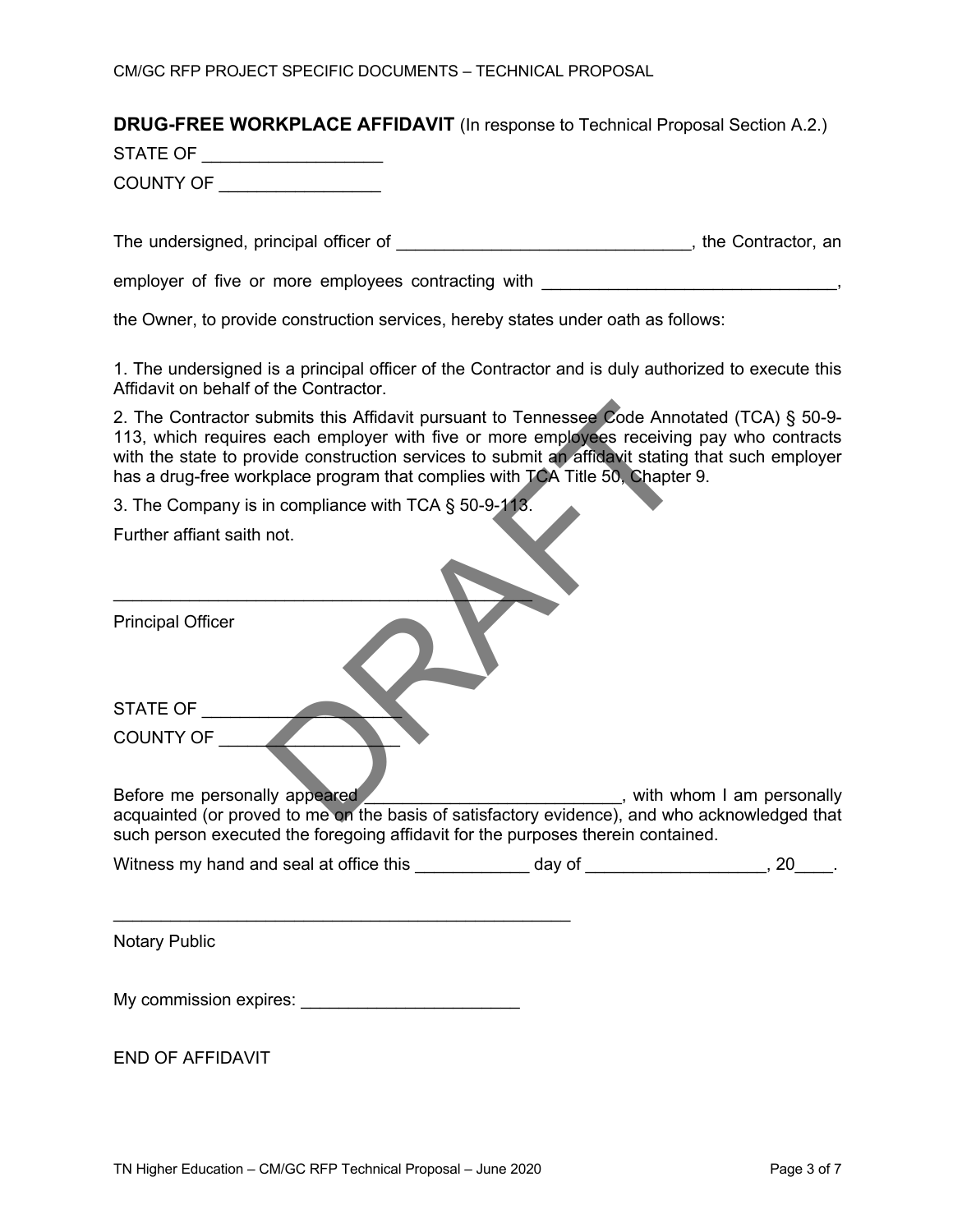| <b>PROPOSER NAME: <name></name></b>                                                                                                                                                                                                                                                                                                                                                                                                                                                                                                                                                                                                 |                                                        |  |  |
|-------------------------------------------------------------------------------------------------------------------------------------------------------------------------------------------------------------------------------------------------------------------------------------------------------------------------------------------------------------------------------------------------------------------------------------------------------------------------------------------------------------------------------------------------------------------------------------------------------------------------------------|--------------------------------------------------------|--|--|
| <b>TECHNICAL PROPOSAL SECTION B:</b><br><b>QUALIFICATIONS AND EXPERIENCE</b>                                                                                                                                                                                                                                                                                                                                                                                                                                                                                                                                                        | <b>Proposal Page</b><br><b>Number</b><br>(By Proposer) |  |  |
| B.1 Provide a brief statement indicating Proposer's credentials to deliver<br>the services required by this RFP. Name the office location(s) providing<br>services and number of employees in each. Provide Proposer's insurance<br>experience modification rate for the last three years.<br>5 points                                                                                                                                                                                                                                                                                                                              |                                                        |  |  |
| <b>B.2</b> Provide summary information for each of no more than three projects<br>of similar scope and complexity constructed in the past ten years or is<br>being constructed by Proposer. Format information as shown after this<br>Section B on no more than one page for each project.<br>15 points                                                                                                                                                                                                                                                                                                                             |                                                        |  |  |
| <b>B.3</b> List contracts with the State of Tennessee including current contracts<br>and contracts completed within the past five years.                                                                                                                                                                                                                                                                                                                                                                                                                                                                                            |                                                        |  |  |
| 5 points                                                                                                                                                                                                                                                                                                                                                                                                                                                                                                                                                                                                                            |                                                        |  |  |
| <b>B.4</b> Provide resumes of no more than one page each for key personnel.<br>Include title/position, education, professional license or registration, general<br>employment history, and relevant project experience and project roles.<br>Key personnel shall include, at a minimum, the project executive, project<br>manager(s), superintendent(s), and pre-construction phase cost<br>estimator(s). The project manager must be assigned to both the pre-<br>construction phase and the construction phase. Provide two references for<br>the project manager(s) and superintendent(s) with names and contact<br>information. |                                                        |  |  |
| 15 points                                                                                                                                                                                                                                                                                                                                                                                                                                                                                                                                                                                                                           |                                                        |  |  |
| <b>B.5</b> Provide a table identifying the personnel named in B.4 assigned to<br>projects named in B.2 and their job titles for those projects.<br>10 points                                                                                                                                                                                                                                                                                                                                                                                                                                                                        |                                                        |  |  |
|                                                                                                                                                                                                                                                                                                                                                                                                                                                                                                                                                                                                                                     |                                                        |  |  |
| <b>B.6</b> Provide a table identifying the estimated amount of time in hours per<br>week that each of the key personnel identified in B.4 will be committed to<br>this project during the pre-construction and construction phase. Designate<br>in the table the personnel to be included in the Cost Proposal monthly<br>general conditions for Contract Time and Construction Close-Out.<br>10 points                                                                                                                                                                                                                             |                                                        |  |  |
| Section B: 60 points                                                                                                                                                                                                                                                                                                                                                                                                                                                                                                                                                                                                                |                                                        |  |  |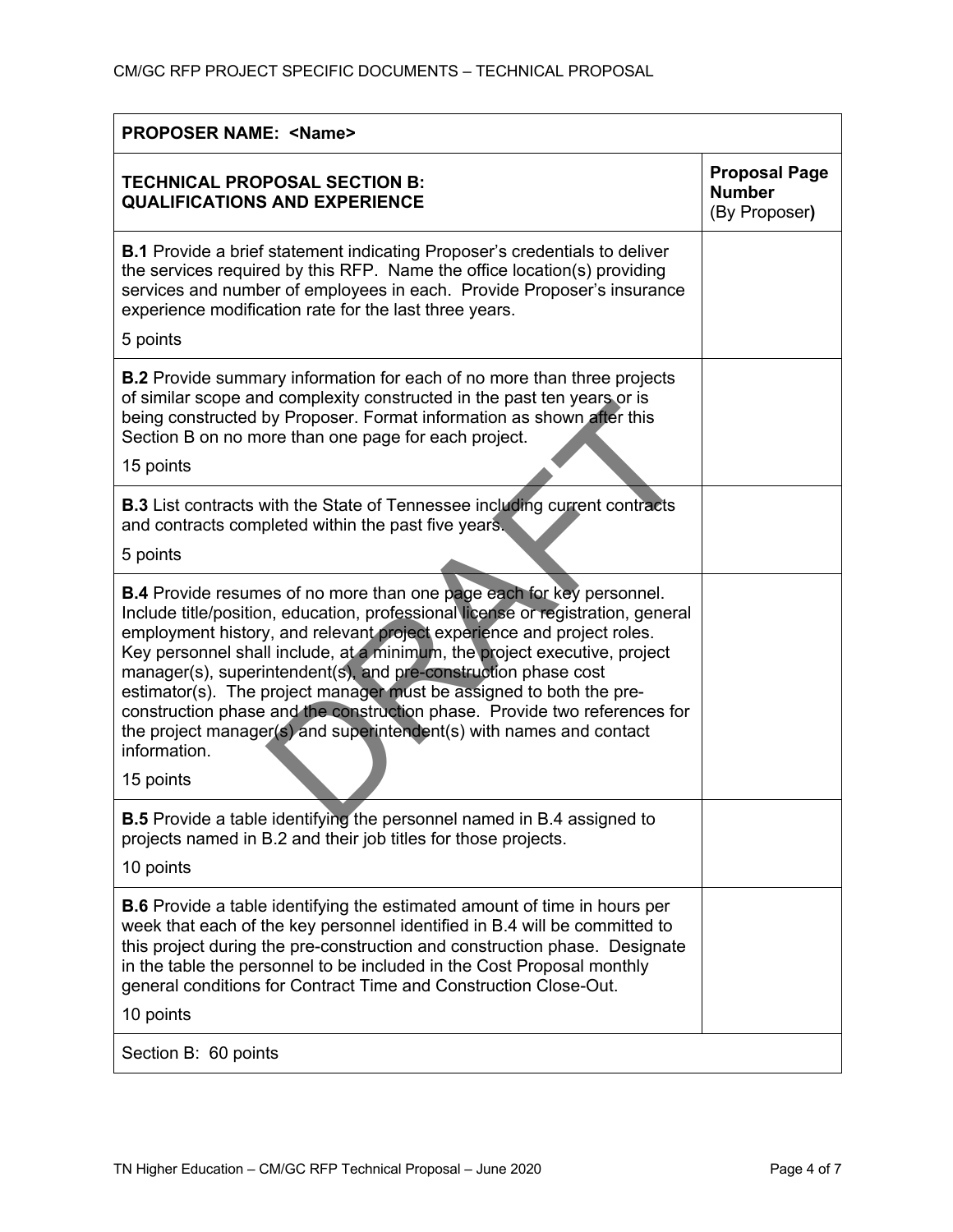| <b>PROPOSER NAME: <name></name></b>                                                     |
|-----------------------------------------------------------------------------------------|
| <b>SIMILAR PROJECT INFORMATION (In response to Technical Proposal Section B.2.)</b>     |
| Project Title:<br>Client:                                                               |
| Project City, State:                                                                    |
| <b>Client Contact and Title:</b><br><b>Client Contact Telephone and Email:</b>          |
| <b>Project Construction Start Date:</b><br><b>Project Construction Completion Date:</b> |
| Project Square Footage:<br>Dollar Value of Project Construction:                        |
| Project Executive:<br>Project Manager:                                                  |
| <b>Construction Superintendent:</b>                                                     |

Describe the project including the scope of the work and the services provided by Proposer. Relate the work in this project to the scope and services contained in the RFP.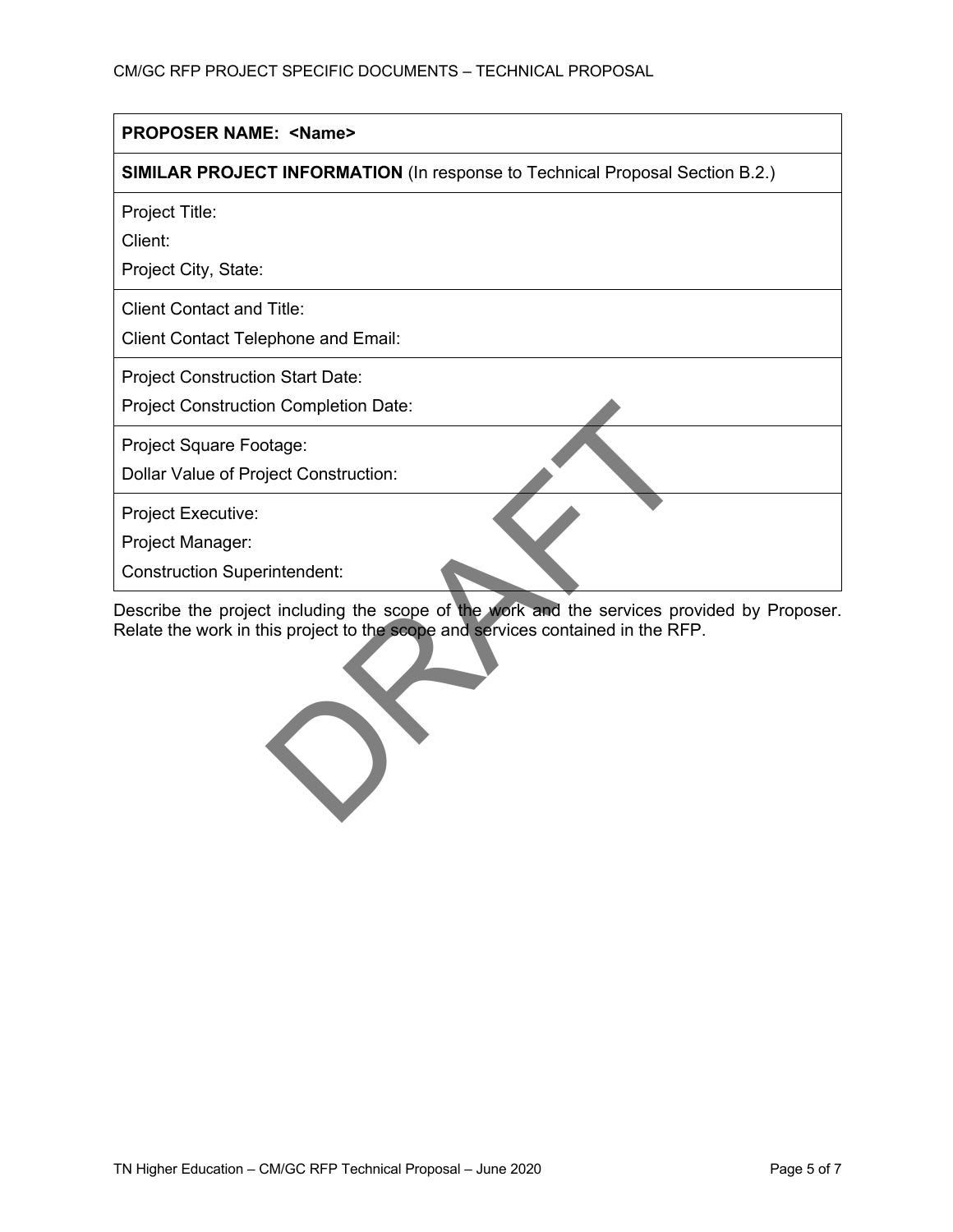| <b>PROPOSER NAME: <name></name></b>                                                                                                                                                                                                                                                                                                                                                                                                                                                                                                                    |                                                        |  |  |
|--------------------------------------------------------------------------------------------------------------------------------------------------------------------------------------------------------------------------------------------------------------------------------------------------------------------------------------------------------------------------------------------------------------------------------------------------------------------------------------------------------------------------------------------------------|--------------------------------------------------------|--|--|
| TECHNICAL PROPOSAL SECTION C (C.1 through C.4):<br><b>TECHNICAL APPROACH</b>                                                                                                                                                                                                                                                                                                                                                                                                                                                                           | <b>Proposal Page</b><br><b>Number</b><br>(By Proposer) |  |  |
| <b>C.1</b> Provide a statement indicating how Proposer will deliver the pre-<br>construction and construction management services required by this RFP.<br>Include a project organizational chart designating the lines of authority.<br>10 points                                                                                                                                                                                                                                                                                                     |                                                        |  |  |
| <b>C.2</b> Describe the methods to be used for the following pre-construction<br>phase services as applied to this project:<br>a. Schedule development<br>b. Cost model<br>c. Constructability<br>d. Value engineering<br>e. Strategy for using internal and external resources for a, b, c, and d.<br>Measures to be taken, in addition to that described in Section I of<br>f.<br>RFP Section 1.7.1, Pre-Construction Phase Services, for the<br>process for subcontractor qualification and requesting information<br>from potential subcontractors |                                                        |  |  |
| 10 points                                                                                                                                                                                                                                                                                                                                                                                                                                                                                                                                              |                                                        |  |  |
| <b>C.3</b> Describe the methods to be used for the following construction phase<br>services as applied to this project.<br>Tracking and reporting construction progress, schedule, conflict<br>а.<br>resolution, accounting information, and punch lists<br>b. Quality control program for construction<br>c. Safety program for construction<br>d. Construction documentation including use of BIM or other<br>technology for documents provided to the owner.<br>e. Project close-out procedures<br>10 points                                        |                                                        |  |  |
|                                                                                                                                                                                                                                                                                                                                                                                                                                                                                                                                                        |                                                        |  |  |
| <b>C.4</b> Describe Proposer's experience implementing criteria for sustainable<br>design and construction such as State of Tennessee Sustainable Design<br>Guidelines, High Performance Building Requirements, LEED, Green<br>Globes or Energy Star.<br>5 points                                                                                                                                                                                                                                                                                      |                                                        |  |  |

Section C continues on the next page.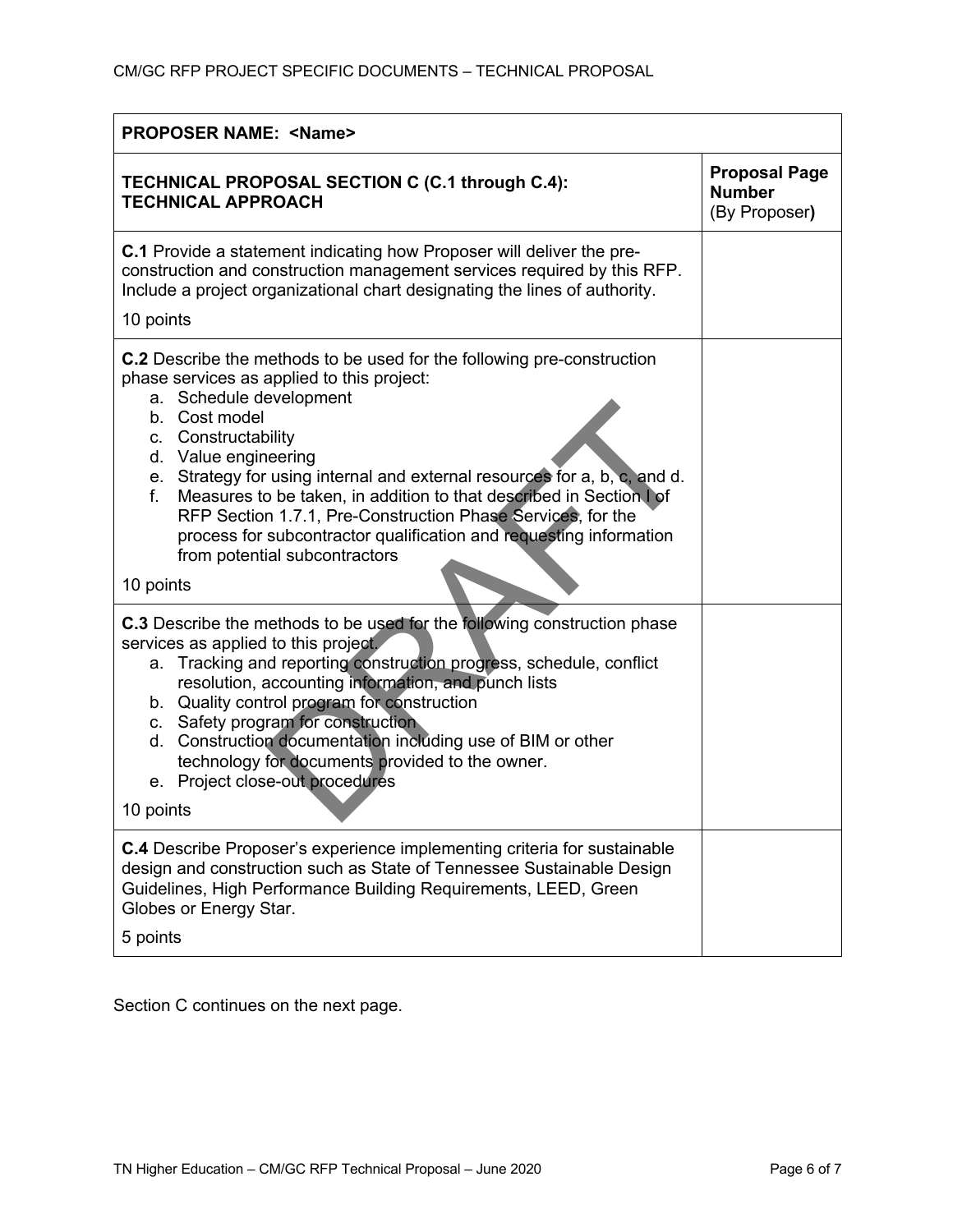| <b>PROPOSER NAME: <name></name></b>                                                                                                                                                                                                     |                                                        |  |  |  |
|-----------------------------------------------------------------------------------------------------------------------------------------------------------------------------------------------------------------------------------------|--------------------------------------------------------|--|--|--|
| <b>TECHNICAL PROPOSAL SECTION C (C.5):</b><br><b>TECHNICAL APPROACH</b>                                                                                                                                                                 | <b>Proposal Page</b><br><b>Number</b><br>(By Proposer) |  |  |  |
| <b>C.5</b> Provide the following:                                                                                                                                                                                                       |                                                        |  |  |  |
| (a) A description of the Proposer's existing programs and procedures<br>designed to encourage and foster commerce with business enterprises<br>owned by minorities, women, persons with a disability and small business<br>enterprises; |                                                        |  |  |  |
| (b) A listing of the Proposer's current contracts with business enterprises<br>owned by minorities, women, persons with a disability and small business<br>enterprises;                                                                 |                                                        |  |  |  |
| (c) An estimate of the level of participation by business enterprises owned<br>by minorities, women, persons with a disability and small business<br>enterprises in a contract awarded to the Proposer pursuant to this RFP;<br>and     |                                                        |  |  |  |
| (d) The percent of the Proposer's current employees listed by gender,<br>noting ethnicity and disability.                                                                                                                               |                                                        |  |  |  |
| 5 points                                                                                                                                                                                                                                |                                                        |  |  |  |
| Section C: 40 points                                                                                                                                                                                                                    |                                                        |  |  |  |

END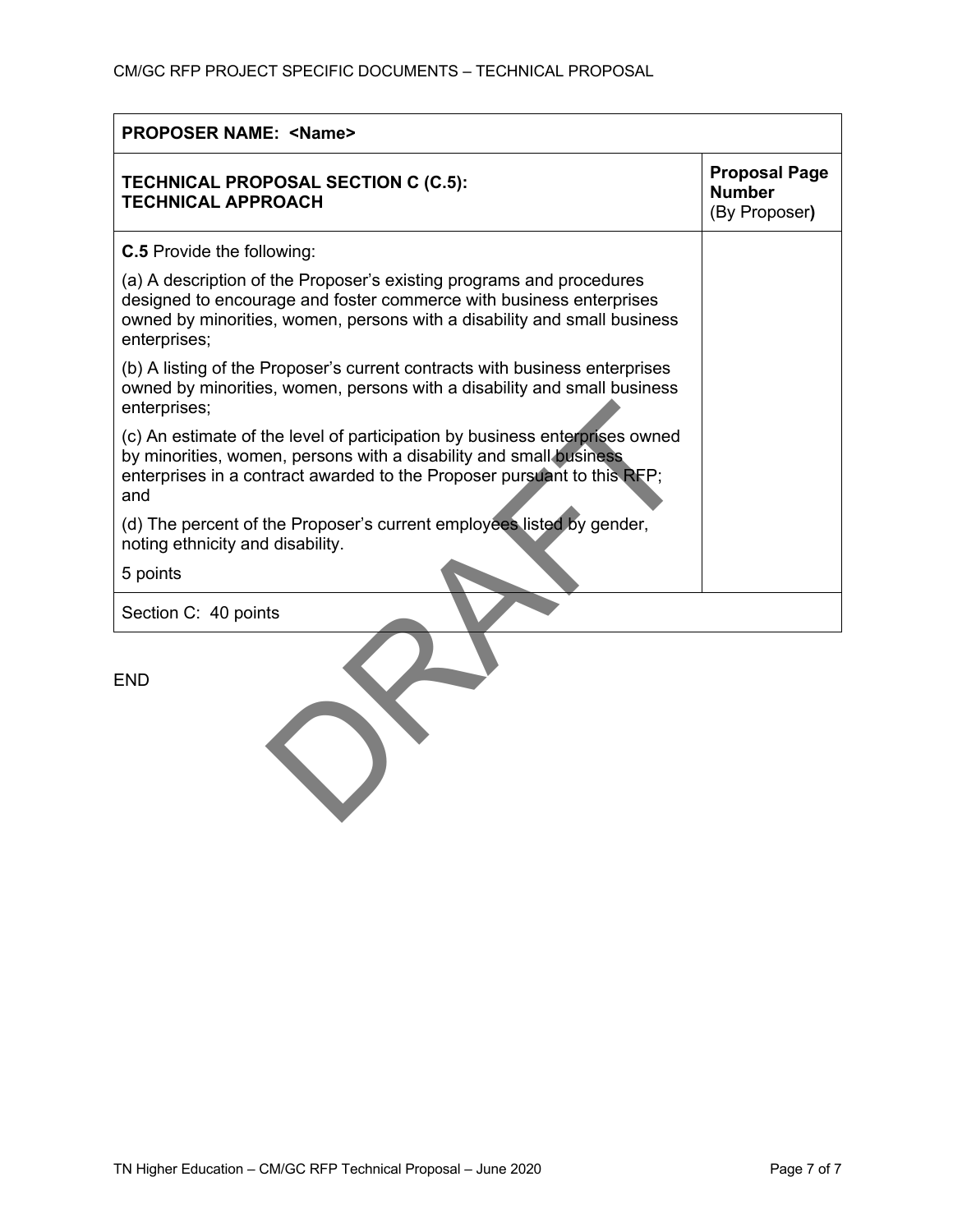| 2.3 COST PROPOSAL                                 |                    |           |  |
|---------------------------------------------------|--------------------|-----------|--|
| <b>PROJECT INFORMATION FOR OWNER'S INPUT ONLY</b> |                    |           |  |
| Project Title, SBC No.: Nash Buildout 2 Floors    |                    |           |  |
| <b>GMP Target:</b>                                | \$8,232,000.00     |           |  |
| Contract Time:                                    |                    | 12 Months |  |
| Close-Out Time:                                   |                    | 3 Months  |  |
| Liquidated Damages:                               | \$2,000.00 Per Day |           |  |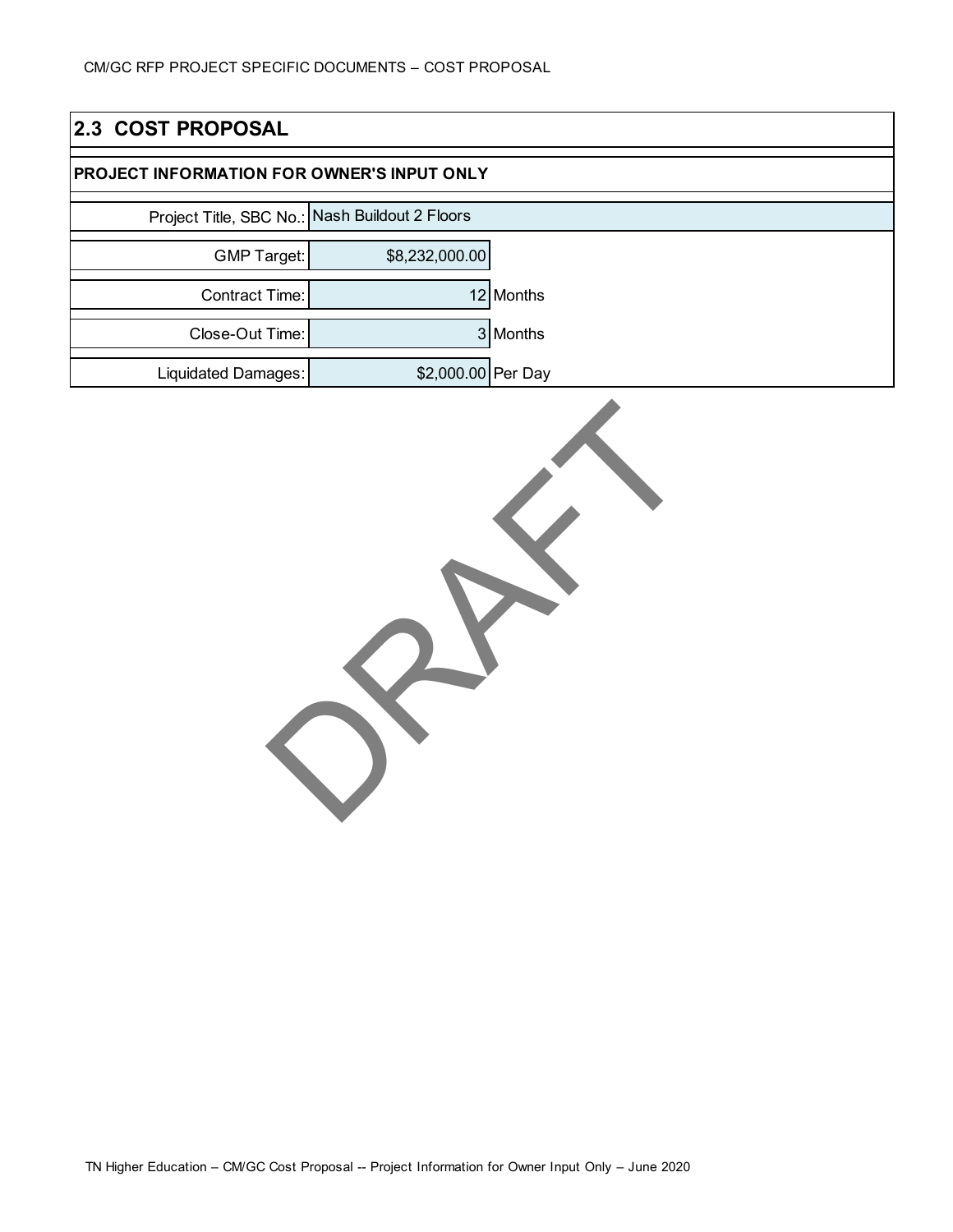| 2.3 COST PROPOSAL                   |                                                                                                                                                                                                                                                                                                                                                                                                                                                                                                                                                                                                    |             |
|-------------------------------------|----------------------------------------------------------------------------------------------------------------------------------------------------------------------------------------------------------------------------------------------------------------------------------------------------------------------------------------------------------------------------------------------------------------------------------------------------------------------------------------------------------------------------------------------------------------------------------------------------|-------------|
|                                     | Project Title, SBC No.: Nash Buildout 2 Floors                                                                                                                                                                                                                                                                                                                                                                                                                                                                                                                                                     |             |
|                                     | A. PRE-CONSTRUCTION PHASE SERVICES (PCPS) LUMP SUM FEE                                                                                                                                                                                                                                                                                                                                                                                                                                                                                                                                             |             |
|                                     | PROPOSER NAME: Enter name in section A. Names required elsewhere will be filled in.                                                                                                                                                                                                                                                                                                                                                                                                                                                                                                                |             |
| utilization in negotiating the fee. | The PCPS lump sum fee shall be for delivery of PCPS for this Project as defined by Section 1.7, Scope of Services.<br>The proposed amount will be used as a start point for negotiating the fee prior to the MC execution. This fee should<br>not include costs of printing the Designer's design/construction documents, geotechnical investigations, or property<br>surveys during the PCPS. This fee will be paid upon successful completion of services and is not to be included as<br>a part of the CM/GC construction services Guaranteed Maximum Price. Hourly rates are for reference and |             |
|                                     | PCPS Lump Sum Fee                                                                                                                                                                                                                                                                                                                                                                                                                                                                                                                                                                                  | \$0.00      |
| Names (15 or fewer)                 | PCPS Job Title and/or Duties                                                                                                                                                                                                                                                                                                                                                                                                                                                                                                                                                                       | Hourly Rate |
|                                     |                                                                                                                                                                                                                                                                                                                                                                                                                                                                                                                                                                                                    | \$0.00      |
|                                     |                                                                                                                                                                                                                                                                                                                                                                                                                                                                                                                                                                                                    | \$0.00      |
|                                     |                                                                                                                                                                                                                                                                                                                                                                                                                                                                                                                                                                                                    | \$0.00      |
|                                     |                                                                                                                                                                                                                                                                                                                                                                                                                                                                                                                                                                                                    | \$0.00      |
|                                     |                                                                                                                                                                                                                                                                                                                                                                                                                                                                                                                                                                                                    | \$0.00      |
|                                     |                                                                                                                                                                                                                                                                                                                                                                                                                                                                                                                                                                                                    | \$0.00      |
|                                     |                                                                                                                                                                                                                                                                                                                                                                                                                                                                                                                                                                                                    | \$0.00      |
|                                     |                                                                                                                                                                                                                                                                                                                                                                                                                                                                                                                                                                                                    | \$0.00      |
|                                     |                                                                                                                                                                                                                                                                                                                                                                                                                                                                                                                                                                                                    | \$0.00      |
|                                     |                                                                                                                                                                                                                                                                                                                                                                                                                                                                                                                                                                                                    | \$0.00      |
|                                     |                                                                                                                                                                                                                                                                                                                                                                                                                                                                                                                                                                                                    | \$0.00      |
|                                     |                                                                                                                                                                                                                                                                                                                                                                                                                                                                                                                                                                                                    | \$0.00      |
|                                     |                                                                                                                                                                                                                                                                                                                                                                                                                                                                                                                                                                                                    | \$0.00      |
|                                     |                                                                                                                                                                                                                                                                                                                                                                                                                                                                                                                                                                                                    | \$0.00      |
|                                     |                                                                                                                                                                                                                                                                                                                                                                                                                                                                                                                                                                                                    | \$0.00      |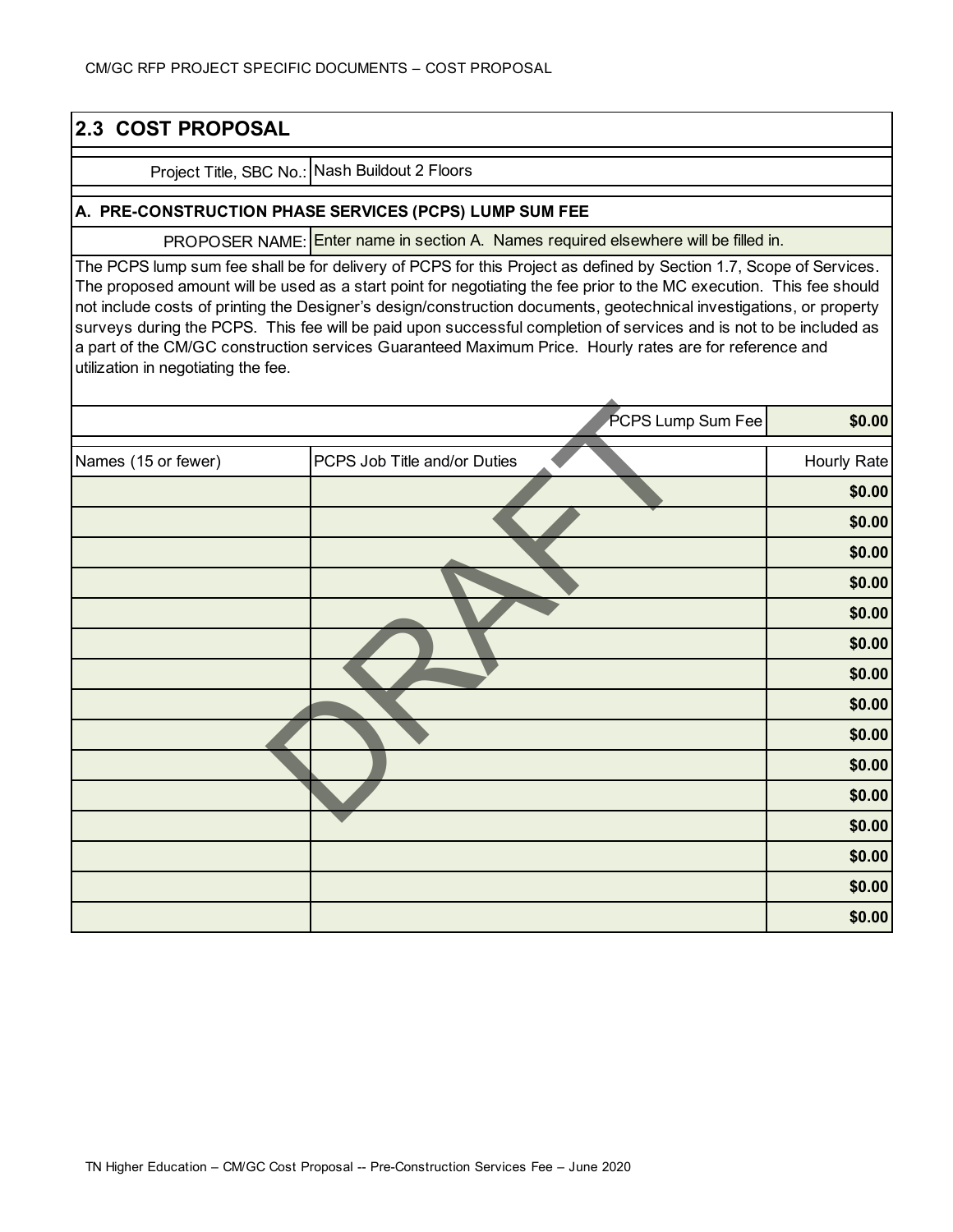## **2.3 COST PROPOSAL**

Project Title, SBC No.: Nash Buildout 2 Floors

#### l **B. CM/GC CONSTRUCTION SERVICES FIXED FEE**

The proposed cost for the CM/GC construction services fixed fee shall be for providing the construction services defined by Section 1.7, Scope of Services, for the Contract Time and Project Close-Out. The Fee shall be stated as a percentage of the Project construction cost that includes the following:

1. General company overhead and profit.

2. Personnel not directly assigned to the Project such as accountants, clerks, secretaries and personnel other than those listed under General Conditions.

3. Company officers and other personnel with supervisory status not listed under General Conditions.

4. The cost of main office equipment and related supplies, maintenance, and service not located on site.

This percentage rate may be used for other services requested by the Owner.

CM/GC Construction Services Fixed Fee Percentage Based on the GMP Target

#### j **C. CM/GC CONSTRUCTION SERVICES GENERAL CONDITIONS BUDGET GUIDE**

Labor Burden Multiplier, Not to Exceed 39%

**0.00**

**0.00%**

**0.00%**

This multiplier is for reference and may be used to set the labor factor for work outside of the bidding process associated with change orders, contingency spending, etc. A breakdown of the labor burden may be requested from the successful Proposer prior to execution of the MC.

Contract Bond Rate Percentage Based on the GMP Target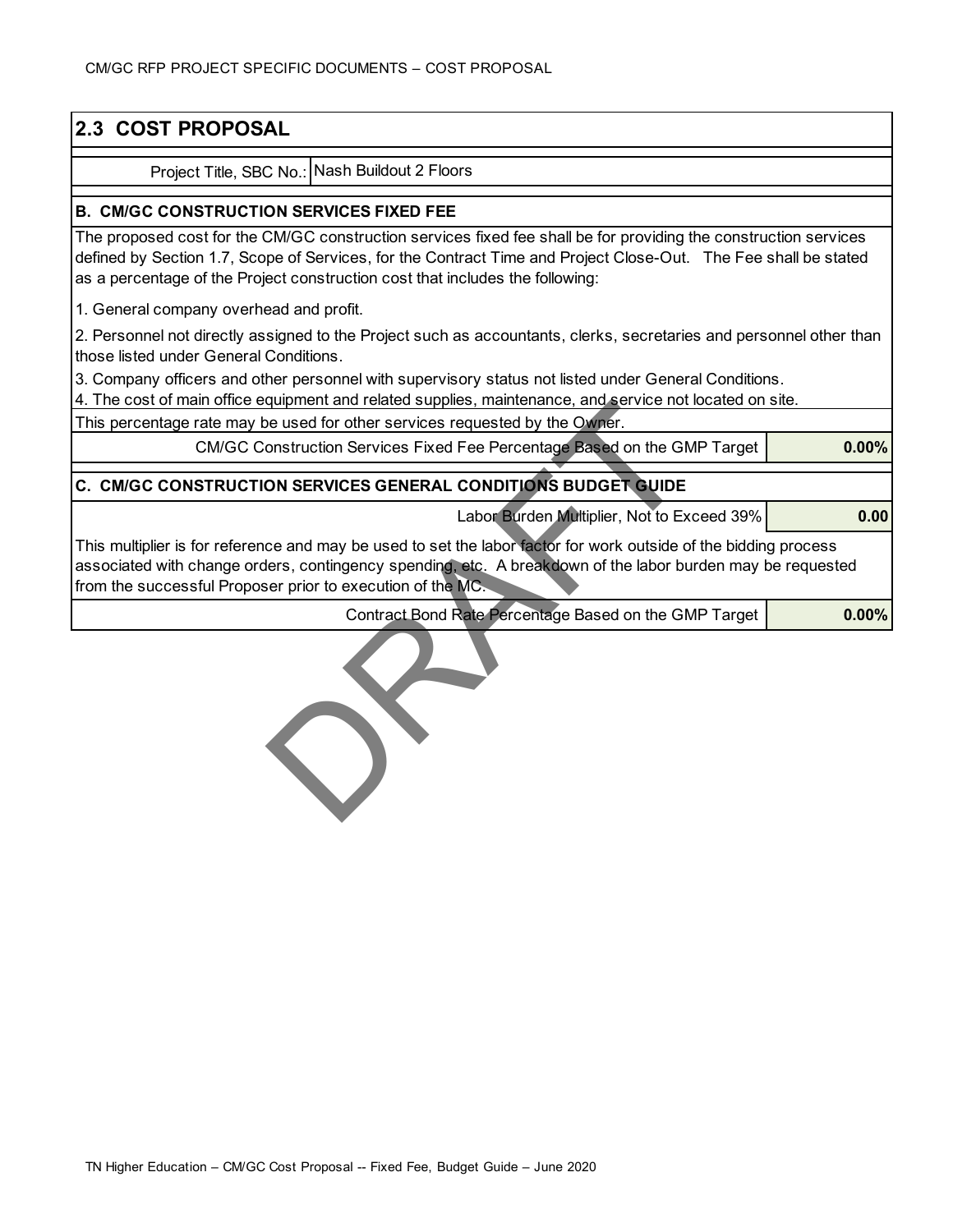| D. GENERAL CONDITIONS FOR CONTRACT TIME                                                                                                                                                                                                                                                                                                                                                                                                                                                                                                                                                                             |      |                  |              |
|---------------------------------------------------------------------------------------------------------------------------------------------------------------------------------------------------------------------------------------------------------------------------------------------------------------------------------------------------------------------------------------------------------------------------------------------------------------------------------------------------------------------------------------------------------------------------------------------------------------------|------|------------------|--------------|
| Project Title, SBC No.: Nash Buildout 2 Floors                                                                                                                                                                                                                                                                                                                                                                                                                                                                                                                                                                      |      |                  |              |
| PROPOSER NAME: Enter name in section A. Names required elsewhere will be filled in.                                                                                                                                                                                                                                                                                                                                                                                                                                                                                                                                 |      |                  |              |
| Provide costs for General Conditions including, but not limited to, the following items during the Construction Services<br>Phase (Contract Time). CM/GC may indicate some of these items as not applicable and may also identify additional<br>items. These costs may be clarified prior to an agreed to GMP. Actual cost records of General Condition items may be<br>requested as a part of the final accounting at project completion to certify total actual costs. CM/GC is to base the<br>calculation of the monthly General Conditions charge on the preliminary schedule information provided in this RFP. |      |                  |              |
| <b>Item Description</b>                                                                                                                                                                                                                                                                                                                                                                                                                                                                                                                                                                                             | Unit | Lump Sum<br>Cost | Monthly Cost |
| Total monthly cost, including labor burden, of personnel designated in<br>Section 2.2, B.6 of the Technical Proposal that are to be included in this<br>Cost Proposal.                                                                                                                                                                                                                                                                                                                                                                                                                                              | Mo   |                  | \$0.00       |
| Total monthly cost for the following:                                                                                                                                                                                                                                                                                                                                                                                                                                                                                                                                                                               | Mo   |                  | \$0.00       |
| Temporary Office Trailer(s)                                                                                                                                                                                                                                                                                                                                                                                                                                                                                                                                                                                         |      |                  |              |
| <b>Phones and Communication Devices</b>                                                                                                                                                                                                                                                                                                                                                                                                                                                                                                                                                                             |      |                  |              |
| Pickup Truck(s)<br>Auto(s)                                                                                                                                                                                                                                                                                                                                                                                                                                                                                                                                                                                          |      |                  |              |
| Fuel                                                                                                                                                                                                                                                                                                                                                                                                                                                                                                                                                                                                                |      |                  |              |
| Office Furniture and Equipment (copier, computer, fax, etc.)                                                                                                                                                                                                                                                                                                                                                                                                                                                                                                                                                        |      |                  |              |
| Supplies & Expenses                                                                                                                                                                                                                                                                                                                                                                                                                                                                                                                                                                                                 |      |                  |              |
| Insurance as required by the RFP Standard Documents, based on the<br>GMP Target.                                                                                                                                                                                                                                                                                                                                                                                                                                                                                                                                    | LS   | \$0.00           |              |
| Gross Receipt Tax (for this project)                                                                                                                                                                                                                                                                                                                                                                                                                                                                                                                                                                                | LS   | \$0.00           |              |
| Total for project sign, other signage, and miscellaneous CM/GC printing<br>(not including printing of design/construction documents).                                                                                                                                                                                                                                                                                                                                                                                                                                                                               | LS   | \$0.00           |              |
| <b>TOTALS</b><br>\$0.00                                                                                                                                                                                                                                                                                                                                                                                                                                                                                                                                                                                             |      |                  | \$0.00       |
| Note 1 Item quantities are as required for the services required by the RFP and the scope of the Project                                                                                                                                                                                                                                                                                                                                                                                                                                                                                                            |      |                  |              |
| Note 2 Employee parking at the project site, if available, will be at no cost. The cost, if any, for additional parking<br>will be negotiated prior to establishing the GMP.                                                                                                                                                                                                                                                                                                                                                                                                                                        |      |                  |              |
| List, for reference, the CM/GC's subcontractor default insurance (SDI) rate that may be applied to<br>the total value of project subcontracts. If the CM/GC will not have SDI then show as "NA".                                                                                                                                                                                                                                                                                                                                                                                                                    |      |                  | 0.00%        |
| List, for reference, the estimated potential cost of known temporary construction items. Provide<br>an explanation of costs below.                                                                                                                                                                                                                                                                                                                                                                                                                                                                                  |      |                  | \$0.00       |
|                                                                                                                                                                                                                                                                                                                                                                                                                                                                                                                                                                                                                     |      |                  |              |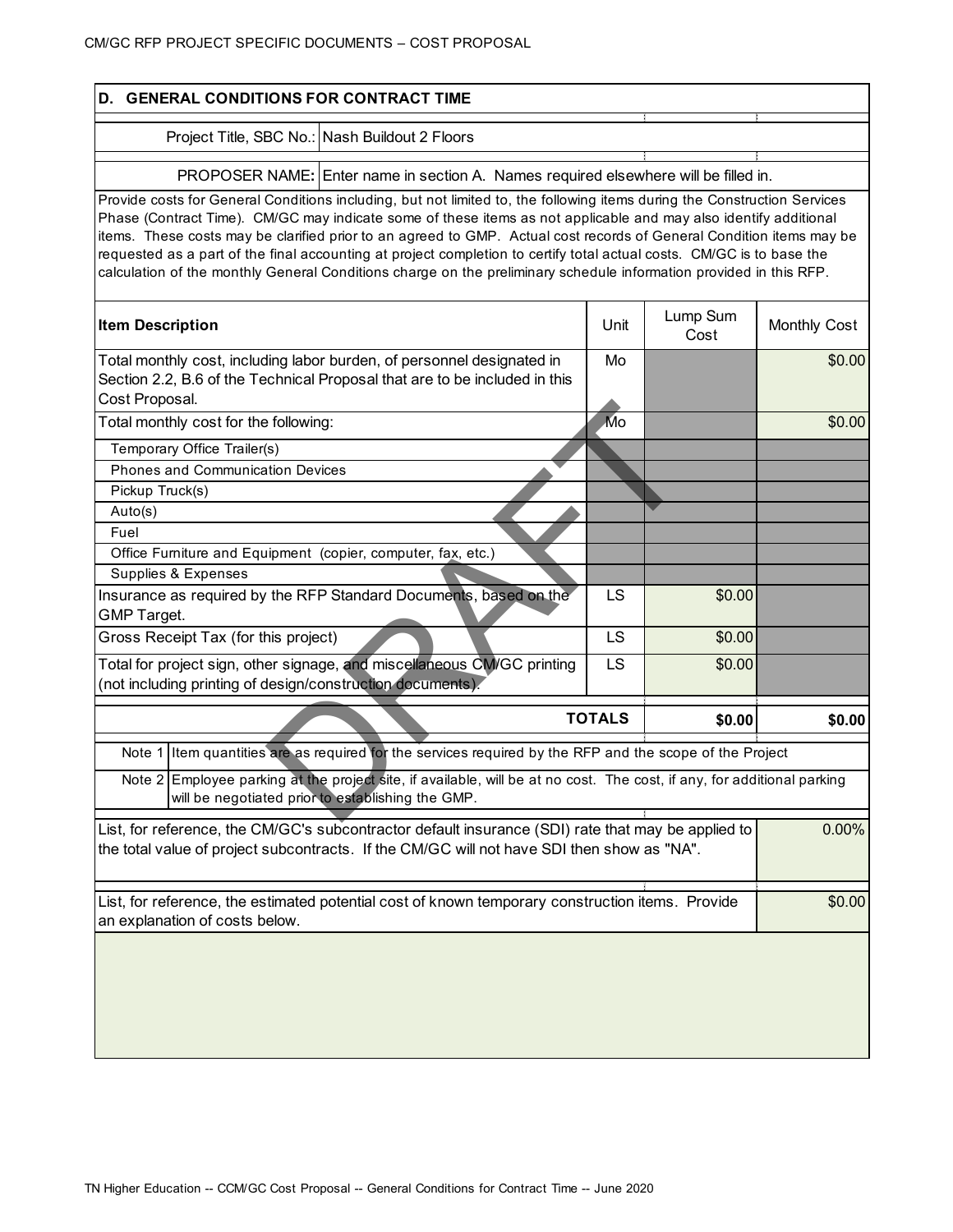| E. GENERAL CONDITIONS FOR CONSTRUCTION CLOSE-OUT                                                                                                                                                                                                                                                                                                                                                                                                                                                                                                                                               |              |              |  |  |
|------------------------------------------------------------------------------------------------------------------------------------------------------------------------------------------------------------------------------------------------------------------------------------------------------------------------------------------------------------------------------------------------------------------------------------------------------------------------------------------------------------------------------------------------------------------------------------------------|--------------|--------------|--|--|
| Project Title, SBC No.: Nash Buildout 2 Floors                                                                                                                                                                                                                                                                                                                                                                                                                                                                                                                                                 |              |              |  |  |
|                                                                                                                                                                                                                                                                                                                                                                                                                                                                                                                                                                                                |              |              |  |  |
| PROPOSER NAME: Enter name in section A. Names required elsewhere will be filled in.                                                                                                                                                                                                                                                                                                                                                                                                                                                                                                            |              |              |  |  |
| Provide costs for General Conditions including, but not limited to, the following items during the Construction Close-Out.<br>CM/GC may indicate some of these items as not applicable and may also identify additional items. These costs may be<br>clarified prior to an agreed to GMP. Actual cost records of General Condition items may be requested as a part of the<br>final accounting at project completion to certify total actual costs. CM/GC is to base the calculation of the monthly<br>General Conditions charge on the preliminary schedule information provided in this RFP. |              |              |  |  |
| Item Description                                                                                                                                                                                                                                                                                                                                                                                                                                                                                                                                                                               | Unit         | Monthly Cost |  |  |
| Total monthly cost, including labor burden, of personnel designated in Section<br>2.2, B.6 of the Technical Proposal that are to be included in this Cost Proposal.                                                                                                                                                                                                                                                                                                                                                                                                                            | Mo           | \$0.00       |  |  |
| Total monthly cost for the following:<br>Mo                                                                                                                                                                                                                                                                                                                                                                                                                                                                                                                                                    |              |              |  |  |
| Temporary Office Trailer(s)                                                                                                                                                                                                                                                                                                                                                                                                                                                                                                                                                                    |              |              |  |  |
| <b>Phones and Communication Devices</b>                                                                                                                                                                                                                                                                                                                                                                                                                                                                                                                                                        |              |              |  |  |
| Pickup Truck(s)                                                                                                                                                                                                                                                                                                                                                                                                                                                                                                                                                                                |              |              |  |  |
| Auto(s)                                                                                                                                                                                                                                                                                                                                                                                                                                                                                                                                                                                        |              |              |  |  |
| Fuel                                                                                                                                                                                                                                                                                                                                                                                                                                                                                                                                                                                           |              |              |  |  |
| Office Furniture and Equipment (copier, computer, fax, etc.)                                                                                                                                                                                                                                                                                                                                                                                                                                                                                                                                   |              |              |  |  |
| Supplies & Expenses                                                                                                                                                                                                                                                                                                                                                                                                                                                                                                                                                                            |              |              |  |  |
|                                                                                                                                                                                                                                                                                                                                                                                                                                                                                                                                                                                                | <b>TOTAL</b> | \$0.00       |  |  |
| Note 1 I Item quantities are as required for the services required by the RFP and the scope of the Project                                                                                                                                                                                                                                                                                                                                                                                                                                                                                     |              |              |  |  |
| Note 2 Employee parking at the project site, if available, will be at no cost. The cost, if any, for additional parking<br>will be negotiated prior to establishing the GMP.                                                                                                                                                                                                                                                                                                                                                                                                                   |              |              |  |  |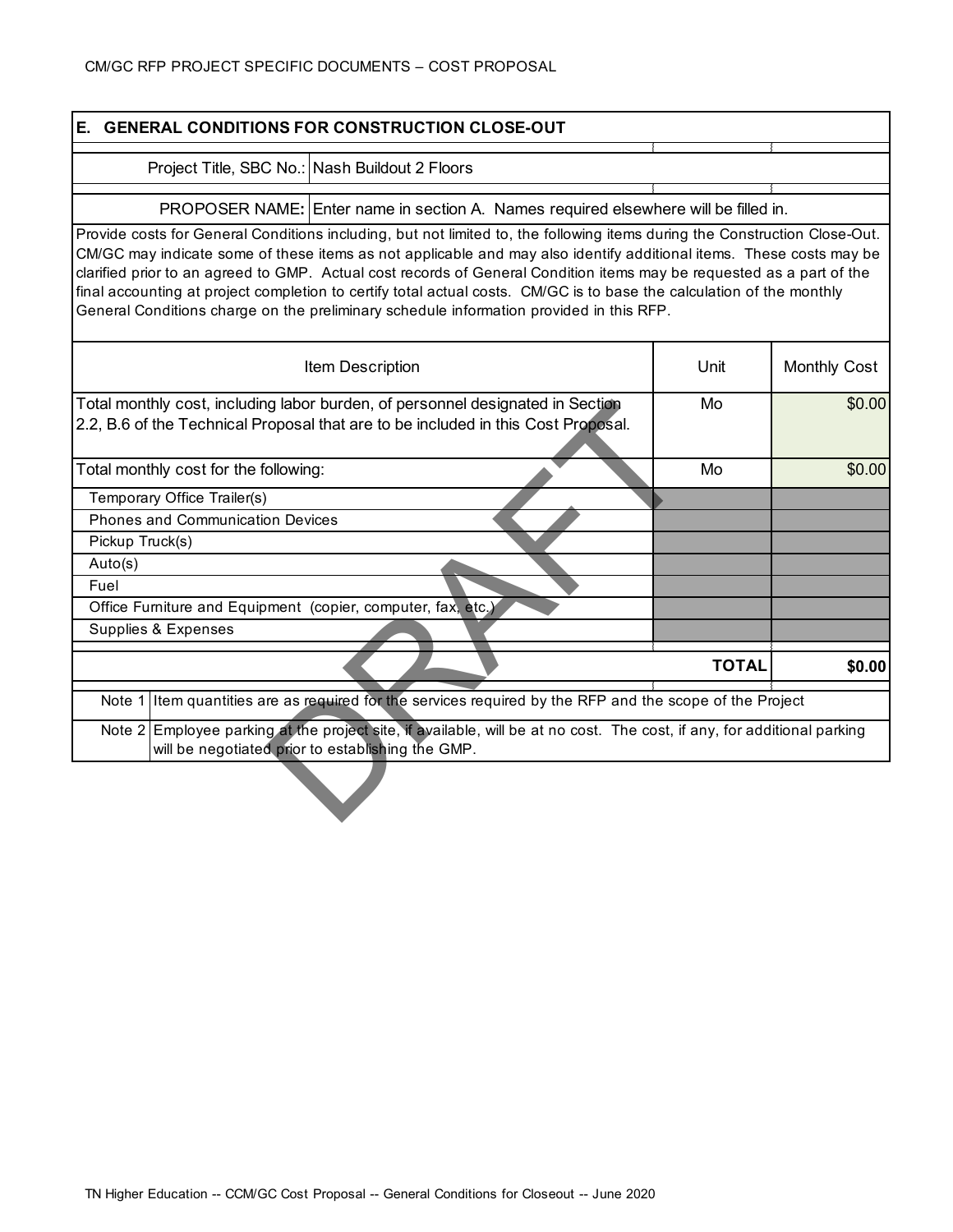| <b>F. SUMMARY</b>                                                                                                                                                                                                                                                             |                                                                                     |                |  |  |                |        |
|-------------------------------------------------------------------------------------------------------------------------------------------------------------------------------------------------------------------------------------------------------------------------------|-------------------------------------------------------------------------------------|----------------|--|--|----------------|--------|
|                                                                                                                                                                                                                                                                               | Project Title, SBC No.: Nash Buildout 2 Floors                                      |                |  |  |                |        |
|                                                                                                                                                                                                                                                                               | PROPOSER NAME: Enter name in section A. Names required elsewhere will be filled in. |                |  |  |                |        |
| <b>Signature and Date:</b>                                                                                                                                                                                                                                                    |                                                                                     |                |  |  |                |        |
| The signatory must be an individual or a company officer empowered to contractually bind the Proposer.                                                                                                                                                                        |                                                                                     |                |  |  |                |        |
| The proposed cost and the submitted Technical Proposal associated with this cost shall remain valid for at least 60 days<br>subsequent to the date of the Cost Proposal opening and thereafter in accordance with a resulting contract between the<br>Proposer and the Owner. | 1. Construction Services Fixed Fee and Contract Bond                                |                |  |  |                |        |
|                                                                                                                                                                                                                                                                               |                                                                                     |                |  |  |                |        |
|                                                                                                                                                                                                                                                                               | <b>Fixed Fee Percentage:</b>                                                        | 0.00%          |  |  |                |        |
|                                                                                                                                                                                                                                                                               | <b>Contract Bond</b><br>Percentage:                                                 | 0.00%          |  |  |                |        |
|                                                                                                                                                                                                                                                                               | <b>Total Percentage:</b>                                                            | $0.00\%$ X     |  |  | \$8,232,000.00 | \$0.00 |
|                                                                                                                                                                                                                                                                               | 2. Construction Services General Conditions Budget<br>Lump Sum Items:               |                |  |  |                | \$0.00 |
|                                                                                                                                                                                                                                                                               |                                                                                     | Monthly Cost   |  |  |                |        |
|                                                                                                                                                                                                                                                                               | <b>Contract Time:</b>                                                               | \$0.00 X       |  |  | 12 Months      | \$0.00 |
|                                                                                                                                                                                                                                                                               |                                                                                     | Monthly Cost   |  |  |                |        |
|                                                                                                                                                                                                                                                                               | Close-Out:                                                                          | $$0.00 \times$ |  |  | 3 Months       | \$0.00 |
|                                                                                                                                                                                                                                                                               |                                                                                     |                |  |  |                |        |
|                                                                                                                                                                                                                                                                               |                                                                                     |                |  |  | <b>TOTAL</b>   | \$0.00 |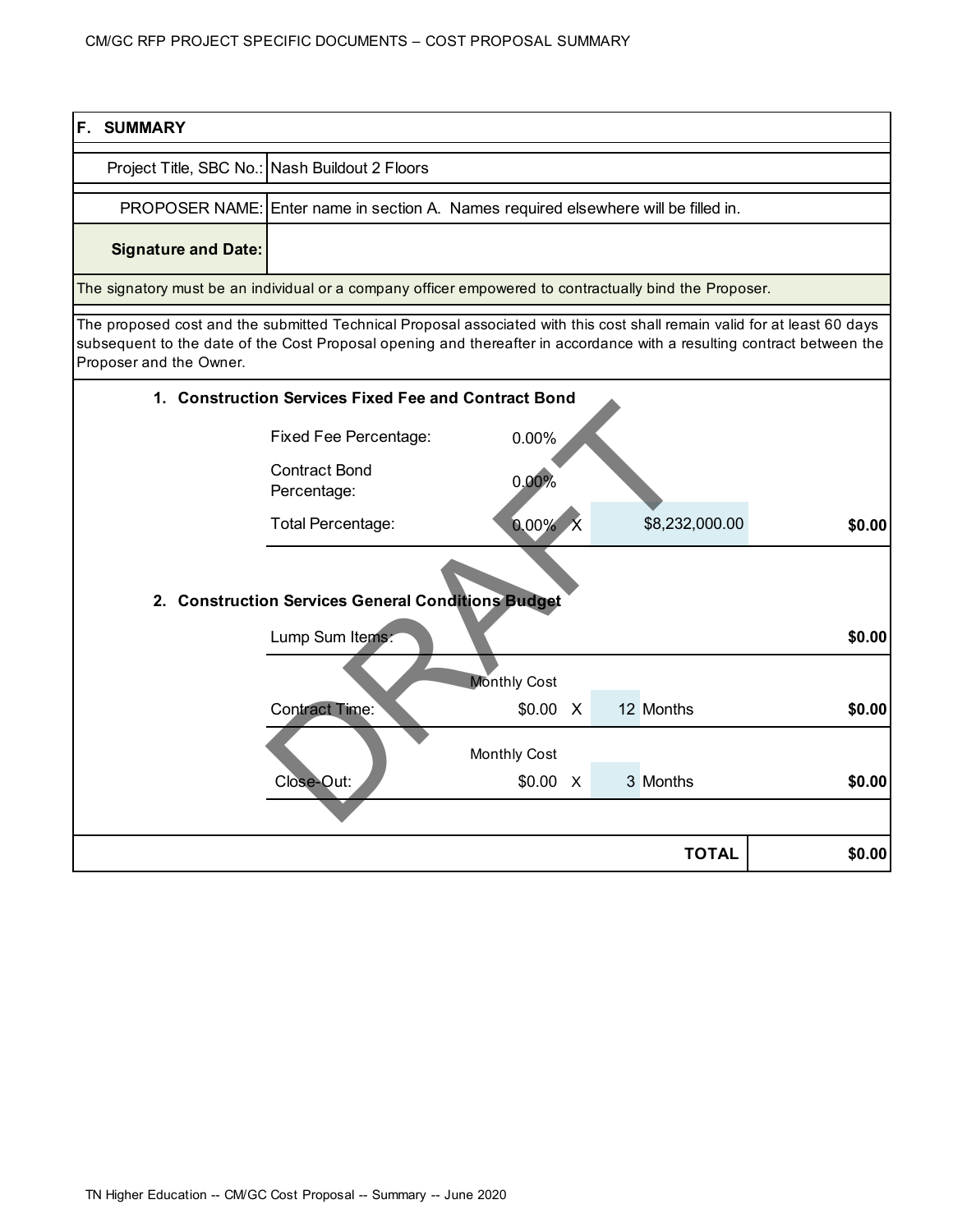## **2.4 PROJECT NARRATIVE AND DOCUMENTATION**

### A. **Design Team**

Structural JHTA

Architectural Crump Firm, Inc. Mechanical **Barham, Cain, Mynatt** Electrical Liles Engineering Design Consultants Lab Planning **Internal Studies Charlotter Studies Laboratory Planning Group** 

### B. **Project Summary:**

C. This project will build out the top 2 floors (4th & 5th) of the Nash / Nash Annex Building. The finish out of these floors will extend both wet and dry labs as well as office spaces of the building.

### D. **Basic Scope of Work:**

The program calls for the transformation of the Nash and Nash Annex building complex into modern biomedical research laboratories involving the complete renovation of the building mechanical systems, architectural finishes, building circulation, and space adjacencies. The program utilized benchmarking data from a number of UTHSC's peer institutions to develop a laboratory program which reflects current trends in space allocation. Laboratories and support spaces are organized using the concept of a lab neighborhood, with a common research focus or theme and all resources for teams of 3- 4 principal investigators in close proximity. This fosters a stronger sense of community, collaboration, and eliminates unnecessary duplication of common support spaces such as tissue culture rooms, cold rooms, microscopy and large shared equipment. The neighborhood concept also supports shifts in research focus and funding allowing individual teams to grow or shrink without requiring relocation.

Specific project parameters and details are cited in the Health Science Center – Laboratory Renovation Program Document dated August 20, 2021, with the following qualifications:

- 1. Built-in and movable lab equipment and benches (excluding furniture) will be included in the Designer's scope of services as part of the Contract Documents under this Agreement.
- 2. Design and Procurement of furnishings and other movable equipment is not included in the Designer's scope of services under this agreement. Designer will be responsible for layouts as required by the Designer's Manual for coordination with all disciplines.
- 3. Design of IT and AV infrastructure, including data/communications network, equipment, cabling, racks, and devices, are not included in the Designer's scope of services. The Designer will coordinate IT/AV infrastructure design (by others) with designer's scope of work, and the Designer will provide design of power and pathways for IT infrastructure.
- 4. Structural alterations to the existing building structure are anticipated to be limited to minor bracing and supports of equipment and MEP components.
- 5. Design and procurement of room signs are not included in the Designer's scope of services. Design of environmental graphics similar to those on the lower floors of the Nash Building will be included.